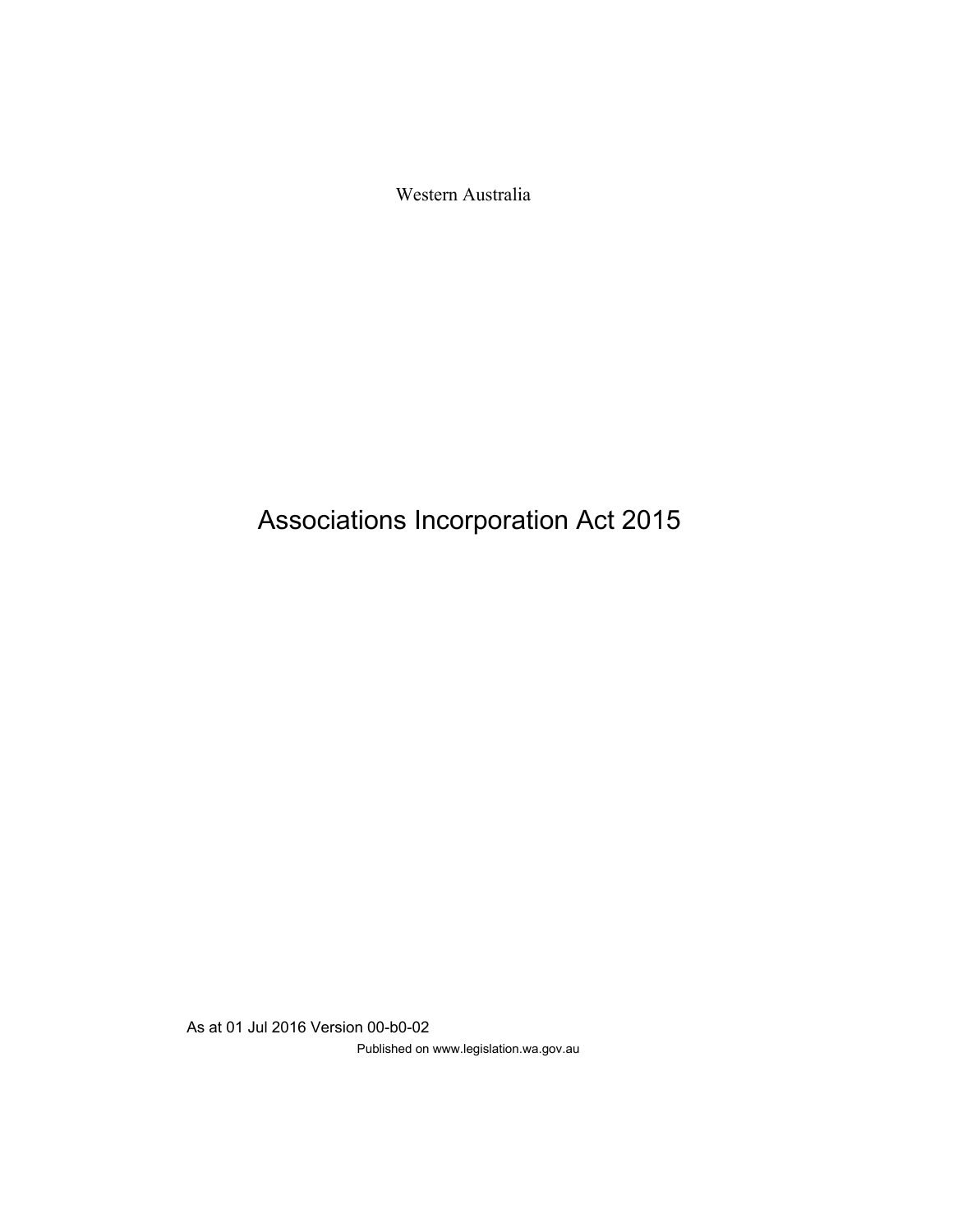Western Australia

## Associations Incorporation Act 2015

## **Contents**

Part 1 — Preliminary 1. Short title 1 2. Commencement 1 3. Terms used 1 Part 2 — Incorporation of association Division 1 — Eligibility 4. Associations eligible for incorporation 4 5. Associations not eligible for incorporation 5 6. Regulations may declare associations to be ineligible 7 Division 2 — Requirements for application for incorporation 7. Application to Commissioner 7 8. Commissioner may require public notice of application for incorporation 8 9. Request for refusal of incorporation 8 Division 3 — Incorporation 10. Incorporation of association 9 11. Refusal of incorporation 10 12. Restrictions as to names of associations 10 13. Effect of incorporation 11 14. Powers of incorporated association 11 15. Manner in which contract may be made 12 16. When contract affected by deficiency in association's legal capacity 13

As at 01 Jul 2016 Version 00-b0-02 page i Published on www.legislation.wa.gov.au Associations Incorporation Act 2015

**Contents** 

17. Requirements of section 4 continue after incorporation 13 18. Certain property vests in incorporated association 14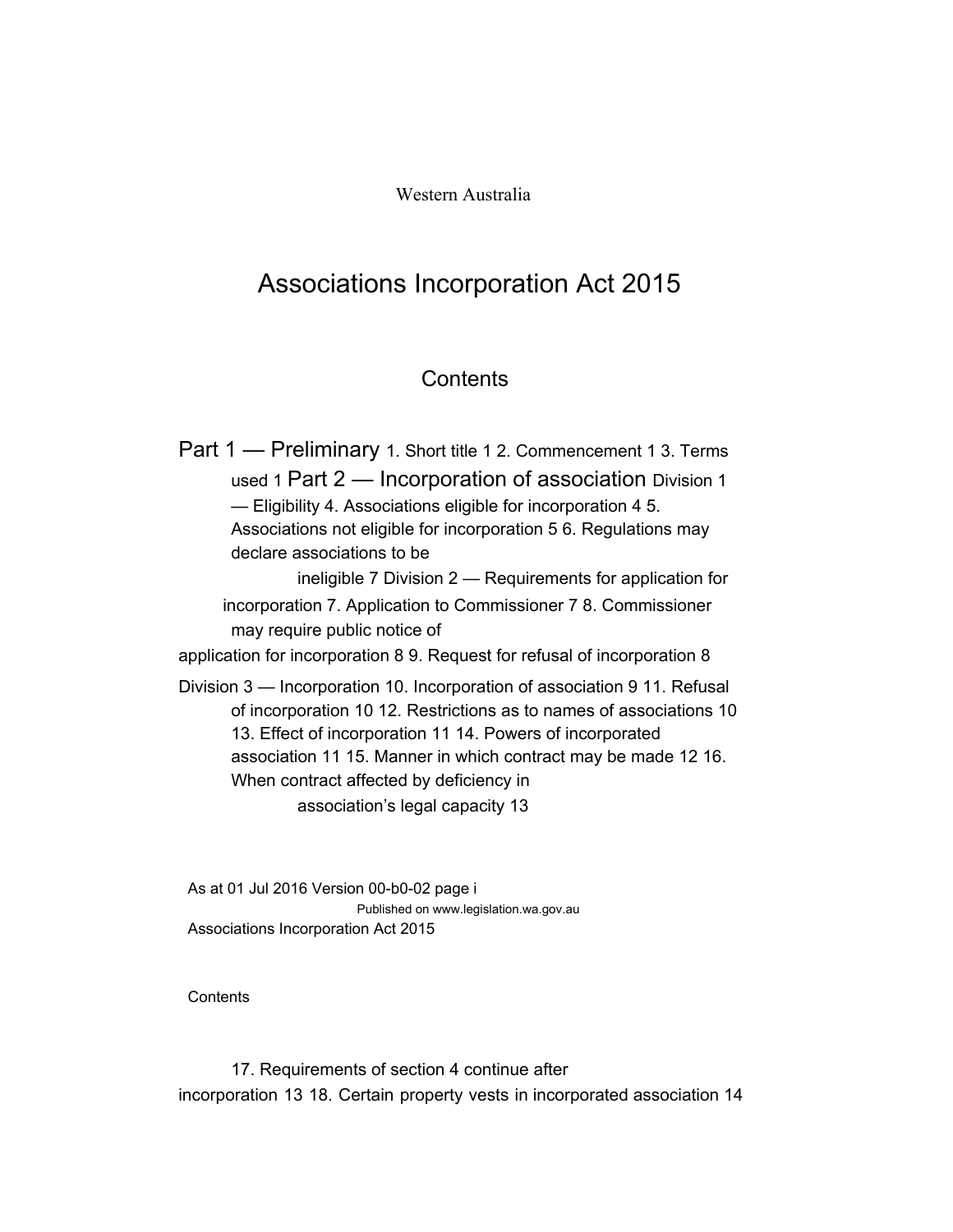19. Liability of members of management committee, trustees and members 14 20. Issue of replacement certificate 15

> Part 3 – Rules Division 1 – Rules of incorporated association 21. Effect of rules 16 22. General requirements for content of rules 16 23. Commissioner may exempt from requirement of

- section 22 17 24. Restriction on distribution of surplus property 18 25. Commissioner may approve variation of provision
- implied by section 24 19 26. Model rules 20 27. Rules of associations existing at the
- commencement of section 185 21 28. Rules of an incorporated association 21 29. Adoption of model rules 22

Division 2 — Alteration of rules 30. Alteration of rules 23 31. Change of name by alteration of rules 24 32. Corporate identity and other matters not affected

by change of name 25 33. Certain other rule alterations to be approved by

Commissioner 25 34. Request for refusal of change of name or other rule alterations 25 Division 3 — Provision of rules to members 35. Rules to be available to members 26 36. When member to receive copy of rules 26 37. Further provision as to obligations under

sections 35 and 36 27 Part 4 — Management Division 1 — Management committee 38. Management committee 28

page ii Version 00-b0-02 As at 01 Jul 2016 Published on www.legislation.wa.gov.au Associations Incorporation Act 2015

**Contents** 

39. Persons who are not to be members of management committee 28 40. Limitation of period for which section 39 applies to certain persons 29 41. Handing over of documents and records when membership of management committee ceases 29 Division 2 — Matters of material personal interest 42. Disclosure of material personal interest 30 43. Voting on contract in which management committee member has a material personal interest 31 Division 3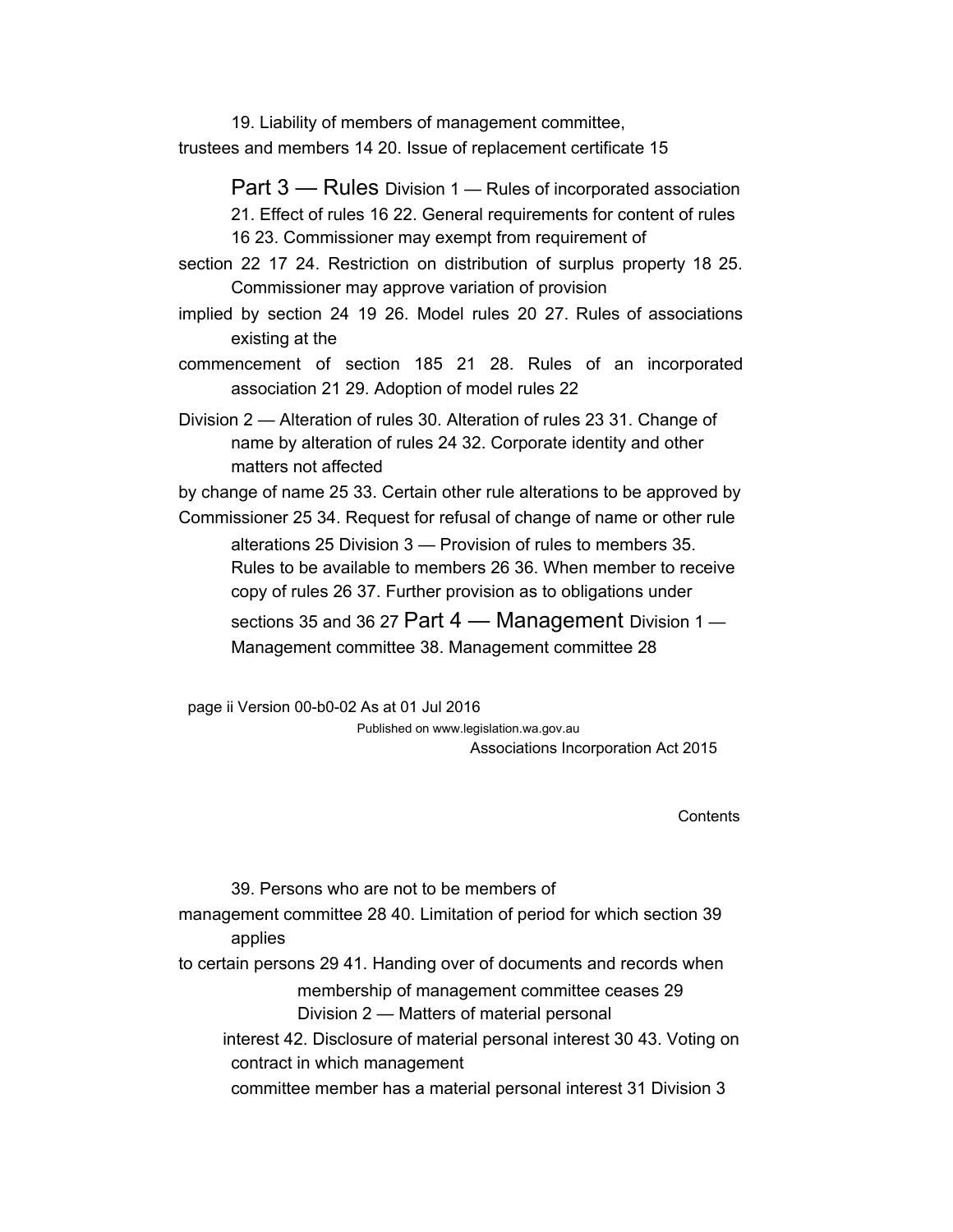— Duties of officers 44. Duty of care and diligence 32 45. Duty of good faith and proper purpose 33 46. Use of position 33 47. Use of information 34 48. Interaction of sections 44 to 47 with other laws 34 49. Reliance on information or advice 34

Division 4 — Annual general meeting and special resolutions 50. Annual general meeting 35 51. Requirements for special resolution 36 52. Evidence of passing of resolution 36

Division 5 — Register of members 53. Register to be maintained 37 54. Inspection of register by member 38 55. Commissioner may request copy of register 38 56. Member may request copy of register 38 57. Improper use of information in register 39

Division 6 — Record of office holders 58. Record of office holders 40 59. Commissioner may ask apparent office holders to provide information 41 Division 7 — Direction by Commissioner to

convene general meeting 60. Commissioner may direct that general meeting be

convened 42 61. Rights of Commissioner or a delegate at meeting 43

As at 01 Jul 2016 Version 00-b0-02 page iii Published on www.legislation.wa.gov.au Associations Incorporation Act 2015

**Contents** 

### Part 5 — Financial records, reporting

and accountability Division 1 — Preliminary 62. Terms used 44 63. Financial reports of tier 2 and tier 3 associations 45 64. Tier 1, tier 2 and tier 3 associations 46 65. Commissioner may declare association to be tier 1

> or tier 2 association 47 Division 2 — Financial records 66. Obligation to keep financial records 47 67. Retention of financial records 47

Division 3 — Financial statements and reports Subdivision 1 — Tier 1 associations 68. Obligation to prepare annual financial statements 48 69. Review or audit of financial statements 48 70. Financial reporting to annual general meeting and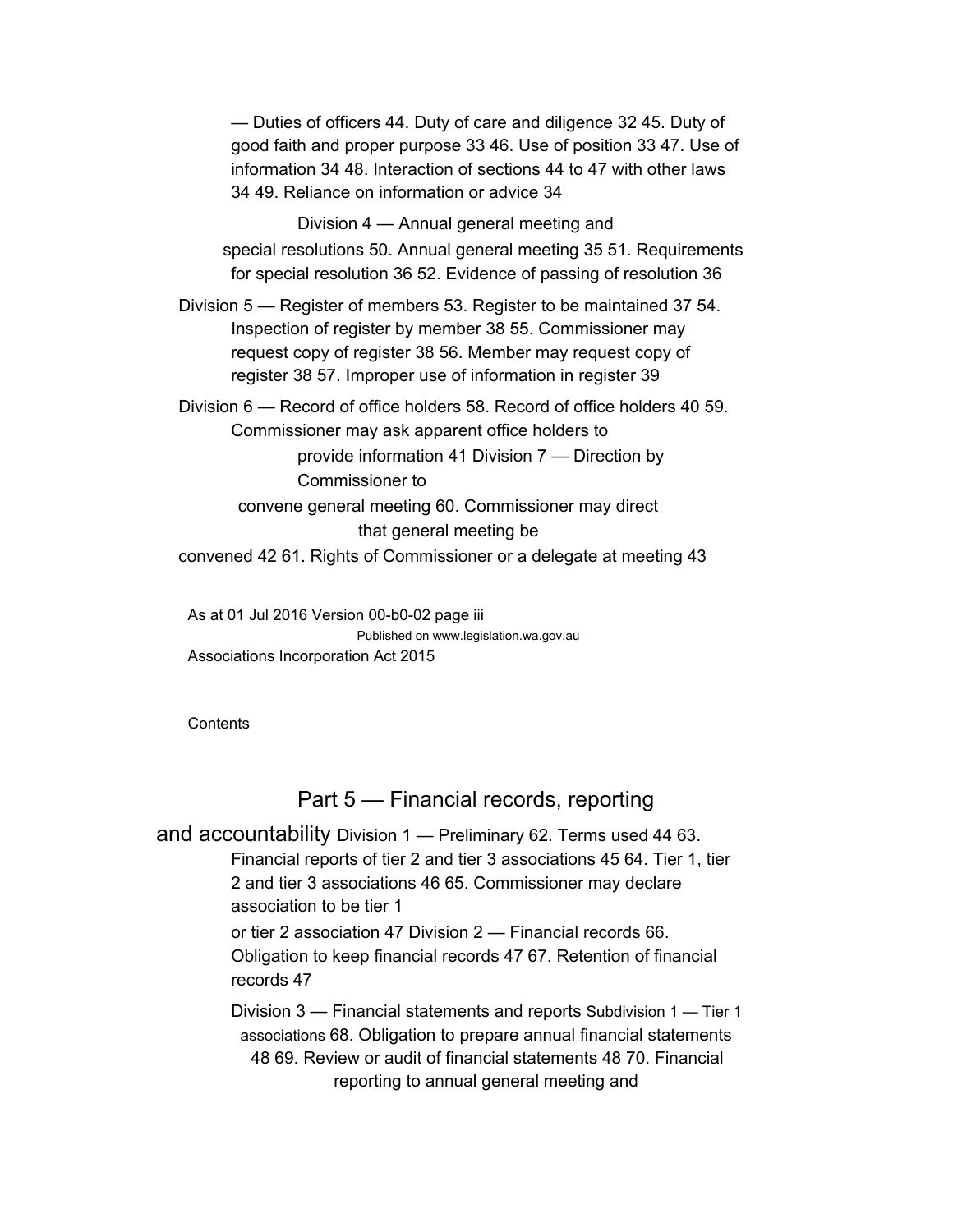Commissioner 49 Subdivision 2 — Tier 2 associations 71. Obligation to prepare annual financial report 50 72. Review or audit of financial reports 50 73. Financial reporting to annual general meeting and

Commissioner 51 Subdivision 3 — Tier 3 associations 74. Obligation to prepare annual financial report 51 75. Audit of financial report 52 76. Financial reporting to annual general meeting 52

Division 4 — Special audit 77. Commissioner may require special audit to be

carried out 52 Division 5 — Reviews and audits 78. Review or audit to be conducted in accordance

with auditing standards 53 79. Working papers to be retained for 7 years 53 80. Reviewer's or auditor's independence declaration 53 81. Reviewer's report on financial statements or

financial report 54

page iv Version 00-b0-02 As at 01 Jul 2016 Published on www.legislation.wa.gov.au Associations Incorporation Act 2015

**Contents** 

82. Auditor's opinion and report on financial statements or financial report 55 83. Reporting breaches of Act to Commissioner 56

Division 6 — Provisions relating to reviewers and auditors generally 84. Fees and expenses 58 85. Information and assistance 58 86. Right to attend general meeting and be heard 58

Division 7 — Appointment and removal of reviewers and auditors 87. Appointment of reviewer or auditor 59 88. Qualifications for appointment 60 89. Removal of reviewer or auditor by resolution 60 90. Reviewer or auditor may make representations 61 91. Exemption from section 90(2) requirements 62

Part 6 — Transfer of incorporation 92. Term used: prescribed body corporate 63 93. Incorporated association may apply for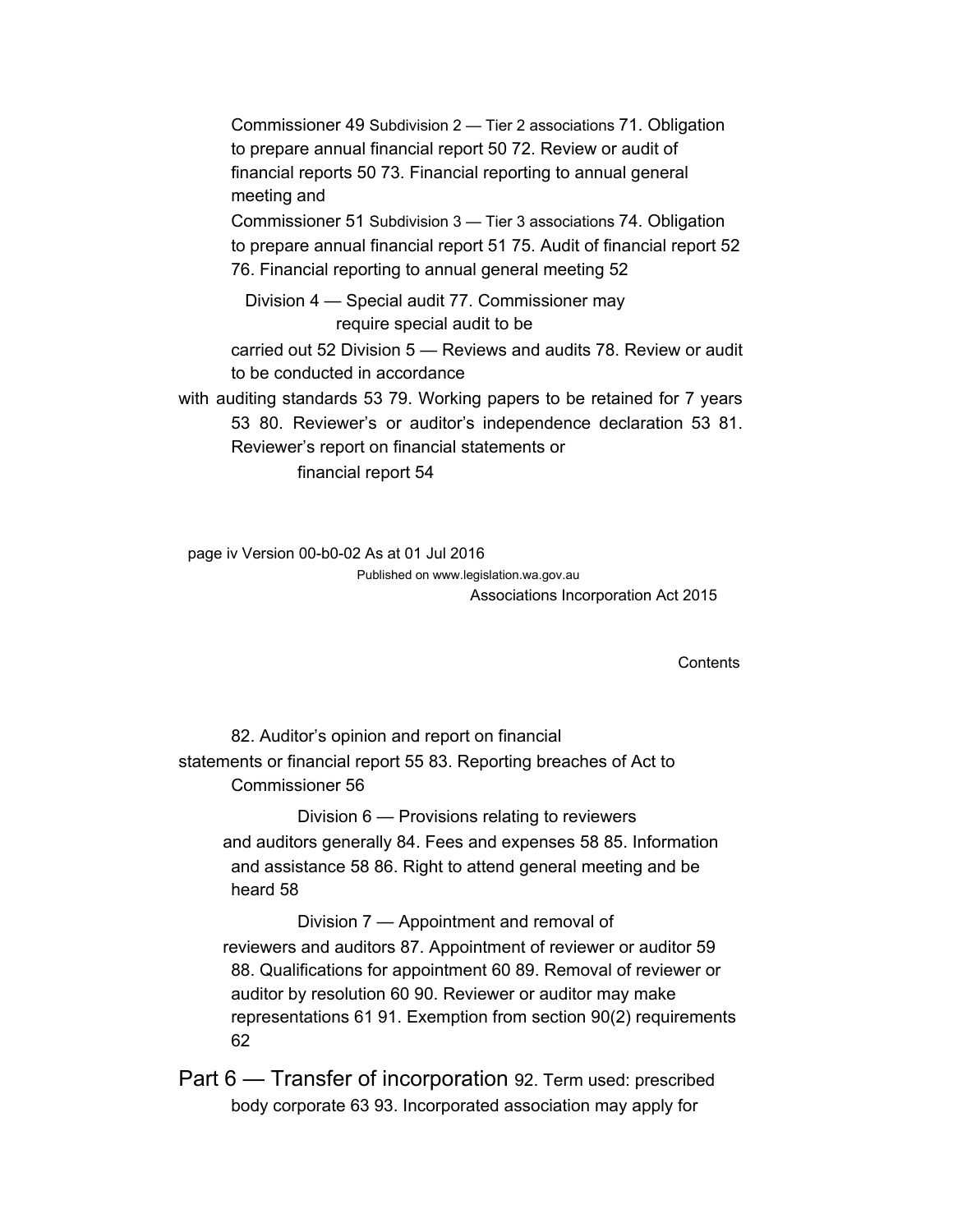approval of

- registration or incorporation under another law 63 94. Approval of Commissioner 64 95. Commissioner may direct incorporated association
- to apply for other registration or incorporation 65 96. Commissioner must give notice of intention to give
- direction 66 97. SAT review of proposed direction or amendment 67 98. Association must comply with section 95 direction 67 99. Cancellation of incorporation under this Act 67 100. Transition to incorporation under another law 68
- Part 7 Amalgamation 101. Term used: new body 70 102.

Application for incorporation of body formed by

- amalgamation 70 103. What must be included in application 70 104. Commissioner may require public notice of
- application 71 105. Request for refusal of incorporation of new body 71 106. Incorporation of new body 72

As at 01 Jul 2016 Version 00-b0-02 page v Published on www.legislation.wa.gov.au Associations Incorporation Act 2015

**Contents** 

107. Time to be allowed for operation of section 105 72 108. Vesting of property and liabilities in new body 73

#### Part 8 — Statutory management of

incorporated association 109. Application by Commissioner to appoint statutory

manager 74 110. State Administrative Tribunal may appoint

statutory manager 74 111. Effect of appointment of statutory manager 75 112. Variation and revocation of order 75 113. Duration of appointment 76 114. Prerequisites of revocation of appointment 76 115. Statutory manager to report to Commissioner 77 116. Expenses of statutory management 78 117. Protection from liability 79 118. Additional powers of Commissioner 79 119. Proceedings against association stayed 80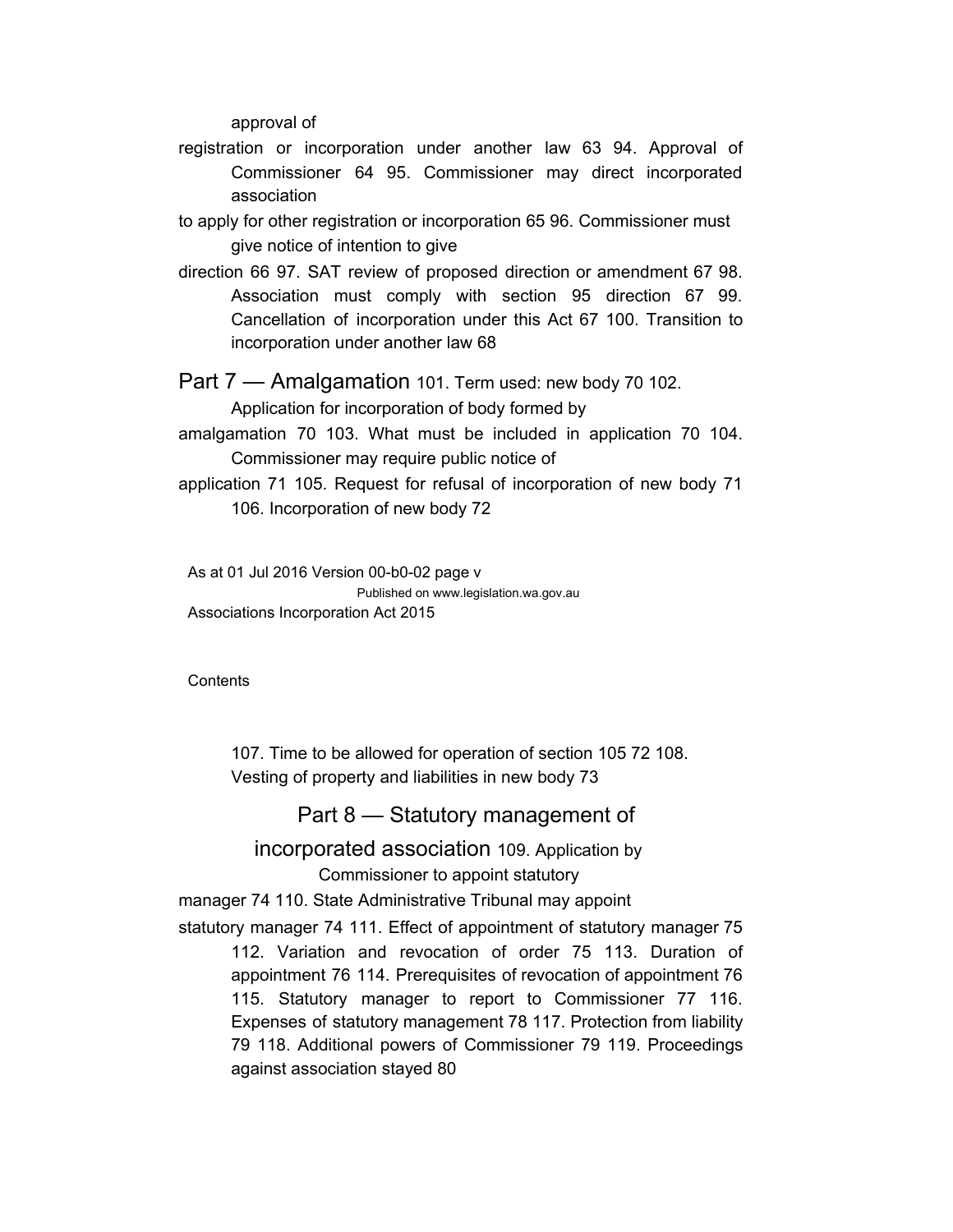### Part 9 — Administration and

winding up Division 1 — Voluntary administration and winding up 120. Administration under Corporations Act 82 121. Voluntary winding up under Corporations Act 82 122. Further application of Corporations Act 83 Division 2 — Winding up by Supreme Court 123. Grounds on which winding up may be ordered 83 124. By whom application may be made 83 125. Application of Corporations Act 83 126. Cancellation of incorporation upon winding up by Supreme Court 84 Division 3 — Offence related to incurring of

debt 127. Duties of management committee members with

respect to incurring of debt 85

page vi Version 00-b0-02 As at 01 Jul 2016 Published on www.legislation.wa.gov.au Associations Incorporation Act 2015

**Contents** 

## Part 10 — Cancellation of

incorporation Division 1 — Voluntary cancellation where

there is property to be distributed 128. Term used: distribution plan 87 129. Initiation of cancellation of incorporation under

this Division 87 130. Application for approval of distribution plan and

cancellation 88 131. Commissioner may require public notice of

application 88 132. Request for refusal to approve or cancel 89 133. Content and operation of distribution plan 89 134. Position where conditions attached to grant 89 135. Approval of distribution plan 90 136. Refusal to approve distribution plan 91 137. Time limit for implementation of plan 92 138. Duty of association 92 139. Reporting to Commissioner 92 140. Cancellation of incorporation under this Division 93

Division 2 — Voluntary cancellation where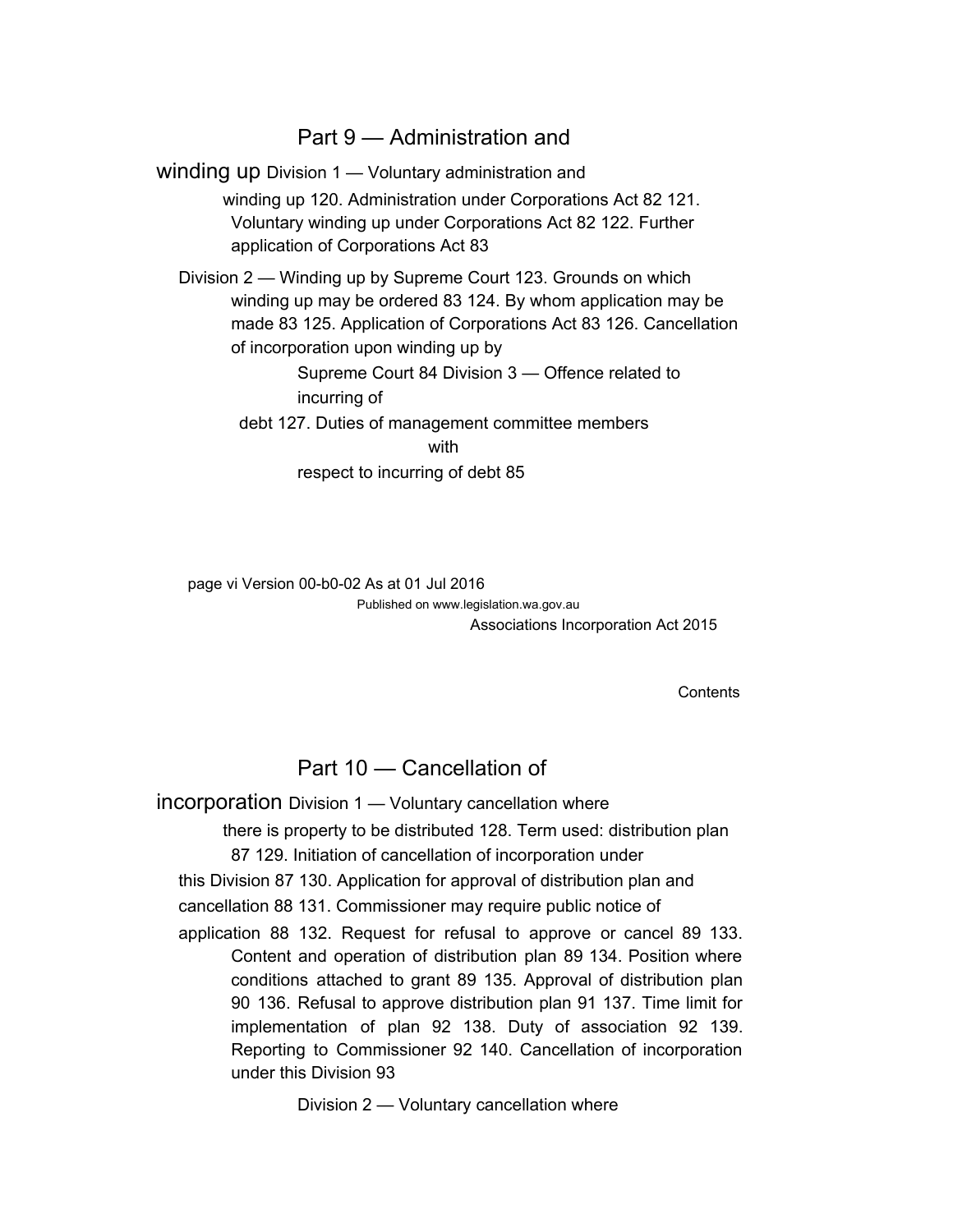there are no debts or surplus property 141. Application for cancellation under this Division 93 142. Content of application 94 143. Commissioner may grant application 94

Division 3 — Cancellation of incorporation by Commissioner on certain grounds 144. Grounds on which Commissioner may act 95 145. Commissioner may require association to show

cause 95 146. How association may show cause 96 147. Cancellation of incorporation where cause not

shown 96 148. Powers in respect of property 97 149. Property vested in the State 98

Division 4 — General 150. Liabilities not affected by cancellation of incorporation 98

As at 01 Jul 2016 Version 00-b0-02 page vii Published on www.legislation.wa.gov.au Associations Incorporation Act 2015

**Contents** 

151. Reinstatement of incorporation 98

Part 11 — Exclusion from

Corporations legislation 152. Excluded matters for Corporations Act section 5F 100

Part 12 — Administration Division 1 — General 153. Commissioner 102 154. General functions of Commissioner 102 155. Delegation by Commissioner 103 156. Regulations for the provision of information to the

Commissioner 103 157. Commissioner may require documents relating to financial affairs to be produced 104 158. Application of Fair Trading Act 2010 sections 61,

112 and 113 104 159. Protection from liability 105 160. Evidentiary provisions 105

Division 2 — Information and documents kept by Commissioner 161. Commissioner must keep register

of incorporated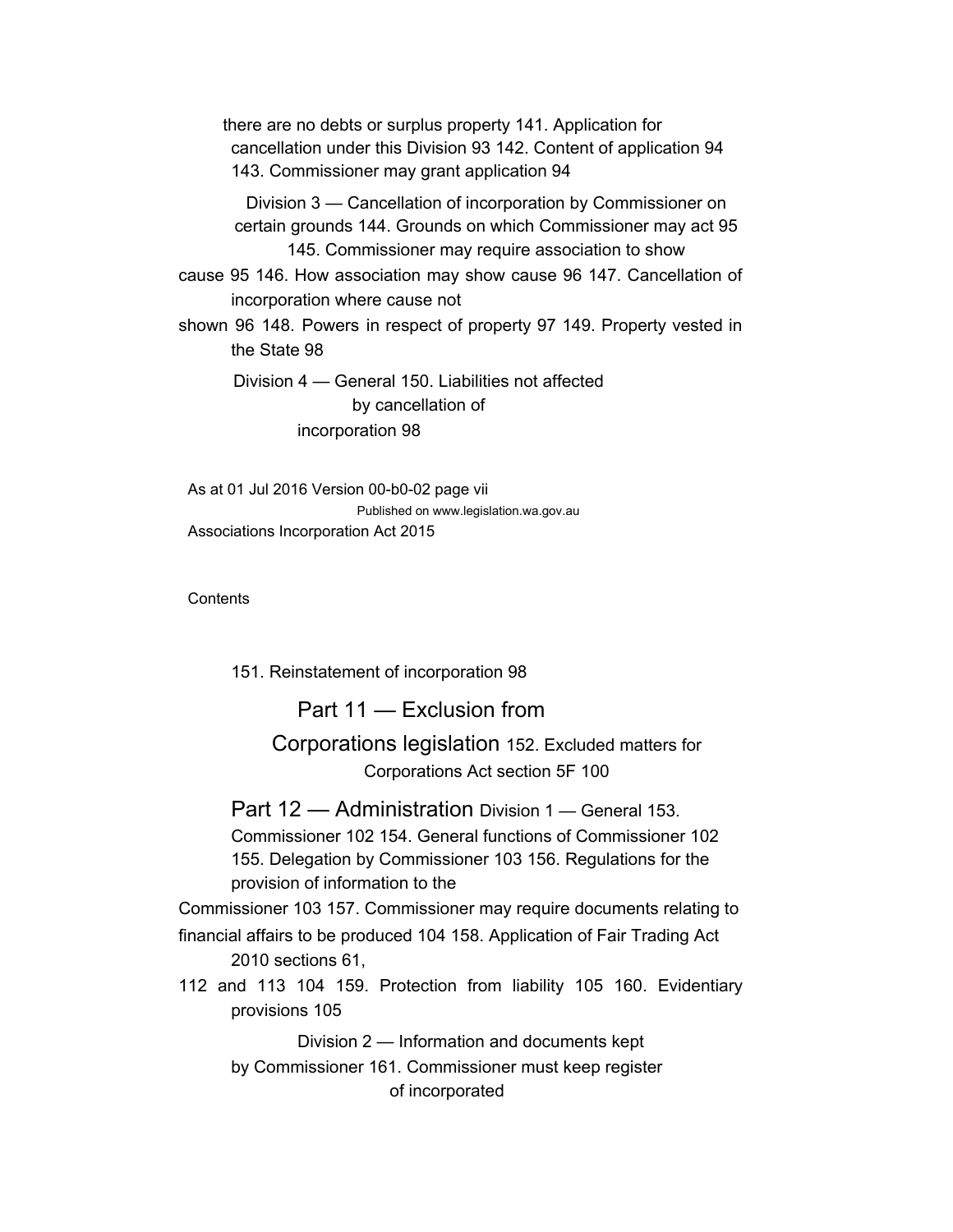- associations and other documents 106 162. Inspection of register or documents 106 163. Certification of document 107 164. Destruction of documents by Commissioner 107 165. Lodgment of documents 108 166. Documents may be lodged by facsimile or
- electronic transmission 108 167. Commissioner may refuse lodgment of document 108 168. No constructive notice of contents of documents 109

Part 13 — Review 169. Reviewable decisions of Commissioner 111 170. Review by SAT of reviewable decisions 113

#### Part 14 — Investigation and

enforcement 171. Term used: authorised person 114

page viii Version 00-b0-02 As at 01 Jul 2016 Published on www.legislation.wa.gov.au Associations Incorporation Act 2015

**Contents** 

172. Application of Fair Trading Act 2010 Part 6 114 173. Infringement notices and the Criminal Procedure

Act 2004 115 Part 15 - Miscellaneous 174. Lodging notice of address for service 116 175. Change of address 116 176. Service on incorporated association 116 177. False or misleading statements in documents:

offence 117 178. Commissioner may require statutory declaration 117 179. Use of "Incorporated" restricted 117 180. Time limit for commencing proceedings 118 181. Commissioner or authorised person may

commence prosecution 118 182. Jurisdiction of SAT in respect of disputes 118 183. Regulations 119 184. Review of Act 119

Part 16 — Repeal of Associations

Incorporation Act 1987 and transitional provisions Division 1 — Repeal 185. Associations Incorporation Act 1987 repealed 121

Division 2 — Transitional provisions Subdivision 1 — Preliminary 186. Terms used 121 187. Saving 121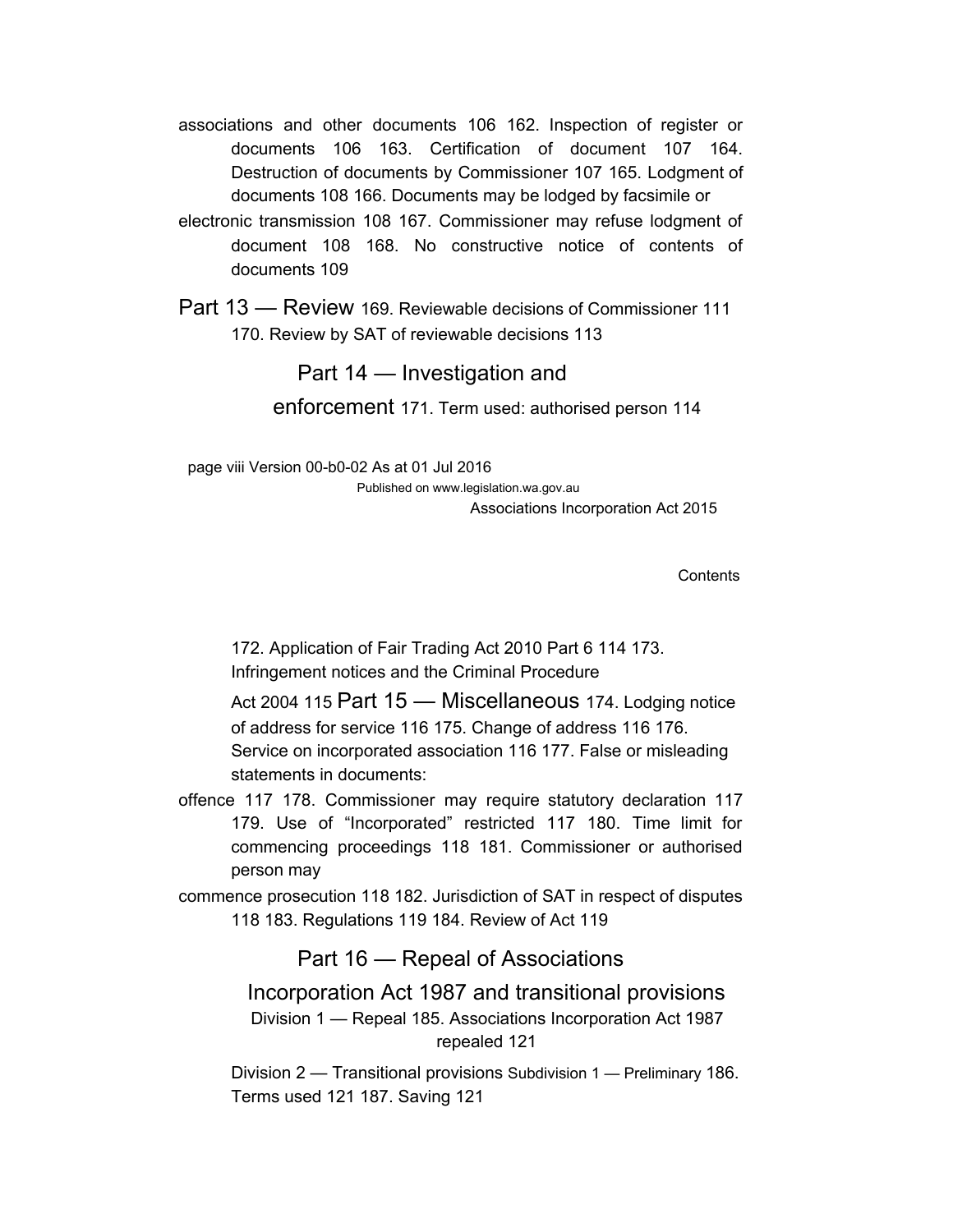Subdivision 2 — Existing incorporated associations 188. Incorporation continued 121 189. Committee of existing incorporated association 122

Subdivision 3 — Continuation of certain matters in progress 190. Existing applications for incorporation 122 191. Rule alteration in progress 122 192. Applications under repealed section 18 or 19 in

progress 123 193. Applications for extension of time under repealed section 23(1) 123

As at 01 Jul 2016 Version 00-b0-02 page ix Published on www.legislation.wa.gov.au Associations Incorporation Act 2015

**Contents** 

194. Certain applications for review made but not

determined 123 195. Voluntary winding up in progress 124 196. Notice given under repealed section 34(1) 124 197. Notice given under repealed section 35 125

Subdivision 4 — Alteration of rules by existing

incorporated associations and section 190 incorporated associations 198. Alteration of rules 125 199. Rules of existing incorporated associations to

which repealed Schedule 2 clause 4 applied 126 200. Rule alterations may be made by management

committee 126 201. Model rules apply if rules are not made compliant 127 202. Act modifications pending alteration of rules 128

Subdivision 5 — Other things to be done by existing

incorporated associations and section 190 incorporated associations 203. Notification of addresses 128

Subdivision 6 — Other provisions 204. New section 50 applies where time is already

running under section 23 of repealed Act 129 205. When accounting and financial reporting

> provisions start to apply to existing incorporated associations 129 206. Auditor's appointments 129 207. Property vested under section 36 of repealed Act 130 208. Constructive notice under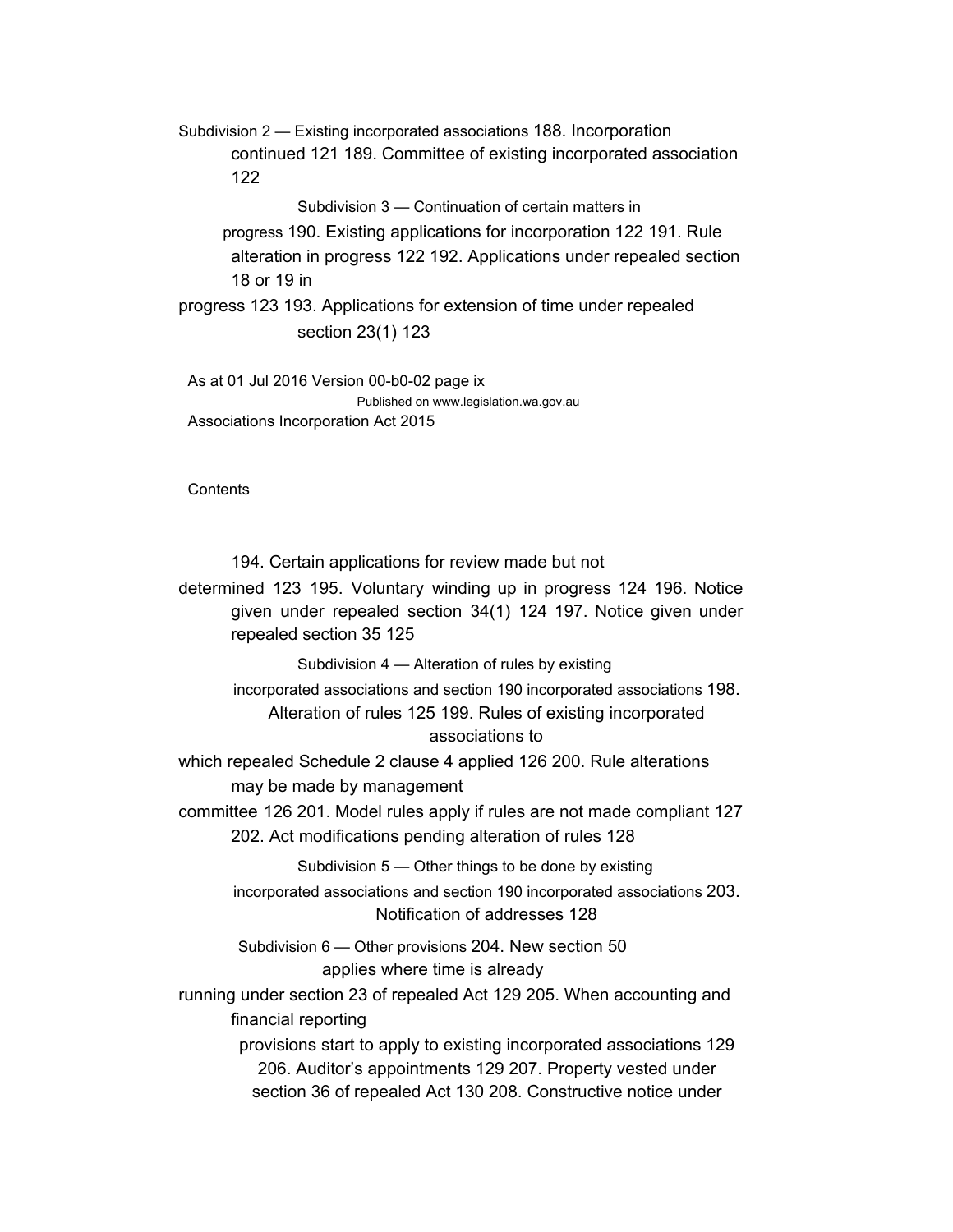section 168 of this Act 130 209. Time limit under section 180 of this Act 130 210. References in written laws 130

Subdivision 7 — Further provision may be made 211. Regulations 130

#### Part 17 — Consequential

amendments 212. Child Care Services Act 2007 amended 132 213. Cremation Act 1929 amended 132 214. Criminal Procedure Act 2004 amended 132

page x Version 00-b0-02 As at 01 Jul 2016

Published on www.legislation.wa.gov.au Associations Incorporation Act 2015

**Contents** 

215. Education Service Providers (Full Fee Overseas

- Students) Registration Act 1991 amended 133 216. Electricity Corporations Act 2005 amended 133 217. Gaming and Wagering Commission Act 1987
- amended 133 218. Hale School Act 1876 amended 134 219. Insurance Commission of Western Australia

Act 1986 amended 134 220. Law Society Public Purposes Trust Act 1985

- amended 134 221. Legal Aid Commission Act 1976 amended 135 222. Liquor Control Act 1988 amended 135 223. Local Government Act 1995 amended 135 224. Members of Parliament (Financial Interests)
- Act 1992 amended 136 225. Pharmacy Act 2010 amended 136 226. Planning and Development Act 2005 amended 136 227. Racing and Wagering Western Australia Act 2003
- amended 137 228. School Education Act 1999 amended 137 229. Taxation Administration Act 2003 amended 138 230. Volunteers and Food and Other Donors
- (Protection from Liability) Act 2002 amended 138 231. Water Corporations Act 1995 amended 139 232. References to "1987" amended to "2015" in

various Acts 139 Schedule 1 — Matters to be provided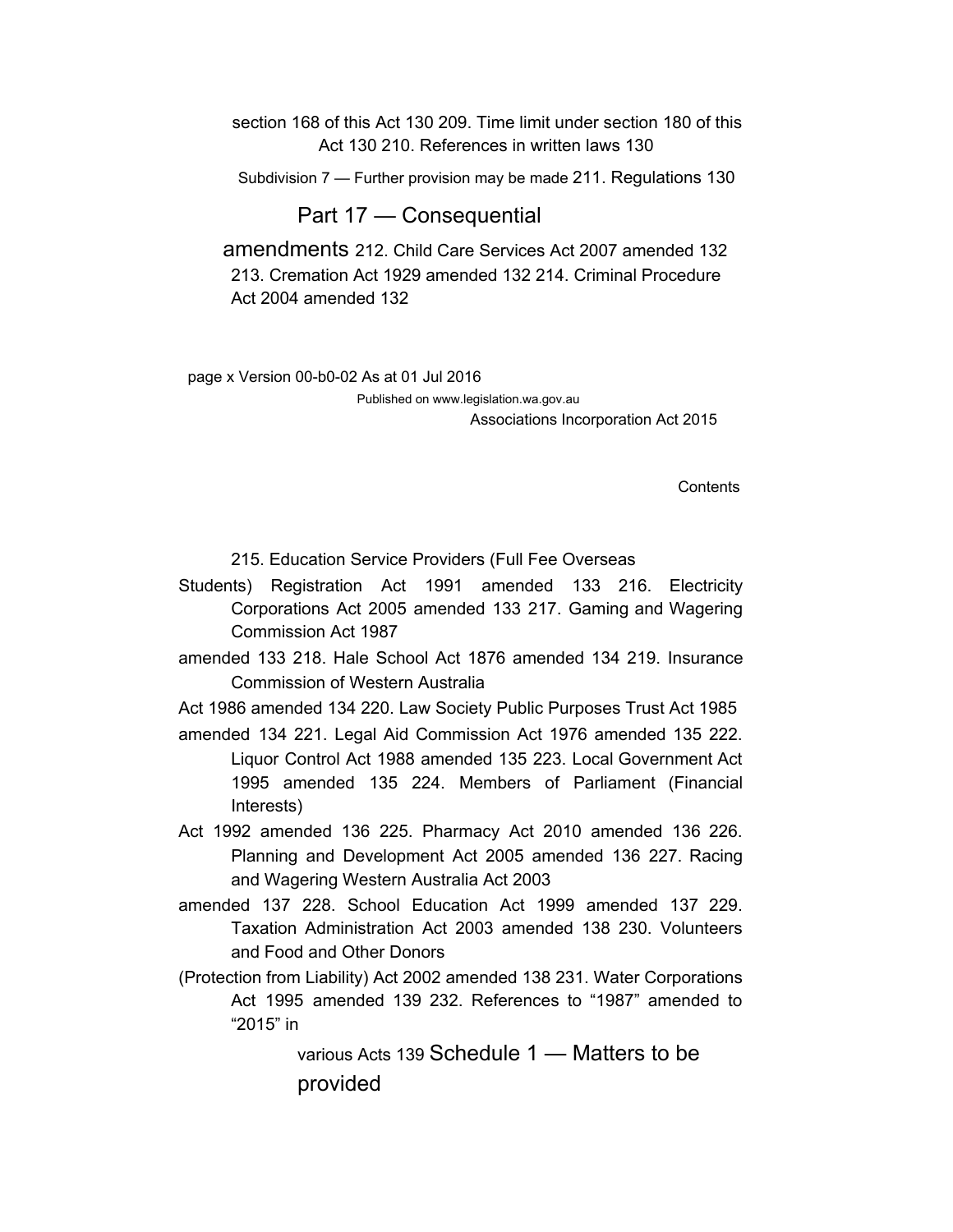for in rules of an incorporated association Division 1 — Matters to be addressed Division 2 — Particular requirements for certain rules 1. Payment to members of management committee 143 2. Entitlement of members in respect of general meetings 143 3. Number of members who may call a general meeting 143

As at 01 Jul 2016 Version 00-b0-02 page xi Published on www.legislation.wa.gov.au Associations Incorporation Act 2015

**Contents** 

4. Financial year of associations incorporated under this Act 143 5. Transitional provisions as to financial year of associations incorporated under the repealed Act 144 Schedule 2 — Vesting of property and liabilities on amalgamation 1. Terms used 146 2. Transfer of property and liabilities and related

provisions 146 3. Trusts etc. not affected 147 4. Notation of registers 147 Schedule 3 — Modifications to text of

Corporations Act Schedule 4 — Grounds for winding

up by Supreme Court Notes Compilation table 151 Defined terms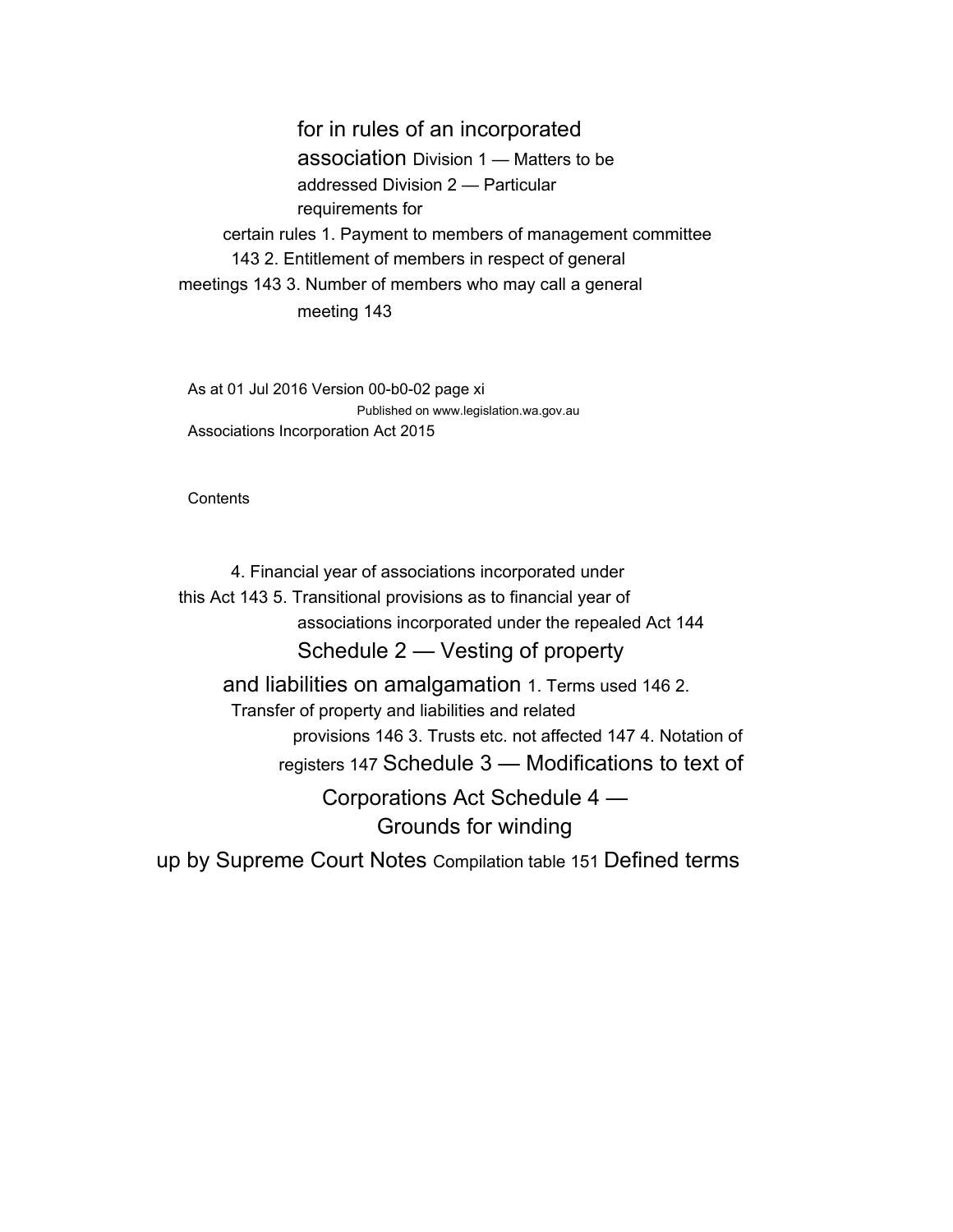page xii Version 00-b0-02 As at 01 Jul 2016 Published on www.legislation.wa.gov.au

Western Australia

## Associations Incorporation Act 2015

#### No. 30 of 2015

An Act to —

- establish a scheme for the incorporation of associations;
- make provision for corporate governance, financial accountability and matters relating to the rules and membership of incorporated associations;
- repeal the Associations Incorporation Act 1987;
- make provision for related matters.

The Parliament of Western Australia enacts as follows: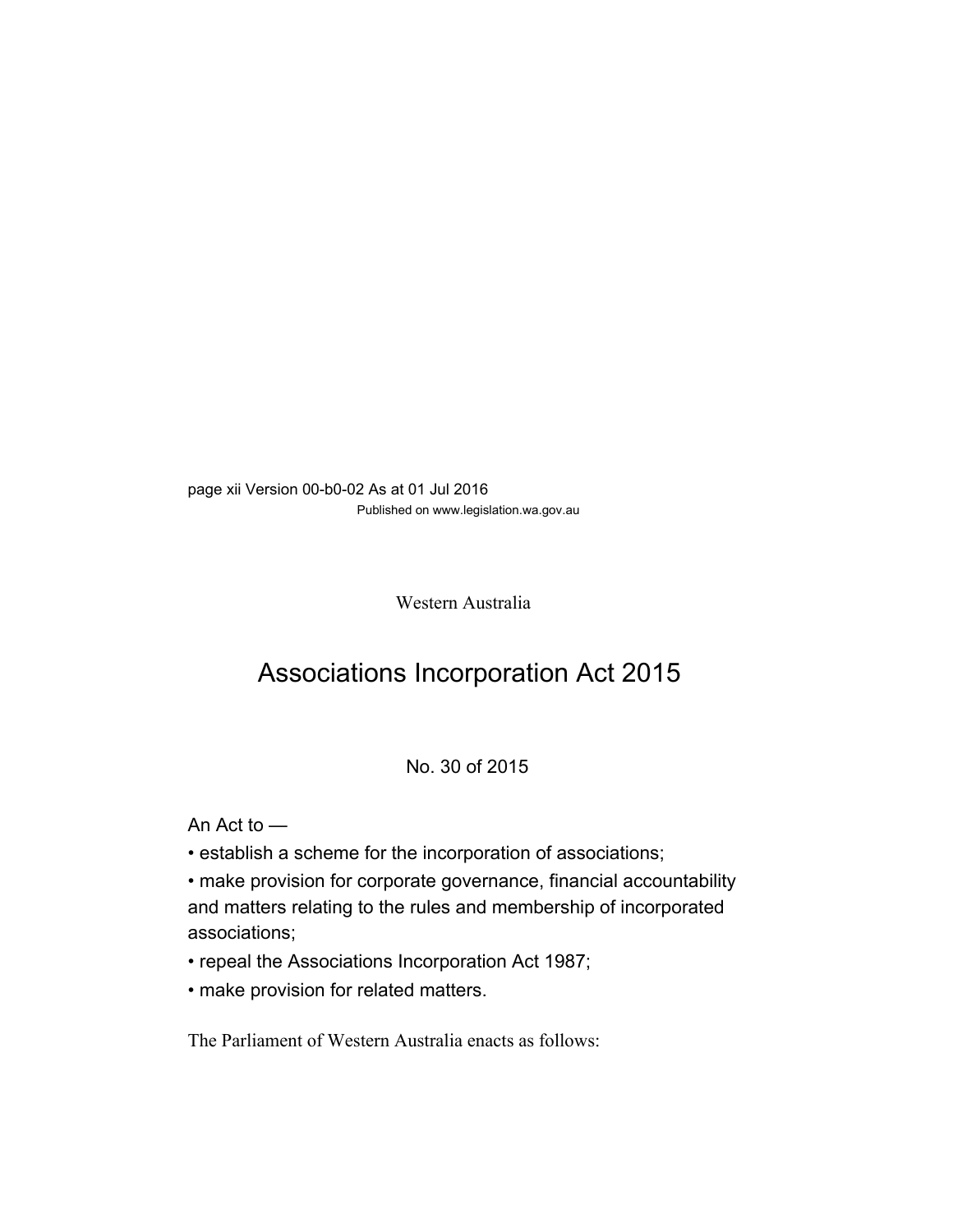As at 01 Jul 2016 Version 00-b0-02 page 1 Published on www.legislation.wa.gov.au Associations Incorporation Act 2015 Part 1 **Preliminary** 

s. 1

## Part 1 — Preliminary

1. Short title

This is the Associations Incorporation Act 2015.

#### 2. Commencement

This Act comes into operation as follows —

(a) sections 1 and  $2$  — on the day on which this Act

receives the Royal Assent; (b) the rest of the Act — on a day fixed by proclamation,

and different days may be fixed for different provisions.

3. Terms used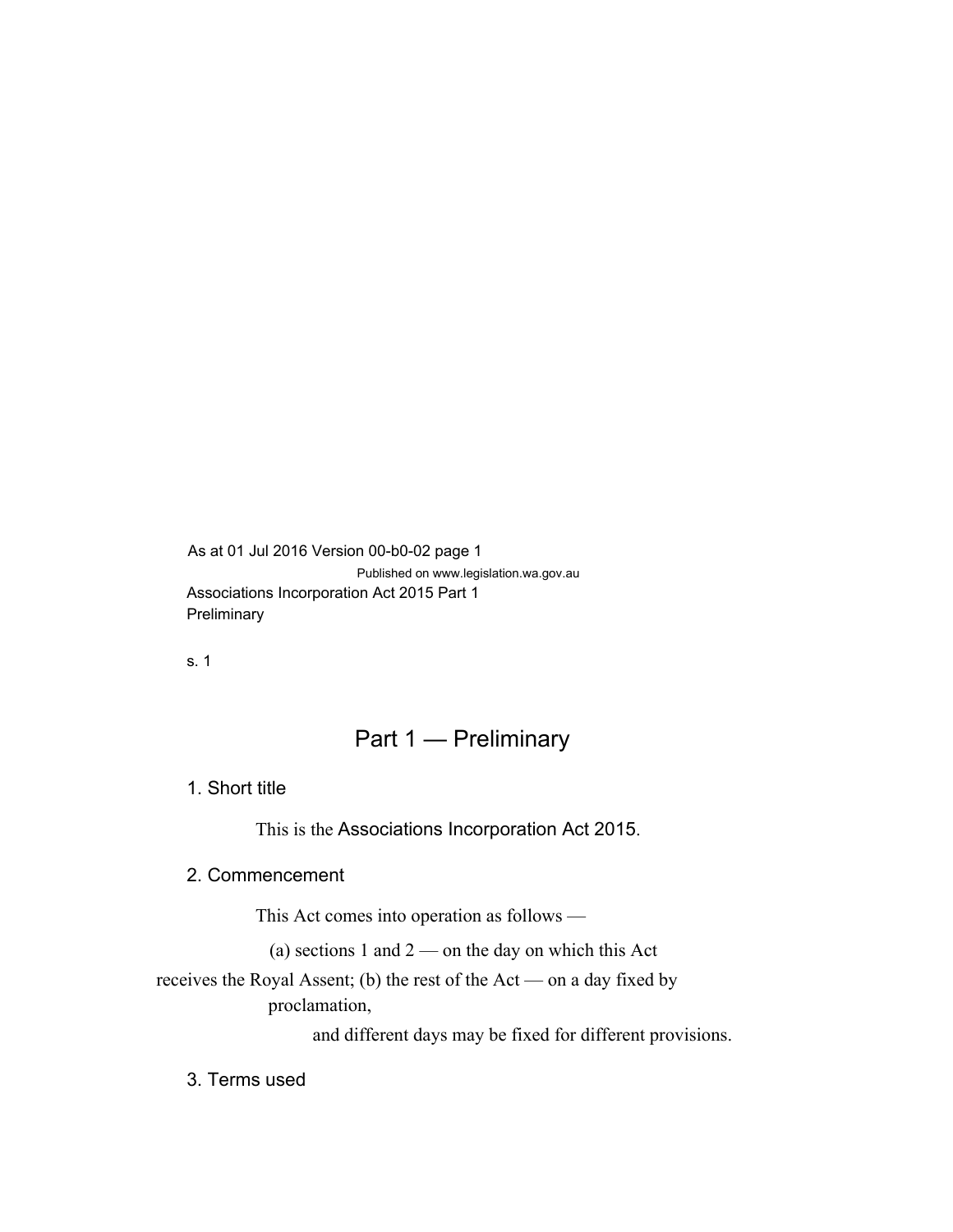In this Act, unless the contrary intention appears — alter, in relation to the rules of an incorporated association, includes to add to, replace or rescind; approved form means a form approved by the Commissioner for the purposes of the provision in which the term is used; a repealed Act means —

(a) the Associations Incorporation Act 1987 repealed by section 185; (b) the Associations Incorporation Act 1895 repealed by section 47 of the Act mentioned in paragraph (a); association includes society, club, institution or body; books includes the following —

(a) a register; (b) financial records, financial statements or financial

reports, as each of those terms is defined in section 62, however compiled, recorded or stored; (c) a document; (d) any other record of information;

As at 01 Jul 2016 Version 00-b0-02 page 1 Published on www.legislation.wa.gov.au Associations Incorporation Act 2015 Part 1 **Preliminary** 

#### s. 3

Commissioner means the person for the time being designated as the Commissioner under section 153; Corporations Act means the Corporations Act 2001 (Commonwealth); Department means the department of the Public Service principally assisting in the administration of this Act; financial year means the period provided for under Schedule 1 Division 2 clause 4 or 5; full voting rights, in relation to an association, means the right to vote at its general meetings; incorporated association means an association that is, or is taken to be, incorporated under this Act; liability means any liability, duty or obligation whether actual, contingent or prospective, liquidated or unliquidated, and whether owed alone or jointly or jointly and severally with any other person; management committee, in relation to an incorporated association, has the meaning given in section 38; model rules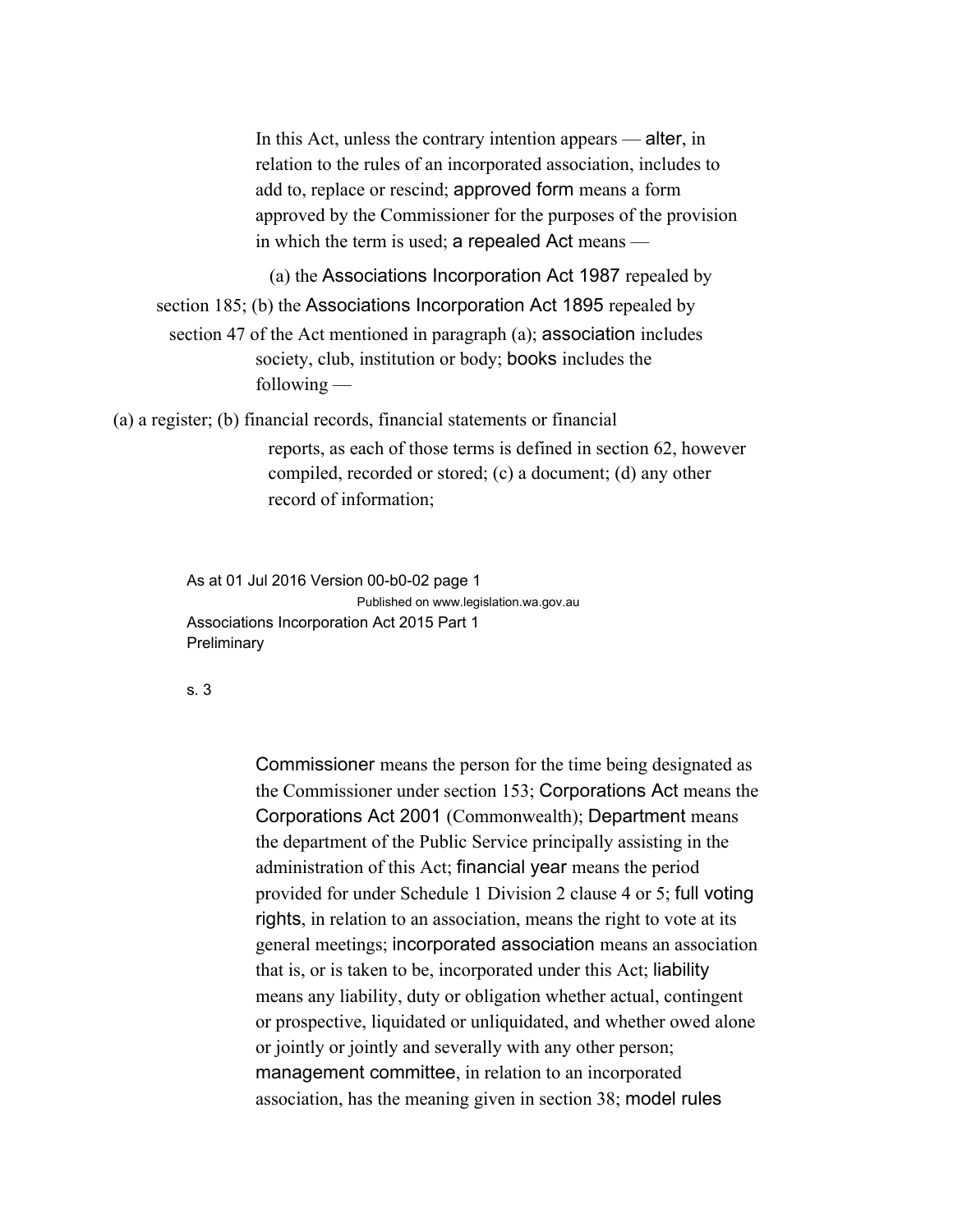means the model rules prescribed under section 26; officer, of an incorporated association, means any of the following —

(a) a member of the management committee of the

association; (b) a person, including an employee of the association, who makes, or participates in making, decisions that affect the whole, or a substantial part, of the operations of the association; (c) a person who has the capacity to significantly affect the

association's financial standing; (d) a person in accordance with whose instructions or

> wishes the management committee of the association is accustomed to act (but excluding a person who gives advice to the association in the proper performance of

page 2 Version 00-b0-02 As at 01 Jul 2016

Published on www.legislation.wa.gov.au Associations Incorporation Act 2015 Preliminary Part 1

s. 3

functions attaching to the person's professional capacity or to the person's business relationship with members of the management committee or with the association); property means any legal or equitable estate or interest in, or claim to, real or personal property of any description, whether present or future and whether vested or contingent, and includes —

- (a) a thing in action; and (b) money; special resolution means a resolution of an incorporated association passed in accordance with section 51; surplus property, in relation to an incorporated association, means property remaining after satisfaction of —
- (a) the debts and liabilities of the association; and (b) the costs, charges and expenses of winding up or cancelling the incorporation of the association, but does not include books pertaining to the management of the association; the repealed Act means the Associations Incorporation Act 1987 repealed by section 185.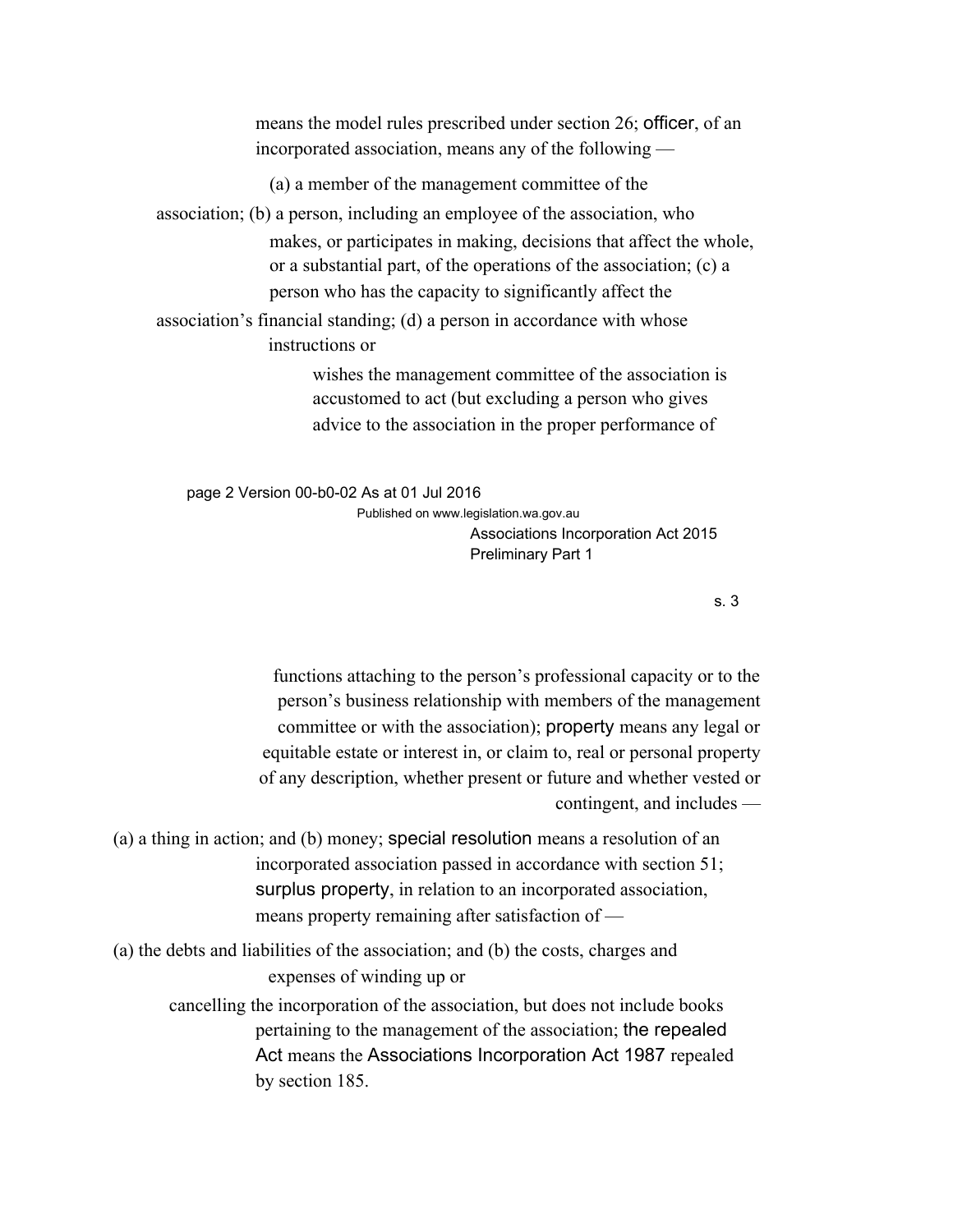As at 01 Jul 2016 Version 00-b0-02 page 3 Published on www.legislation.wa.gov.au Associations Incorporation Act 2015 Part 2 Incorporation of association Division 1 Eligibility s. 4

## Part 2 — Incorporation of association

Division 1 — Eligibility

4. Associations eligible for incorporation

Without limiting section 11(1), an association is eligible to be incorporated under this Act if —

(a) it is formed and carried on for one or more of the following purposes —

(i) a religious, educational, charitable or benevolent

purpose; (ii) the purpose of promoting or encouraging

literature, science or the arts; (iii) the purpose of providing medical treatment or attention, or promoting the interests of persons who suffer from a particular physical, mental or intellectual disability or condition; (iv) the purpose of sport, recreation or amusement;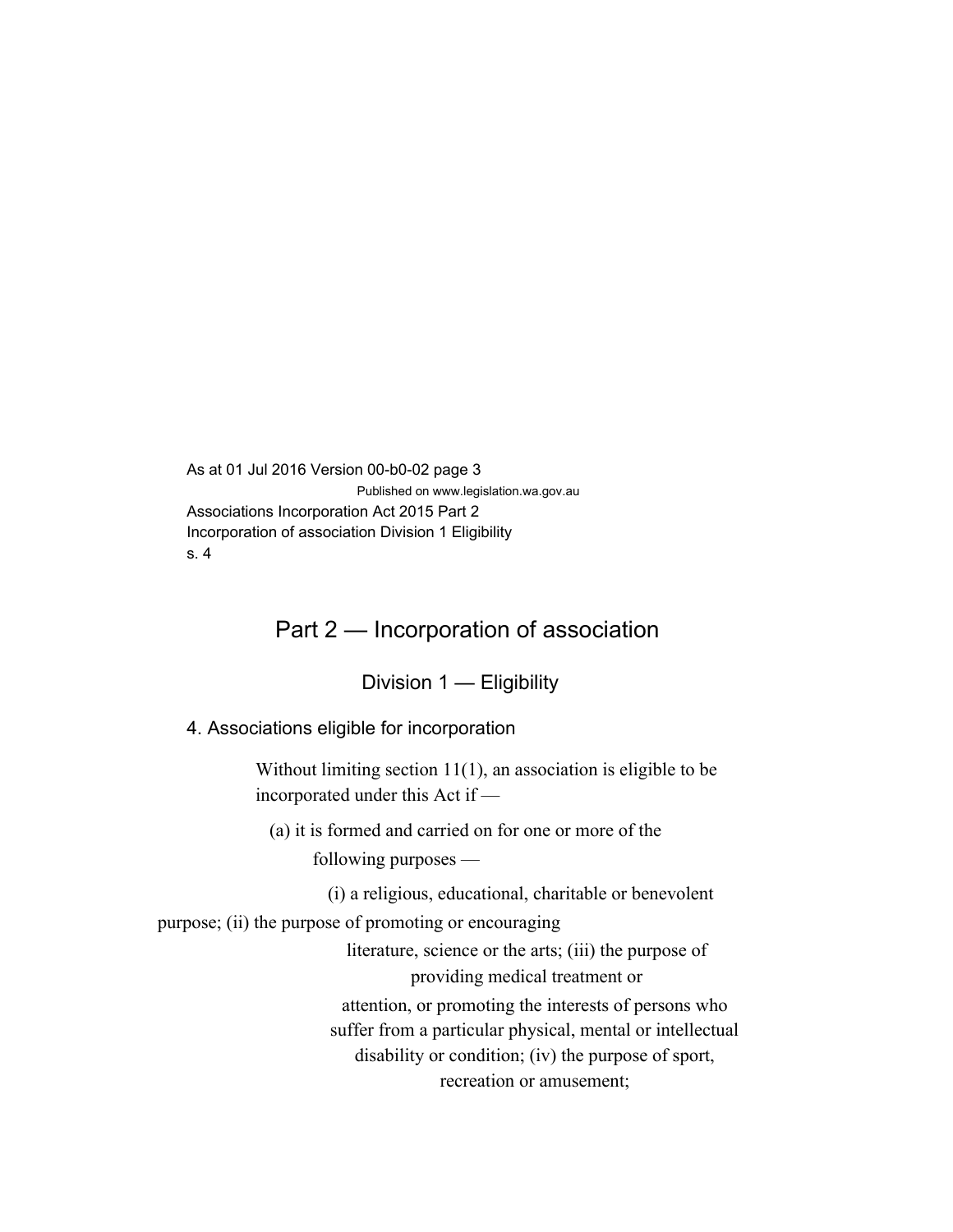(v) the purpose of establishing, carrying on or improving a community centre, or promoting the interests of a local community or a particular section of a local community; (vi) the purpose of conserving resources or

preserving any part of the environmental, historical or cultural heritage of the State; (vii) the purpose of promoting the interests of students

or staff of an educational institution; (viii) a political purpose;

(ix) the purpose of promoting the common interests of persons who are engaged in, or interested in, a particular business, trade or industry; (x) any purpose approved by the Commissioner; and

page 4 Version 00-b0-02 As at 01 Jul 2016 Published on www.legislation.wa.gov.au

Associations Incorporation Act 2015 Incorporation of association Part 2 Eligibility Division 1 s. 5

(b) it has at least 6 members who under its rules have full voting rights; and (c) it is not excluded by section 5 or under regulations made for the purposes of section 6.

5. Associations not eligible for incorporation

(1) Despite section 4, an association is not eligible to be incorporated under this Act if it is formed or carried on for the purpose of securing pecuniary profit for its members from its transactions.

(2) An association secures pecuniary profit for its members if —

(a) it carries on any activity for the purpose of securing

pecuniary profit for its members; or (b) it has capital that is divided into shares or stock held by

its members; or (c) it holds property in which its members have a disposable interest, whether directly or in the form of shares or stock in the capital of the association or otherwise; or (d) it is an association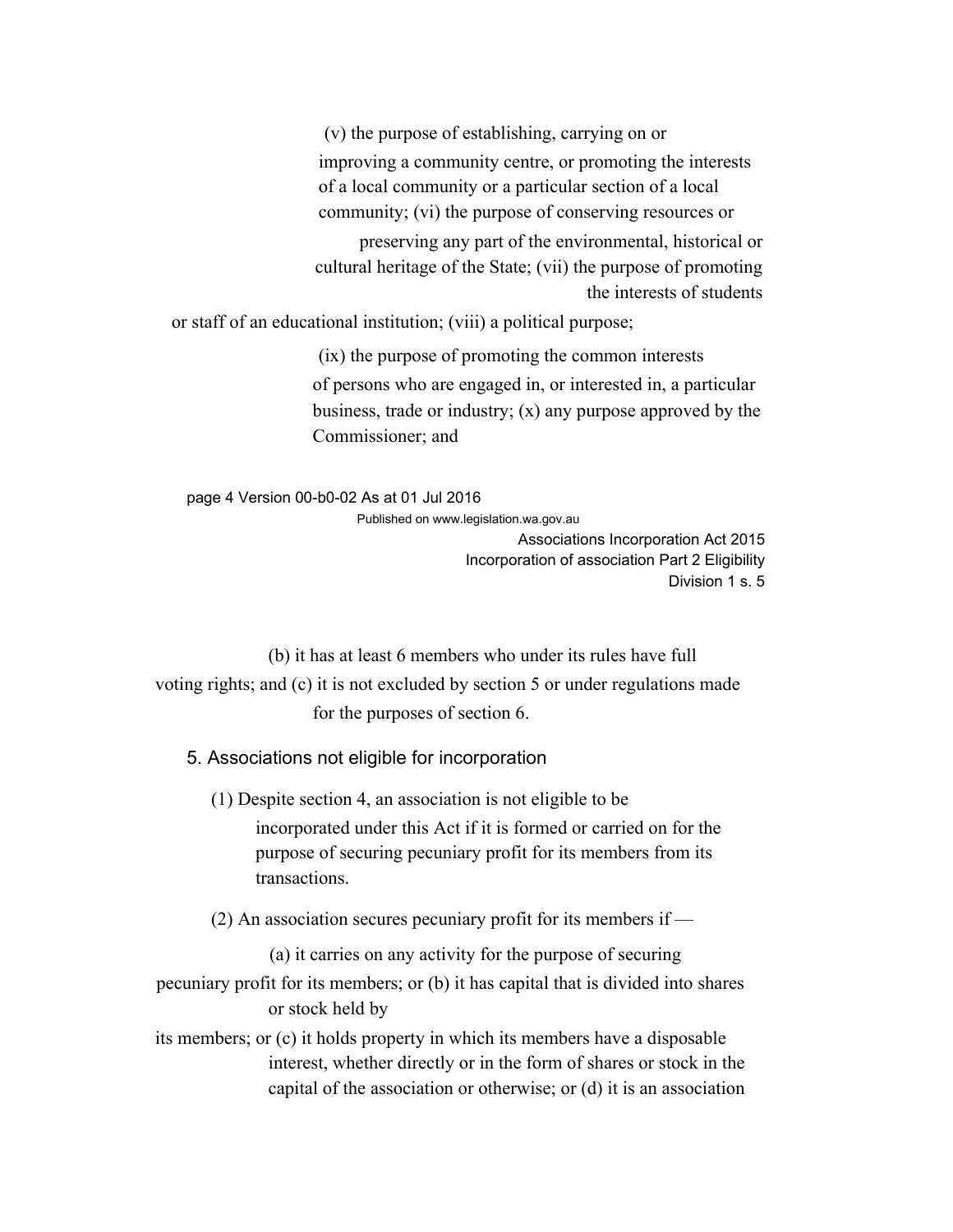$that -$ 

(i) is prescribed for the purposes of this subsection; or (ii) belongs to a class of associations that is so prescribed.

(3) An association is not ineligible under subsection (1) by reason

only of any one or more of the following circumstances  $-$  (a) that the association itself is empowered to make a pecuniary profit, unless that profit or some part of it is divided among or received by its members or some of them; (b) that the association is established for the protection or

> regulation of some trade, business, industry or calling in which the members are engaged or interested (the

As at 01 Jul 2016 Version 00-b0-02 page 5 Published on www.legislation.wa.gov.au Associations Incorporation Act 2015 Part 2 Incorporation of association Division 1 Eligibility s. 5

> activity), if the association itself does not engage or take part in the activity, or any part or branch of the activity; (c) that any member of the association derives pecuniary

profit from the association by way of salary paid in good faith as an employee or member of the management committee of the association; (d) that any member of the association derives pecuniary

profit from the association by way of remuneration paid in good faith; (e) that any member of the association derives from the

association a pecuniary profit to which the member would be equally entitled if the member were not a member of the association; (f) that the members of the association compete with each

other for trophies or prizes in contests directly related to the purposes of the association; (g) that the association itself may or does make a profit from

subscriptions, donations, sponsorship or the sale of any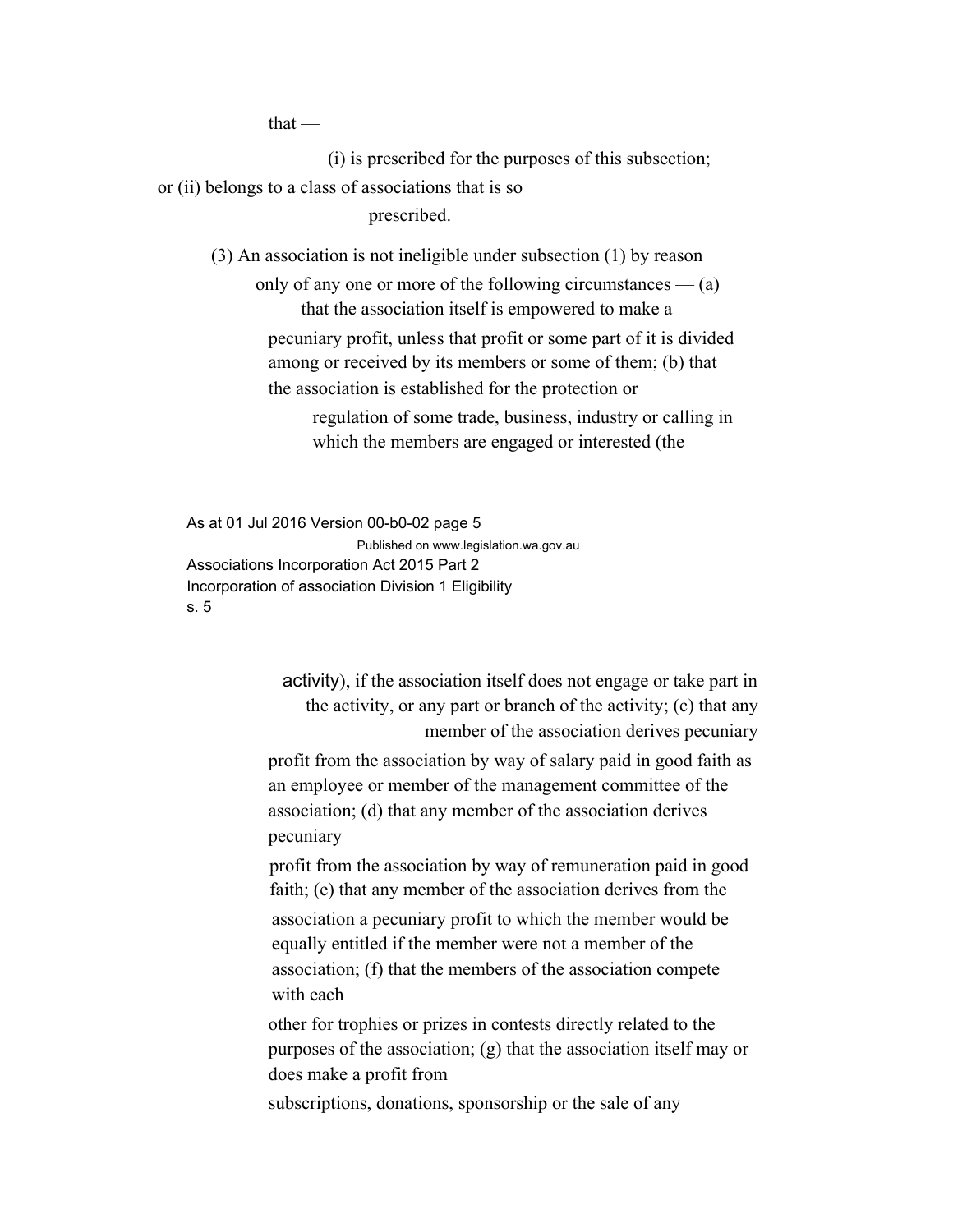broadcasting rights; (h) that the members of the association derive pecuniary profit through the enjoyment of facilities or services provided by the association for social, recreational, educational or other like purposes; (i) that the association charges admission fees to displays,

exhibitions, contests, sporting fixtures or other occasions organised for the promotion of the objects or purposes of the association; (j) that the association provides pecuniary profit of a kind

that is prescribed for the purposes of this subsection.

(4) For the purposes of subsection (1), a pecuniary profit that by reason of a person's membership of the association is received by any other person is taken to be a pecuniary profit for the member by reason of the person's membership of that association.

page 6 Version 00-b0-02 As at 01 Jul 2016

Published on www.legislation.wa.gov.au Associations Incorporation Act 2015 Incorporation of association Part 2 Requirements for application for incorporation Division 2 s. 6

6. Regulations may declare associations to be ineligible

An association is not eligible to be incorporated under this Act if, according to a determination of the Commissioner, it is an association that —

(a) is prescribed for the purposes of this section; or (b) belongs to a class of associations that is so prescribed.

#### Division 2 — Requirements for application for incorporation

7. Application to Commissioner

(1) An application for the incorporation of an association must be lodged with the Commissioner in the approved form by a person duly authorised by the association to apply for incorporation.

(2) An application must —

(a) state the name and address of the association; and (b) include a certificate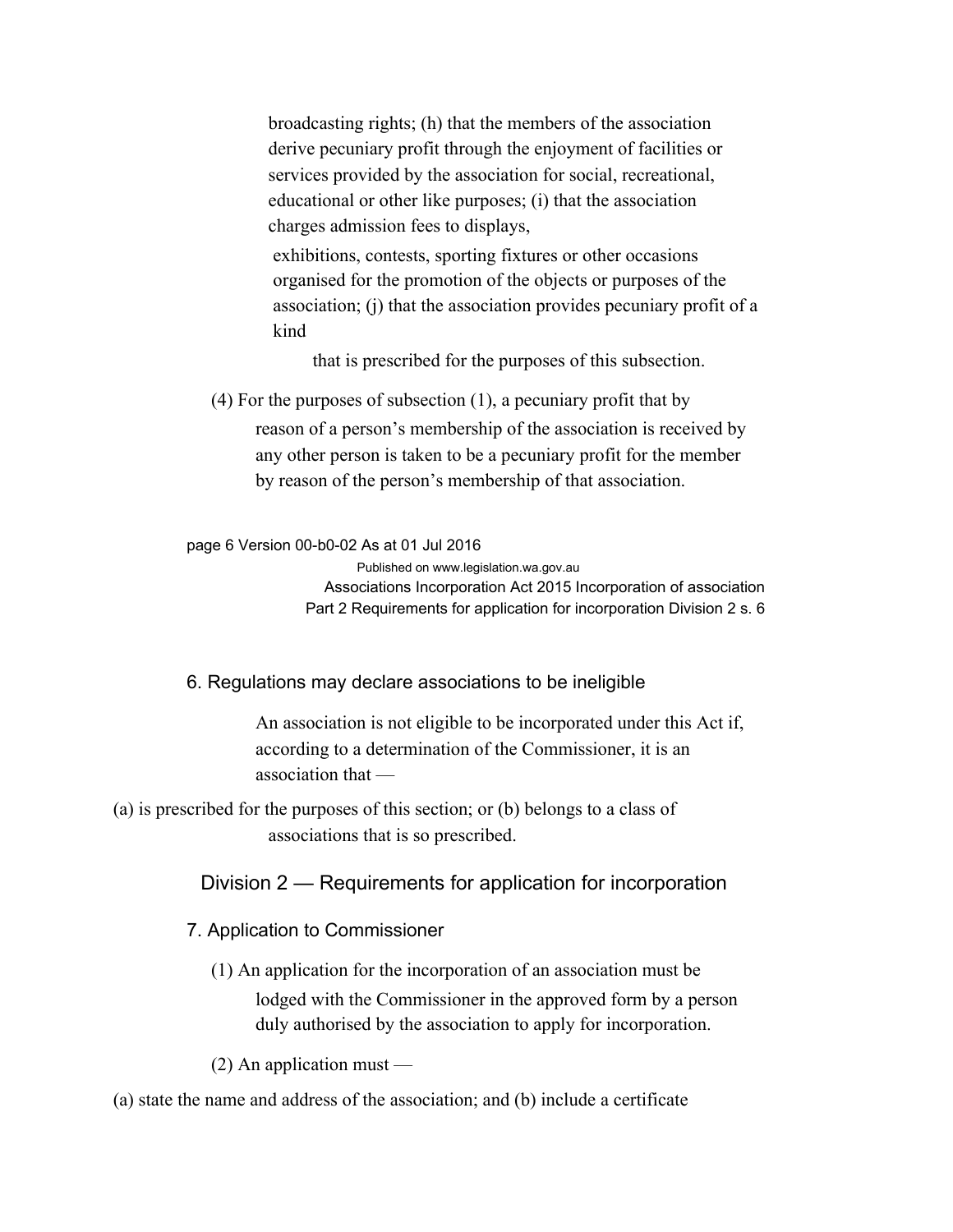given by the applicant that the

applicant is authorised by the association to apply for incorporation; and (c) comply with any other requirements prescribed for the

purposes of this subsection.

(3) An application for the incorporation of an association must be accompanied by —

> (a) if an association's proposed rules on incorporation will be its own rules — a copy of the proposed rules certified by the applicant as a true copy; or (b) if the association has approved the adoption of the

model rules —

(i) a statement to that effect; and (ii) the information referred to in subsection (4).

(4) The following information is to be provided for the purposes of subsection  $(3)(b)(ii)$  —

(a) the name of the association;

As at 01 Jul 2016 Version 00-b0-02 page 7 Published on www.legislation.wa.gov.au Associations Incorporation Act 2015 Part 2 Incorporation of association Division 2 Requirements for application for incorporation s. 8

> (b) the objects or purposes of the association; (c) the quorum for a general meeting of members of the

association; (d) the quorum for a meeting of the management committee of the association; (e) the period of the first financial year of the association.

- (5) The applicant must provide the Commissioner with such other information and documents as the Commissioner may in writing request.
- 8. Commissioner may require public notice of application for incorporation
	- (1) The Commissioner may in writing require an applicant under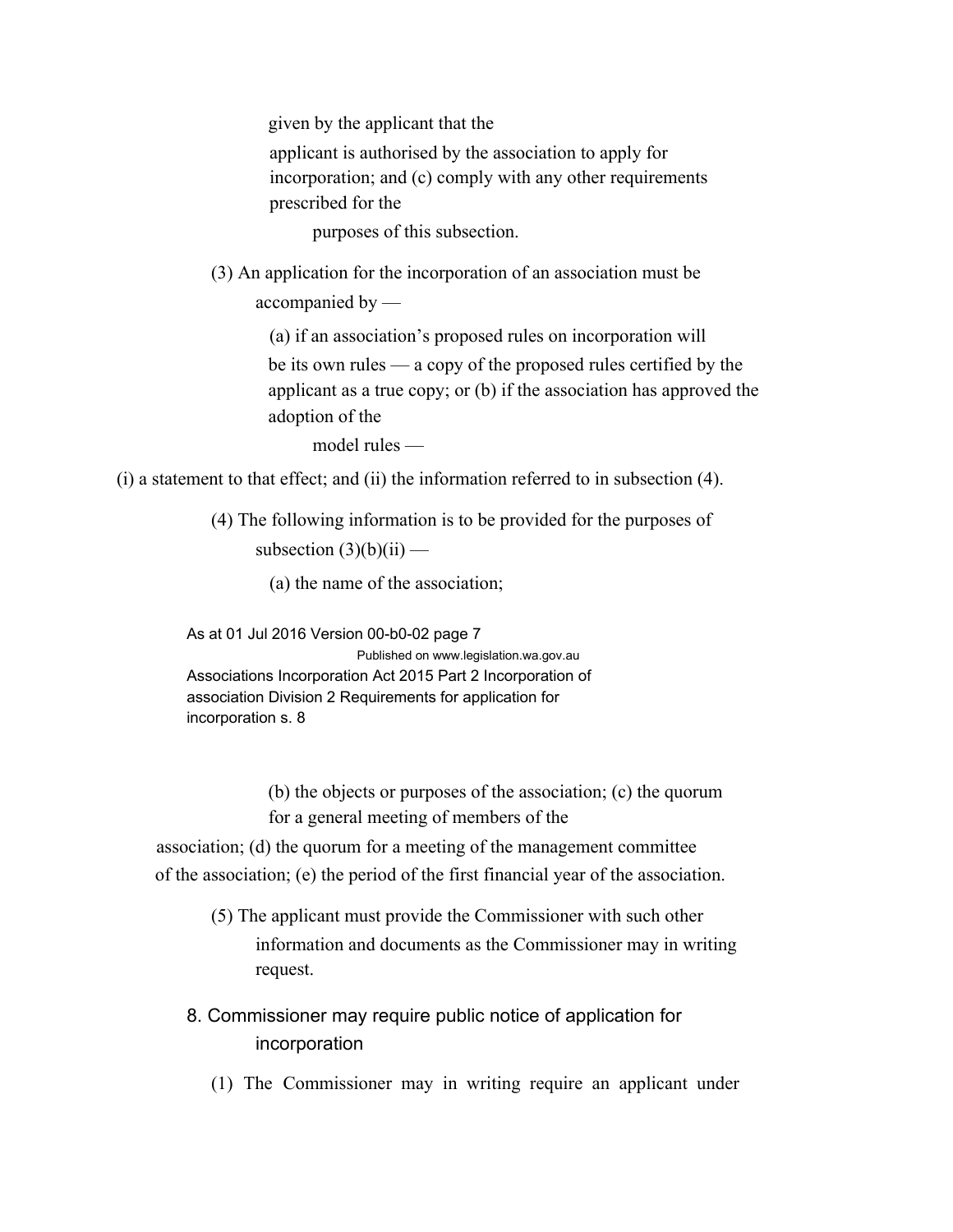section 7 to give public notice of the application in some way that the Commissioner thinks appropriate.

(2) For the purposes of section 9, the applicant must include in the public notice a statement in wording approved by the Commissioner showing —

> (a) that a written request, including the reasons for the request, may be given to the Commissioner by any person under that section; and (b) the period within which any request must be received by

the Commissioner.

#### 9. Request for refusal of incorporation

- (1) Where public notice is given under section 8 in respect of an association, any person may, in accordance with the terms of the notice, request the Commissioner to decline to incorporate the association under this Act.
- (2) A request under subsection (1) must include the reasons for the request.

page 8 Version 00-b0-02 As at 01 Jul 2016

Published on www.legislation.wa.gov.au Associations Incorporation Act 2015 Incorporation of association Part 2 Incorporation Division 3 s. 10

### Division 3 — Incorporation

#### 10. Incorporation of association

(1) Unless section 11 applies, the Commissioner must incorporate an association by the issue to the association of a certificate of incorporation if —

> (a) an application for the incorporation of an association is made under Division 2; and (b) the Commissioner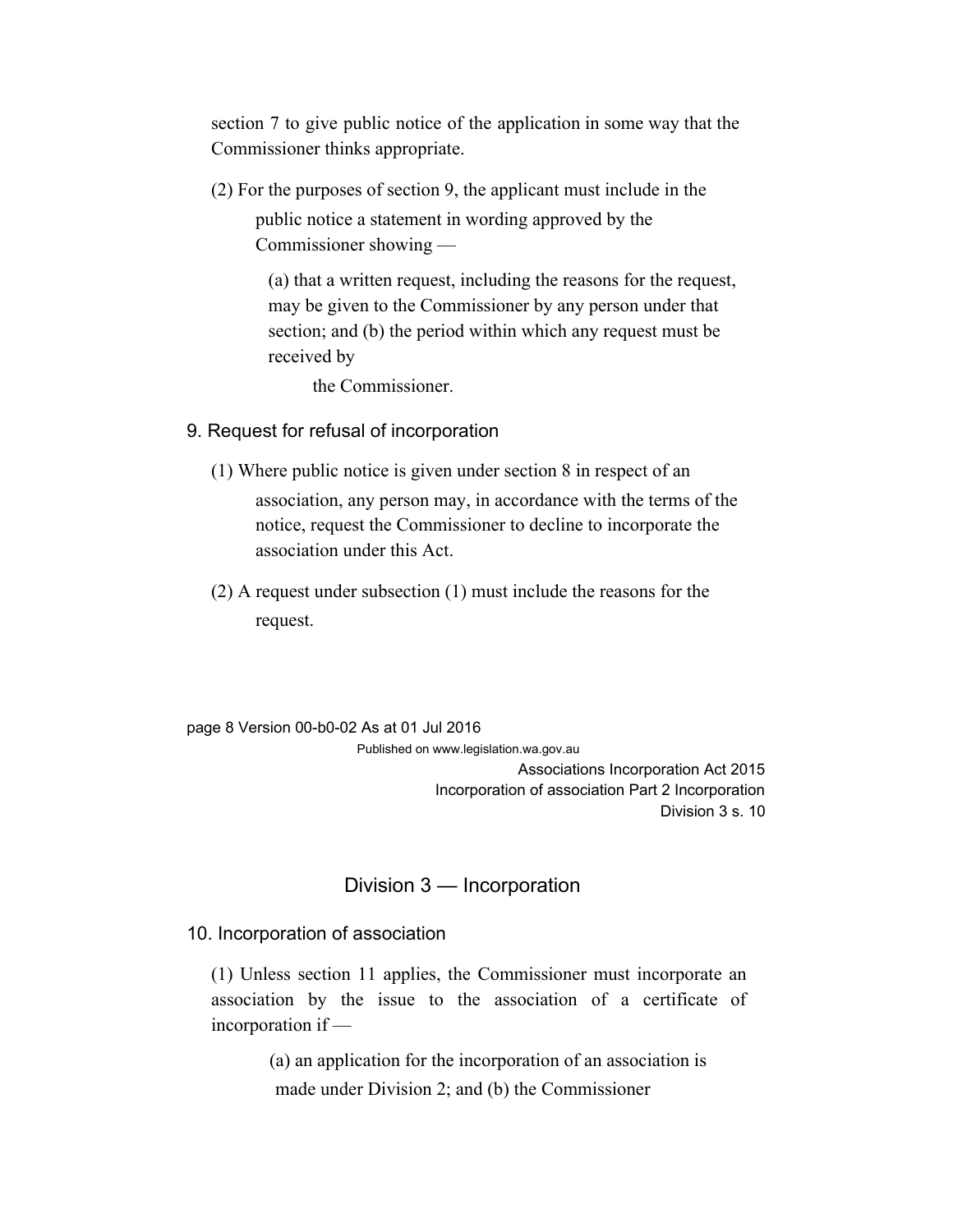is of the opinion that —

(i) the association is eligible to be incorporated under this Act; and (ii) the rules of the association lodged with the Commissioner conform to the requirements of this Act; and (iii) the name of the association is appropriate having regard to section 12.

(2) The Commissioner must not incorporate the association until —

(a) the time during which any request might be made under

section 9 has expired; and (b) any request made under that section has been finally

refused.

(3) For the purposes of subsection (2), a request under section 9 has been finally refused if the request is refused by the Commissioner and either —

> (a) the time for making an application for review under section 170 has expired without such an application being made; or (b) any application for review made under section 170 —

(i) has resulted in the Commissioner's refusal being confirmed; or (ii) has been dismissed or struck out.

As at 01 Jul 2016 Version 00-b0-02 page 9 Published on www.legislation.wa.gov.au Associations Incorporation Act 2015 Part 2 Incorporation of association Division 3 Incorporation s. 11

#### 11. Refusal of incorporation

(1) The Commissioner must not incorporate an association under this Act if in the opinion of the Commissioner —

(a) it is more appropriate for the activities of the association

to be carried on by a body corporate incorporated under some other law; or (b) the incorporation of the association is against the public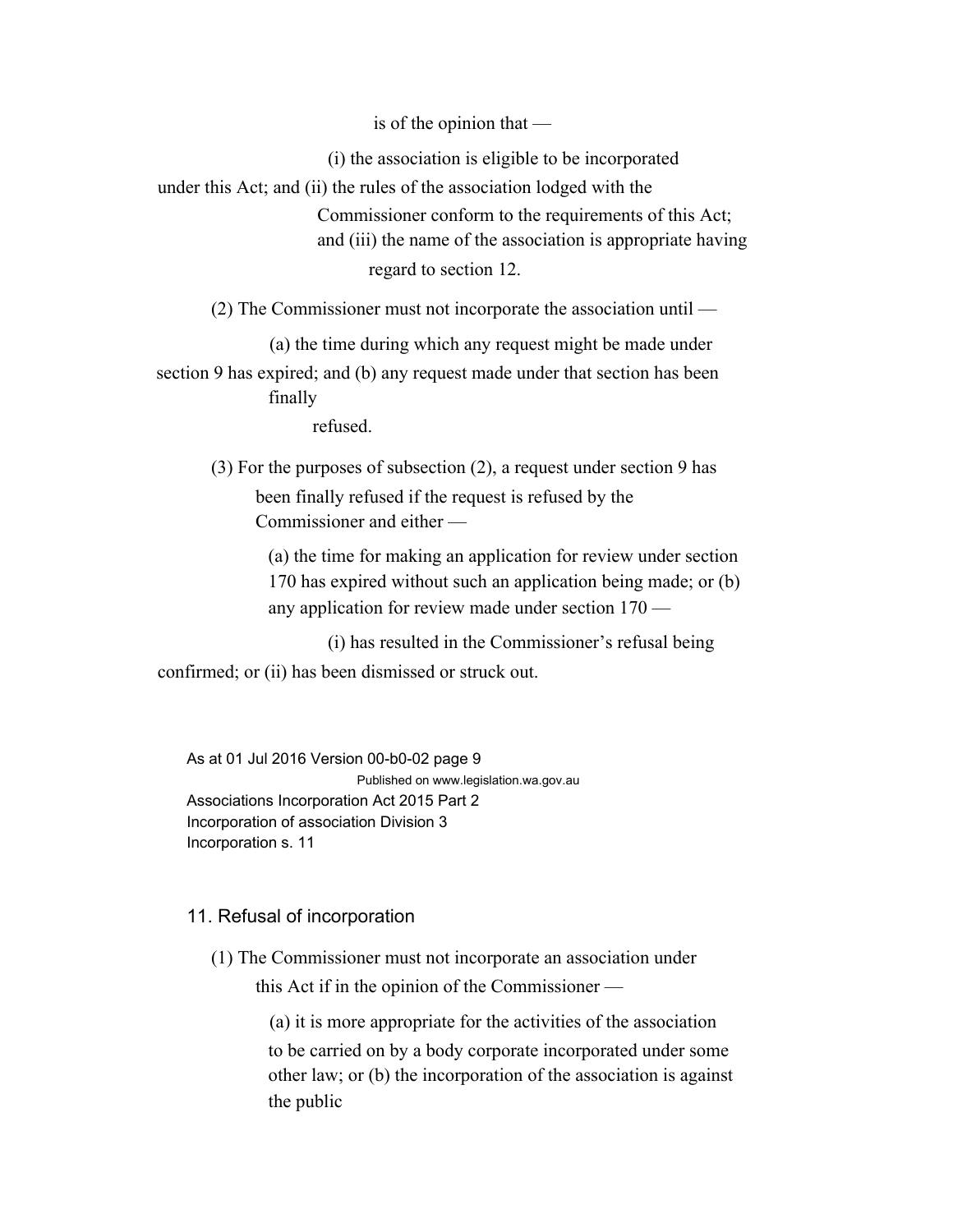interest.

(2) The grounds on which the Commissioner may form the opinion that subsection  $(1)(a)$  or (b) applies include the following —

(a) the likely scale or nature of the activities of the association; (b) the likely value or nature of the property of the association; (c) the extent or nature of the dealings the association is likely to have with the public; (d) any other matter the Commissioner considers relevant.

> (3) The Commissioner must not incorporate an association if, in the Commissioner's opinion, any ground for refusal of incorporation prescribed by the regulations applies to the association.

12. Restrictions as to names of associations

The Commissioner must not incorporate an association under this Act by a name that in the opinion of the Commissioner is —

(a) offensive or undesirable; or (b) likely to mislead the public as to the object or purpose of

the association; or (c) identical to the name by which an association in existence is, or is taken to be, incorporated under this Act or which resembles any such name in a manner likely to mislead the public; or

page 10 Version 00-b0-02 As at 01 Jul 2016

Published on www.legislation.wa.gov.au Associations Incorporation Act 2015 Incorporation of association Part 2 Incorporation Division 3 s. 13

(d) identical to, or likely to be confused with, the name of any other body corporate or a business name registered to another body under the Business Names Registration Act 2011 (Commonwealth); or (e) prescribed for the purposes of this section; or (f) of a kind that is so prescribed.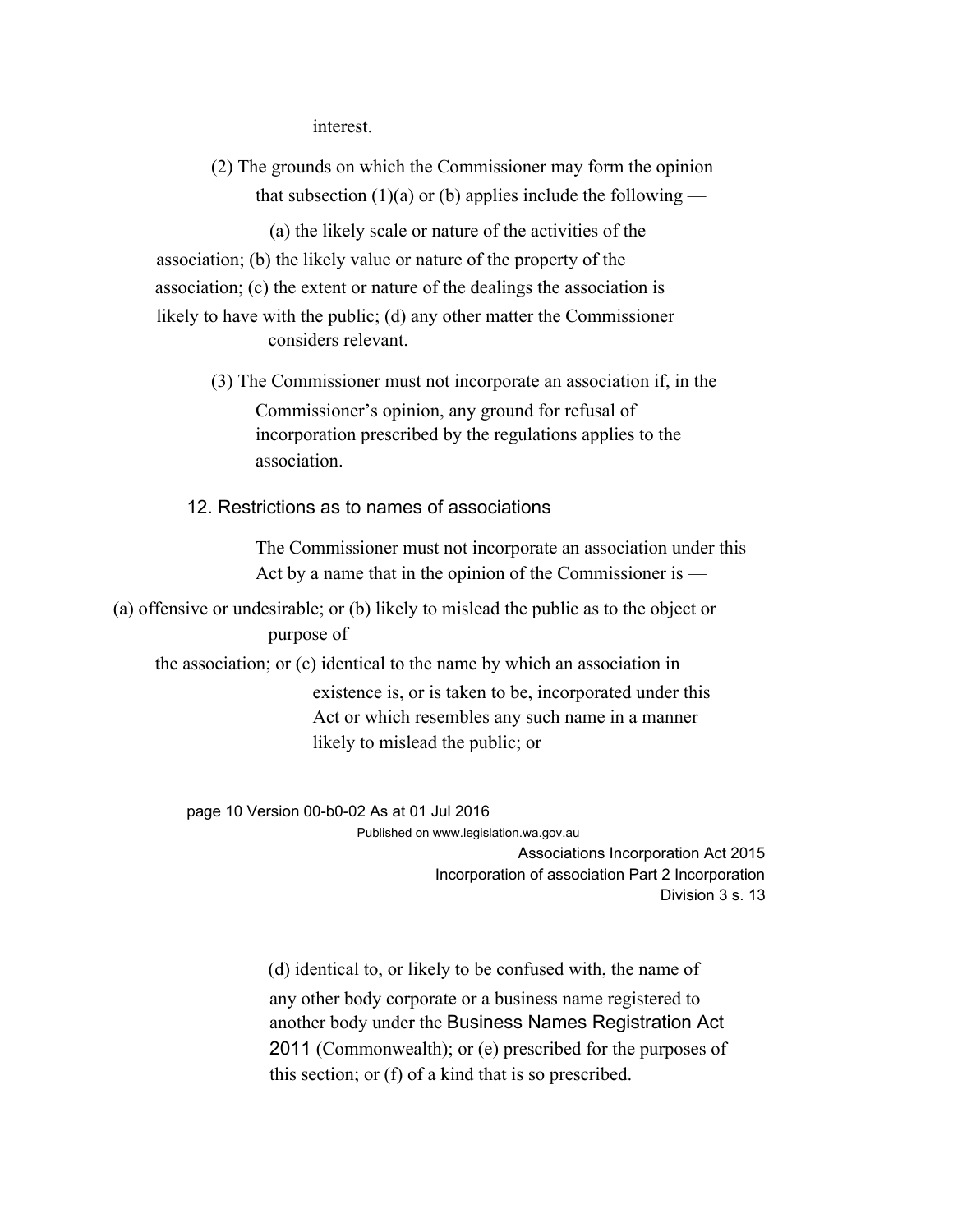#### 13. Effect of incorporation

(1) Upon incorporation of an association under this Act —

(a) the association becomes a body corporate with perpetual succession and may have a common seal; and (b) the corporate name of the association is the name of the association as stated in the certificate of incorporation, concluding with the word "Incorporated" or the abbreviation "Inc."; and (c) except as provided in subsection (2), all rights and

liabilities exercisable against members or members of the management committee of the association in their capacity as such immediately before the incorporation of the association become rights and liabilities of and exercisable against the incorporated association; and (d) the association may sue or be sued in its corporate name.

(2) Subsection (1)(c) is not to be construed so as to relieve or release any person in respect of liabilities incurred by or on behalf of the association prior to incorporation.

#### 14. Powers of incorporated association

(1) Subject to this Act and to its rules, an incorporated association may do all things necessary or convenient for carrying out its objects and purposes, and in particular, may —

> (a) acquire, hold, deal with, and dispose of any real or personal property; and (b) open and operate bank accounts; and

As at 01 Jul 2016 Version 00-b0-02 page 11 Published on www.legislation.wa.gov.au Associations Incorporation Act 2015 Part 2 Incorporation of association Division 3 Incorporation s. 15

(c) invest its money —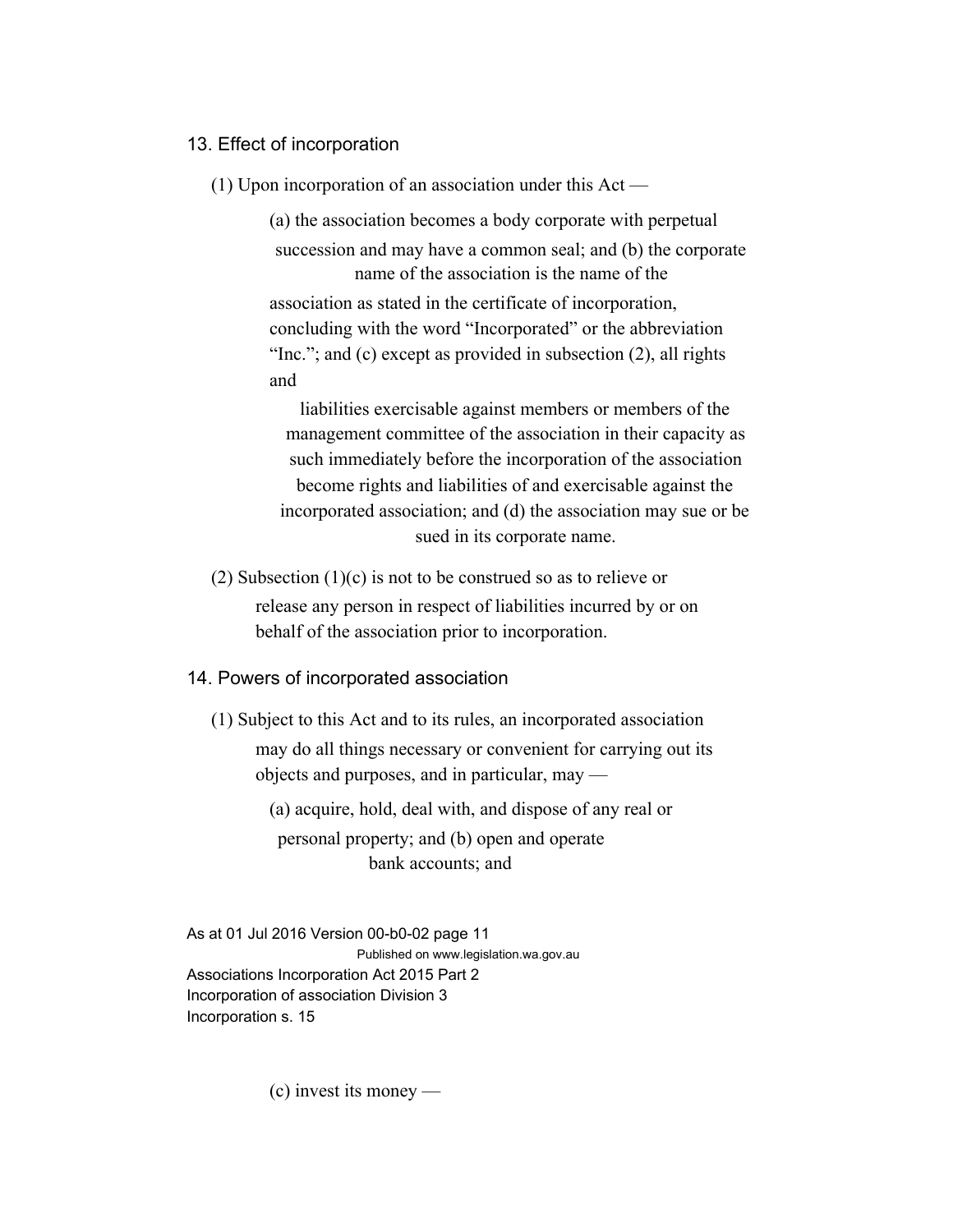(i) as trust funds may be invested under the Trustees

Act 1962 Part III; or (ii) in any other manner authorised by the rules of the association; and (d) borrow money upon such terms and conditions as the

association thinks fit; and (e) give such security for the discharge of liabilities incurred by the association as the association thinks fit; and (f) appoint agents to transact any business of the association

on its behalf; and (g) enter into any other contract it considers necessary or desirable.

(2) An incorporated association may, unless its rules otherwise provide, act as trustee and accept and hold real and personal property upon trust, but an incorporated association does not have power to do any act or thing as a trustee that, if done otherwise than as a trustee, would contravene this Act or the rules of the association.

15. Manner in which contract may be made

(1) Contracts may be made by or on behalf of an incorporated association as follows —

> (a) a contract which, if made between natural persons, would be required to be in writing under seal may be made by the incorporated association under its common seal; (b) a contract which, if made between natural persons,

would be required to be in writing signed by the parties may be made on behalf of the association in writing by any person acting under its express or implied authority;

page 12 Version 00-b0-02 As at 01 Jul 2016

Published on www.legislation.wa.gov.au Associations Incorporation Act 2015 Incorporation of association Part 2 Incorporation Division 3 s. 16

(c) a contract which, if made between natural persons,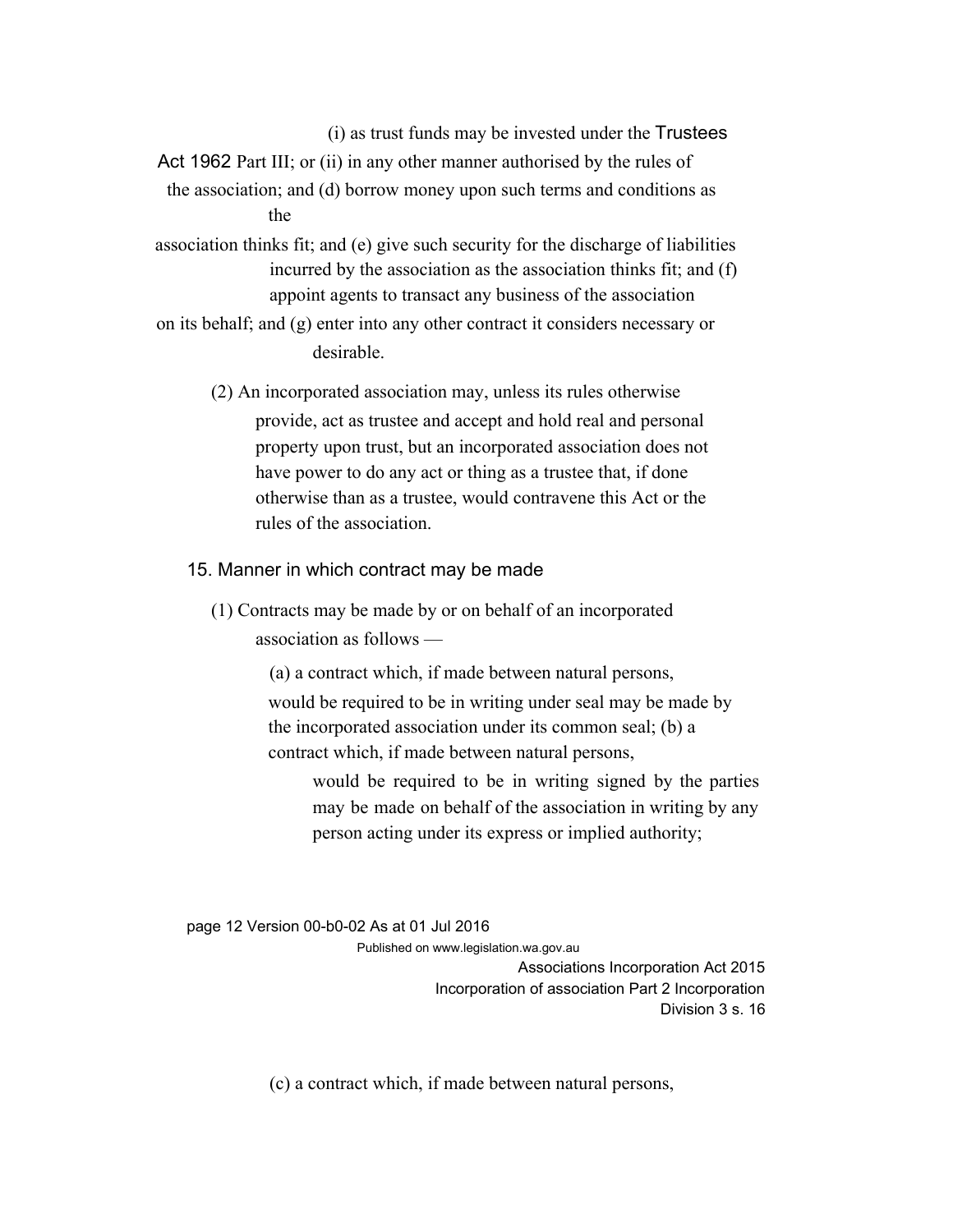would be valid although not in writing signed by the parties may be made orally on behalf of the association by any person acting under its express or implied authority.

(2) A contract may be varied or rescinded by or on behalf of an incorporated association in the same manner as it is authorised to be made.

## 16. When contract affected by deficiency in association's legal capacity

- (1) A contract made with an incorporated association is not invalid by reason of any deficiency in the legal capacity of the association to enter into, or carry out, the contract unless the person contracting with the association has actual notice of the deficiency.
- (2) An incorporated association that enters into a contract that would, but for the provisions of subsection (1), be invalid is empowered to carry out the contract.
- (3) This section does not prejudice an action by a member of an incorporated association to restrain the association from entering into a transaction that is beyond the powers of the association.

#### 17. Requirements of section 4 continue after incorporation

(1) After its incorporation an association —

(a) must continue to be carried on for one or more purposes mentioned in section 4(a); and (b) must at all times have at least 6 members who under its

rules have full voting rights; and (c) must not, itself or as a trustee secure pecuniary profit for

its members.

As at 01 Jul 2016 Version 00-b0-02 page 13 Published on www.legislation.wa.gov.au Associations Incorporation Act 2015 Part 2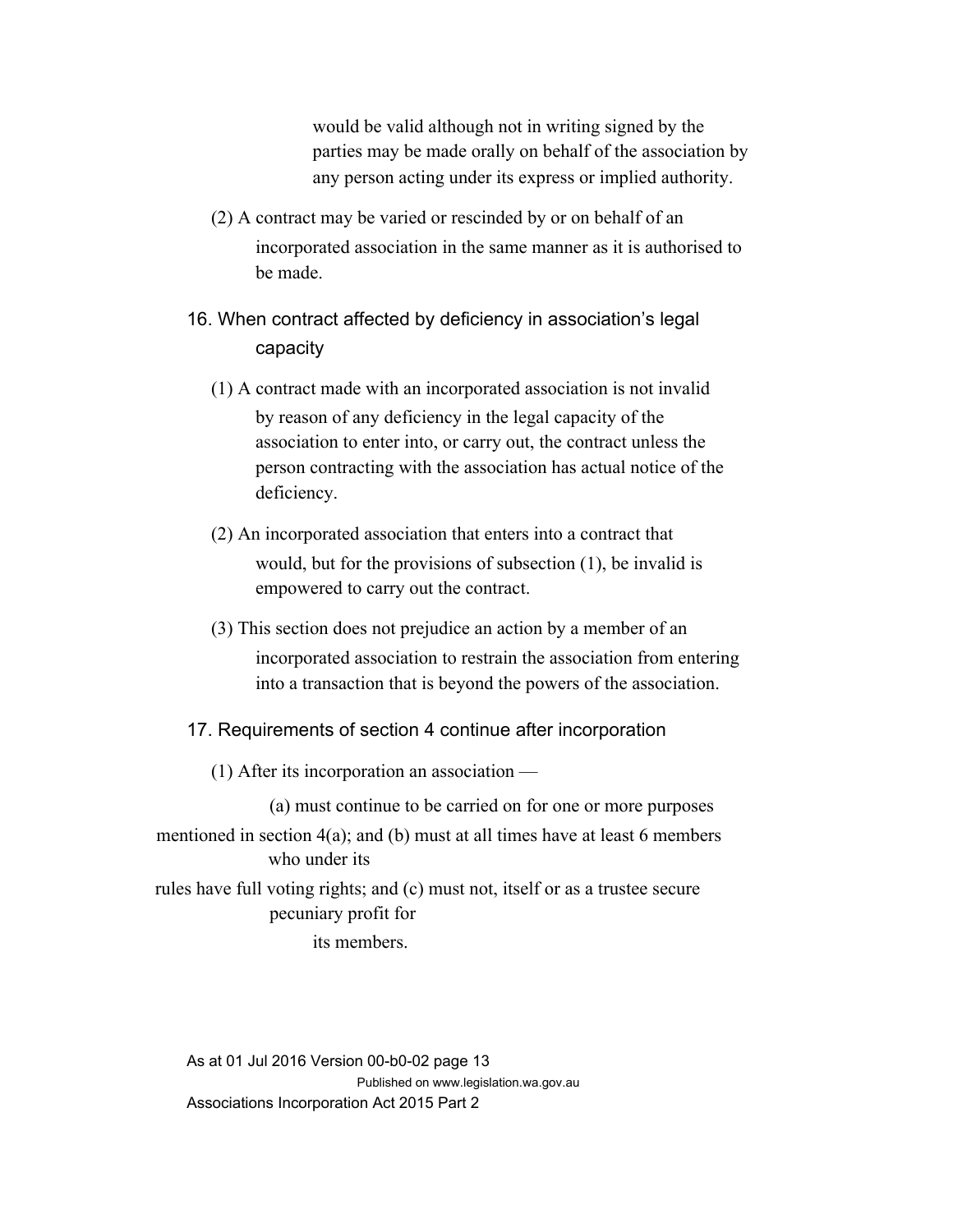Incorporation of association Division 3 Incorporation s. 18

(2) The application of subsection (1) extends to an association that is, or is deemed to be, an incorporated association immediately before the commencement of this section.

#### 18. Certain property vests in incorporated association

- (1) On the incorporation of an association under section 10 all real and personal property held by any person for or on behalf of the association vests, by virtue of this subsection, in the incorporated association.
- (2) Any property vested in an incorporated association by subsection (1) is vested subject to any trust, restriction or obligation to which that property was subject immediately before it became so vested.
- $(3)$  On —

(a) the application of an incorporated association in which any estate or interest in land has been vested by subsection (1); and (b) the production of such duplicate instruments of title and

other documents as the Registrar of Titles or the Registrar of Deeds and Transfers may require,

the Registrar of Titles or the Registrar of Deeds and Transfers must record and register the vesting of that estate or interest in land in the association.

### 19. Liability of members of management committee, trustees and members

- (1) A member of the management committee, trustee or a member of an incorporated association is not by reason only of being such a member of the management committee, trustee or member liable in respect of the liabilities of the association.
- (2) Subsection (1) does not apply in respect of liabilities incurred by or on behalf of the association prior to incorporation.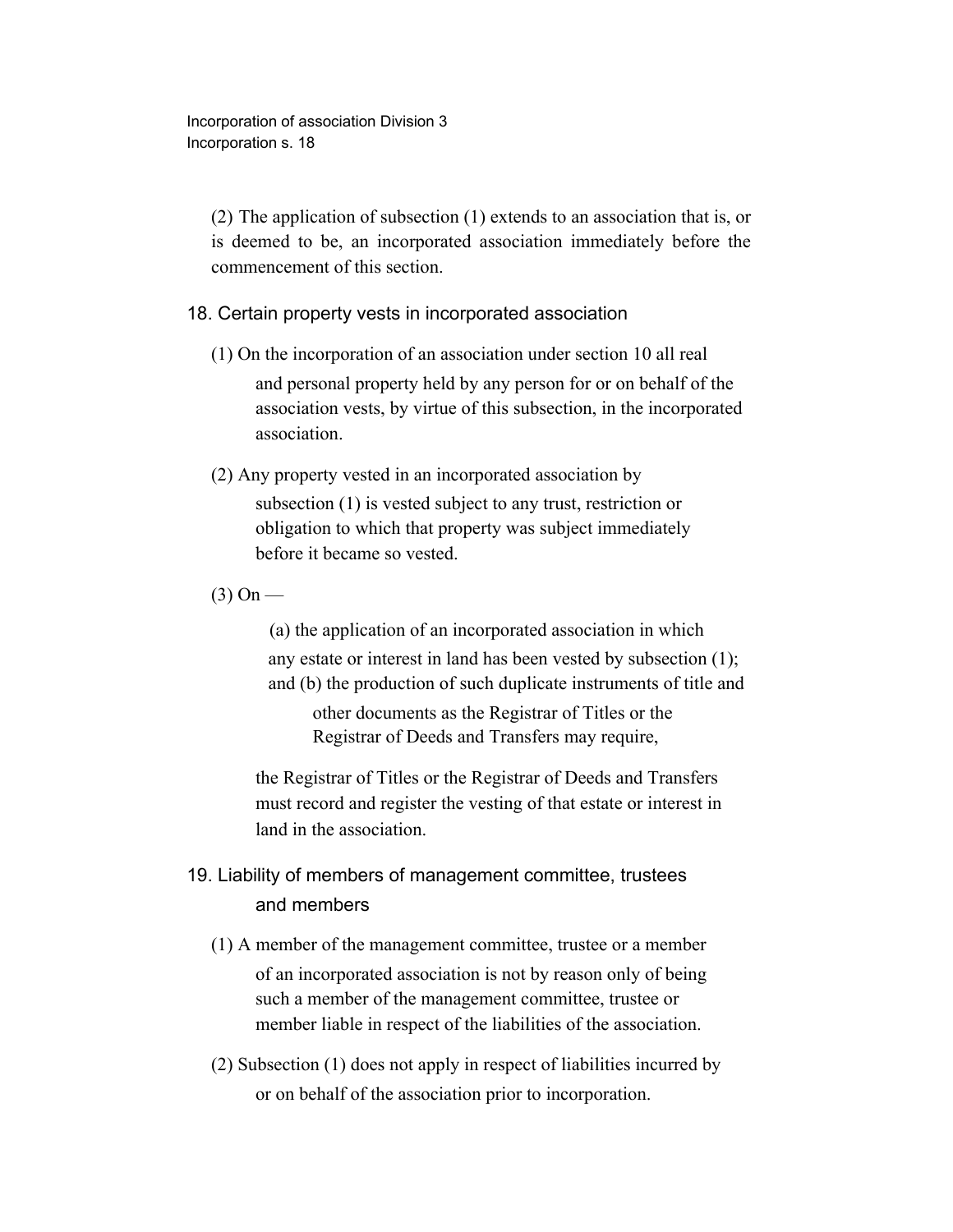#### page 14 Version 00-b0-02 As at 01 Jul 2016

Published on www.legislation.wa.gov.au

Associations Incorporation Act 2015 Incorporation of association Part 2 Incorporation Division 3 s. 20

#### 20. Issue of replacement certificate

The Commissioner must issue a replacement certificate of incorporation of an association if —

(a) the incorporated association satisfies the Commissioner that the certificate has been lost or destroyed; and (b) the fee prescribed by the regulations is paid by the incorporated association.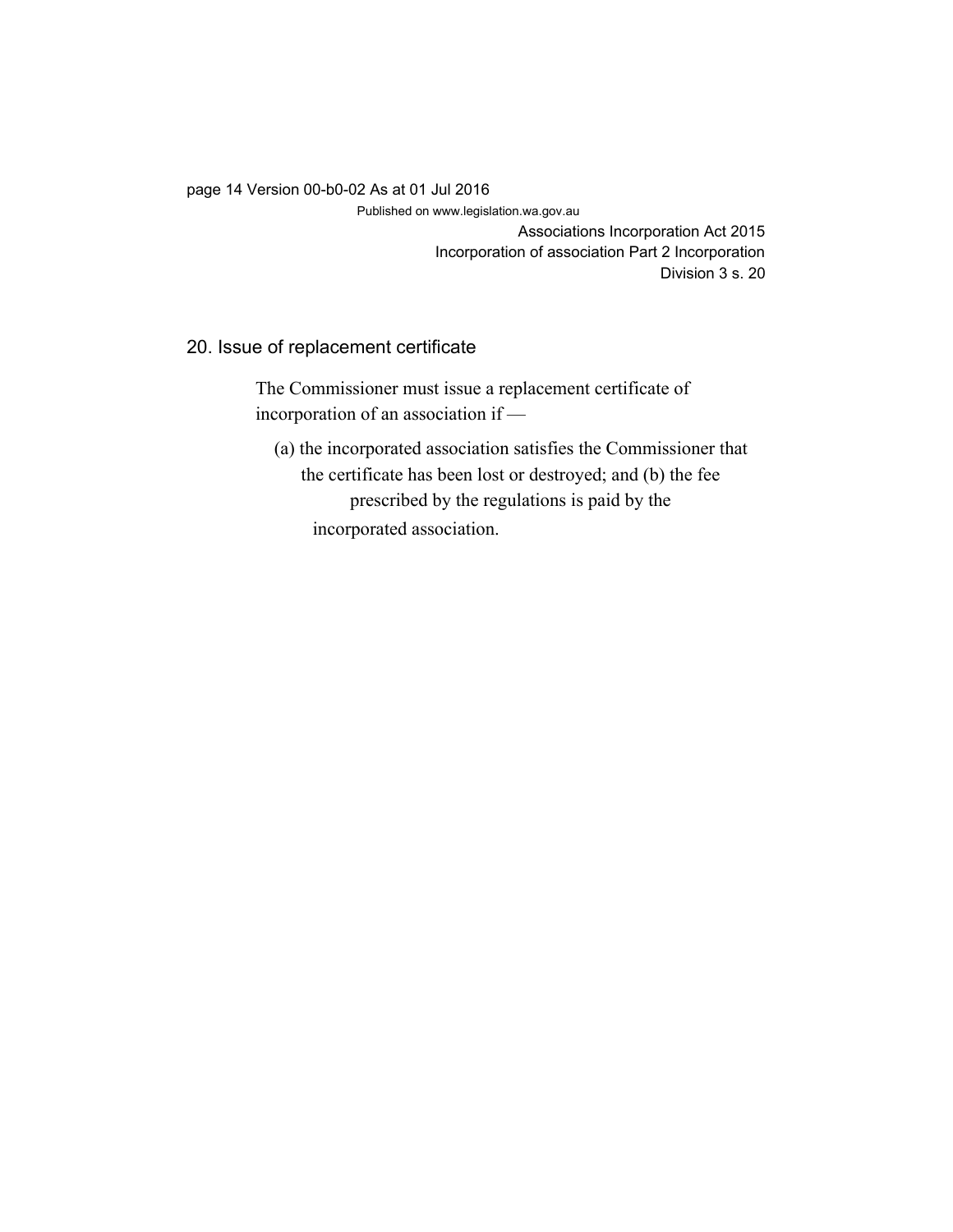As at 01 Jul 2016 Version 00-b0-02 page 15 Published on www.legislation.wa.gov.au Associations Incorporation Act 2015 Part 3 Rules Division 1 Rules of incorporated association s. 21

## Part 3 — Rules

## Division 1 — Rules of incorporated association

21. Effect of rules

(1) The rules of an incorporated association bind the association and the members of the association as if —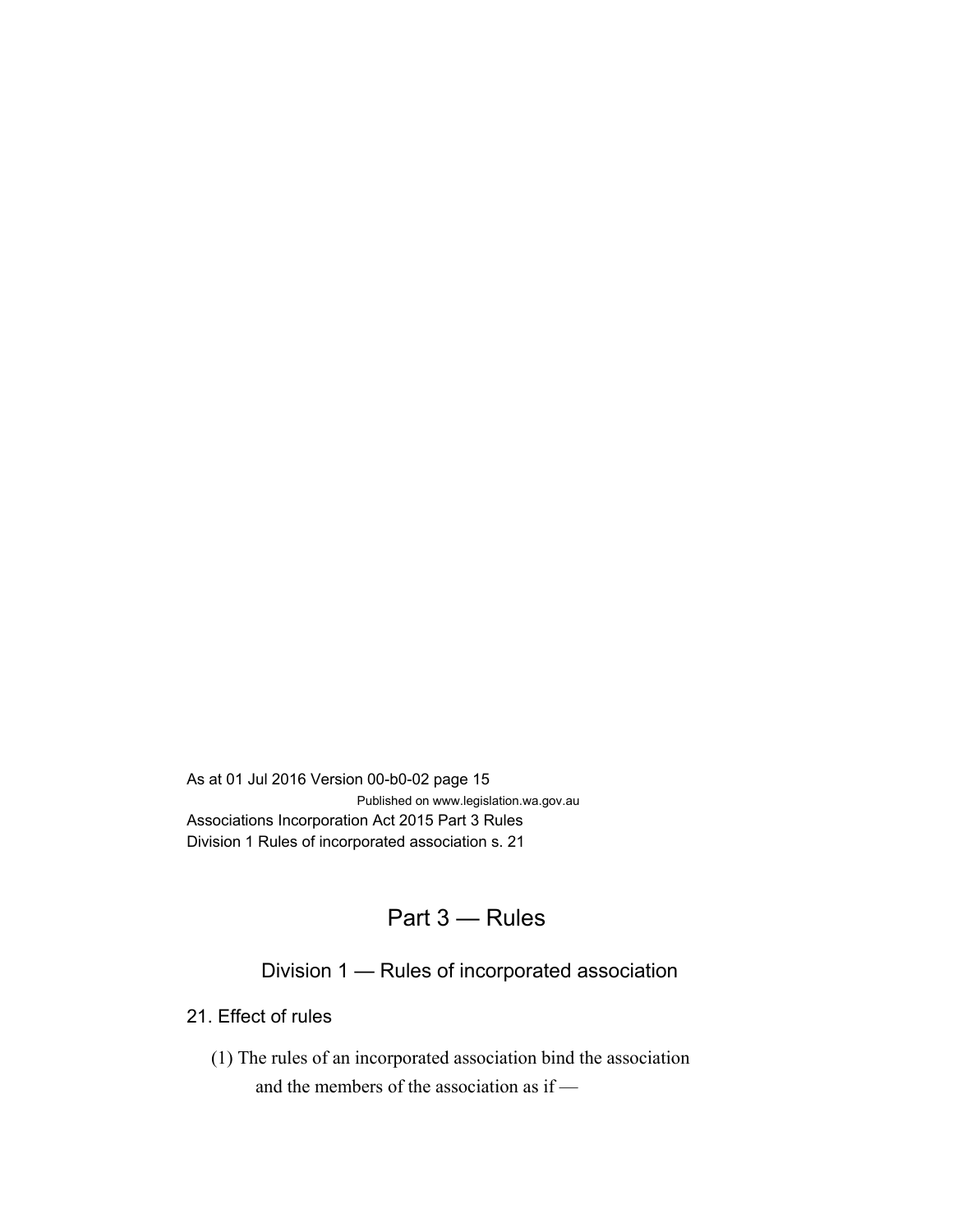(a) they contained an agreement on the part of each member to be bound by and observe all the provisions of the rules; and (b) that agreement were duly executed by each member.

- (2) Subsection (1) has effect only so far as the rules are consistent with this Act.
- (3) The application of this section extends to an association that is, or is deemed to be, an incorporated association immediately before the commencement of this section.

22. General requirements for content of rules

- (1) The rules of an incorporated association must specify the following —
- (a) the name of the association; (b) the objects or purposes of the association; (c) the quorum for a general meeting of members of the
	- incorporated association; (d) the quorum for a meeting of the management committee

of the incorporated association.

(2) The rules of an incorporated association must include a provision in, or substantially in, the following terms —

> The property and income of the association must be applied solely towards the promotion of the objects or purposes of the association and no part of that property or income may be paid or otherwise distributed, directly or indirectly, to any

page 16 Version 00-b0-02 As at 01 Jul 2016

Published on www.legislation.wa.gov.au

Associations Incorporation Act 2015 Rules Part 3 Rules of incorporated association Division 1 s. 23

member of the association, except in good faith in the promotion of those objects or purposes.

(3) Subject to section 23, the rules of an incorporated association must at all times —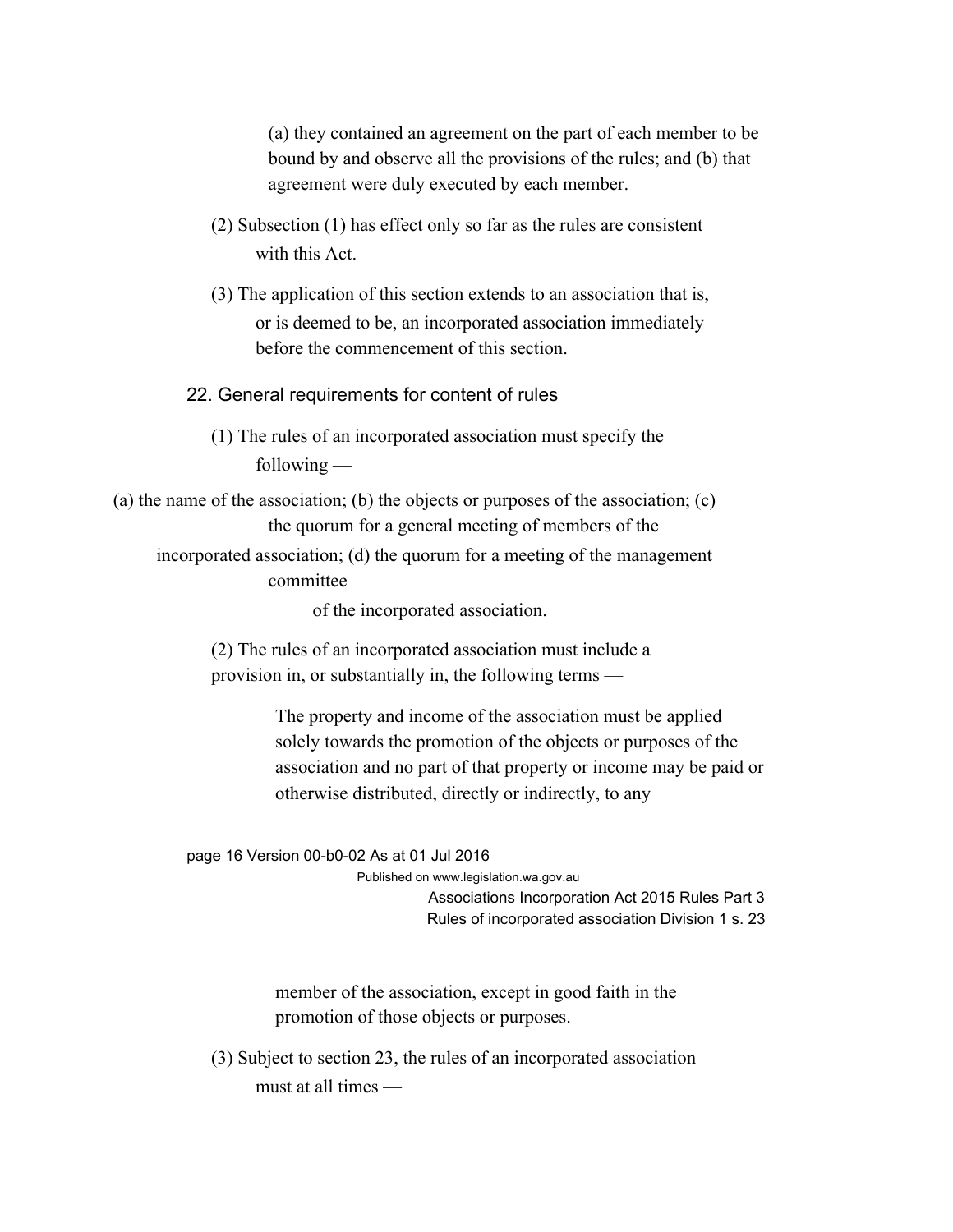(a) address each of the matters set out in Schedule 1 Division 1; and (b) comply with any applicable requirement under Schedule 1 Division 2; and (c) be otherwise consistent with this Act.

- (4) The rules of an incorporated association must include a reference to any exemption or approval under section 23(1) or 25(1) and the effect of the exemption or approval.
- (5) An incorporated association is taken to have met the requirements of subsection (3) if the association —

(a) adopts the model rules without modification as its rules;

and (b) provides to the Commissioner the information referred to in section  $7(3)(b)(ii)$  or 29(5), as the case requires.

- (6) The rules of an incorporated association that adopts the model rules are taken to include the information provided by the association under section  $7(3)(b)(ii)$  or  $29(5)$ .
- (7) The application of this section extends to an association that is, or is deemed to be, an incorporated association immediately before the commencement of this section.

#### 23. Commissioner may exempt from requirement of section 22

- (1) A provision in Schedule 1 does not apply to an incorporated association to the extent that the Commissioner in writing exempts it from that provision.
- (2) The Commissioner may at any time revoke or amend an exemption.

As at 01 Jul 2016 Version 00-b0-02 page 17 Published on www.legislation.wa.gov.au Associations Incorporation Act 2015 Part 3 Rules Division 1 Rules of incorporated association s. 24

(3) An exemption has effect subject to compliance with any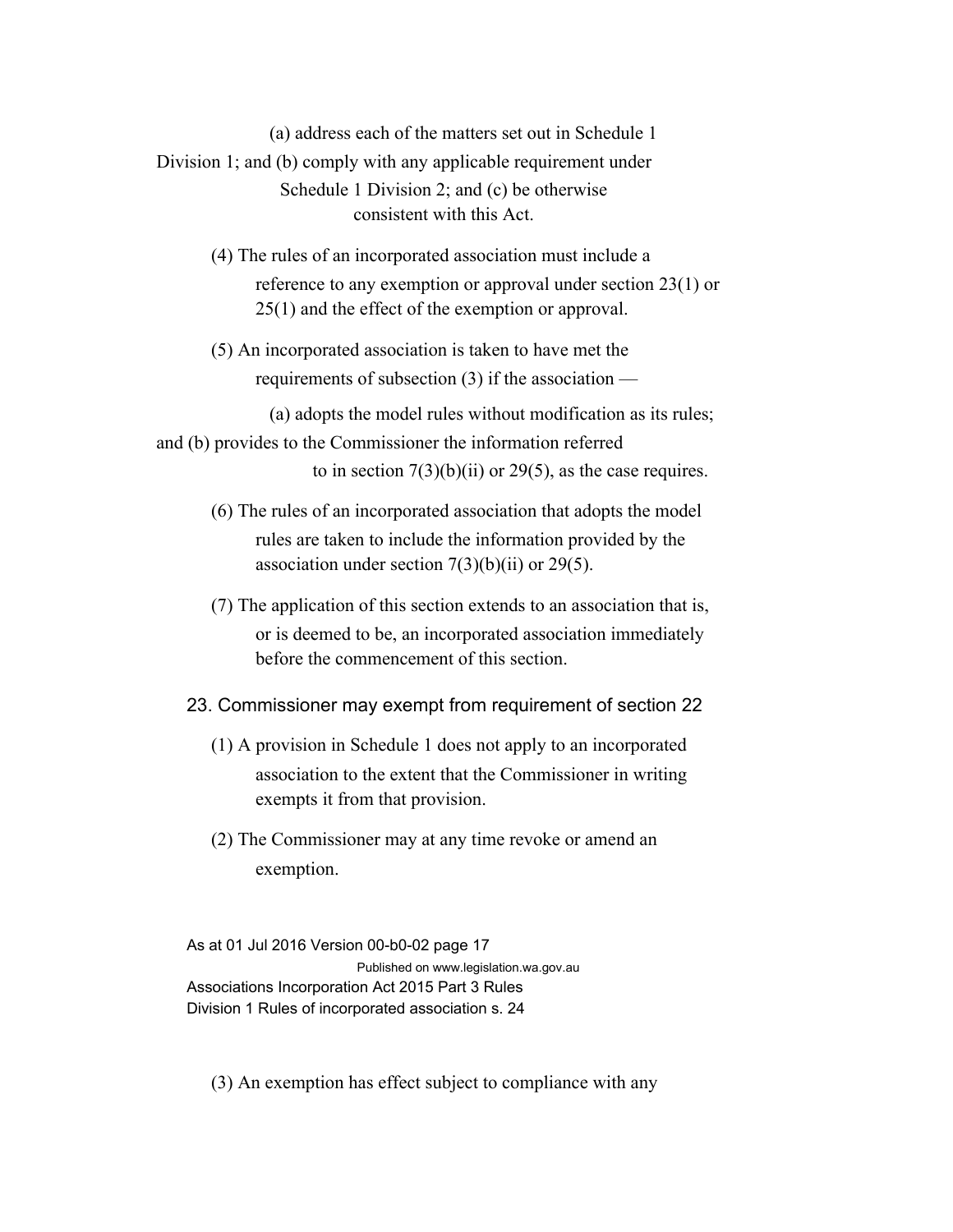condition that the Commissioner attaches to it.

- (4) An application for an exemption may be lodged
	- (a) on behalf of an association as part of an application under section 7; or (b) by an incorporated association.
- (5) The Commissioner is only to grant an exemption in respect of a provision if satisfied —

(a) that the special circumstances of the association justify the exemption; and (b) that the exemption will not affect the objects or purposes of the association; and (c) that the application of the provision to the association would cause undue hardship to its members; and

(d) as to any other prescribed matter.

(6) The Commissioner must give written notice of a decision under this section to the association, and allow the association a reasonable time to comply with the provision concerned as affected by the decision.

#### 24. Restriction on distribution of surplus property

(1) There is implied in the rules of every incorporated association a provision that, on the cancellation of the incorporation or the winding up of the association, its surplus property can only be distributed to one or more of the following —

(a) an incorporated association; (b) a company limited by guarantee that is

registered as

mentioned in the Corporations Act section 150; (c) a company holding a licence that continues in force under the Corporations Act section 151;

page 18 Version 00-b0-02 As at 01 Jul 2016

Published on www.legislation.wa.gov.au

Associations Incorporation Act 2015 Rules Part 3 Rules of incorporated association Division 1 s. 25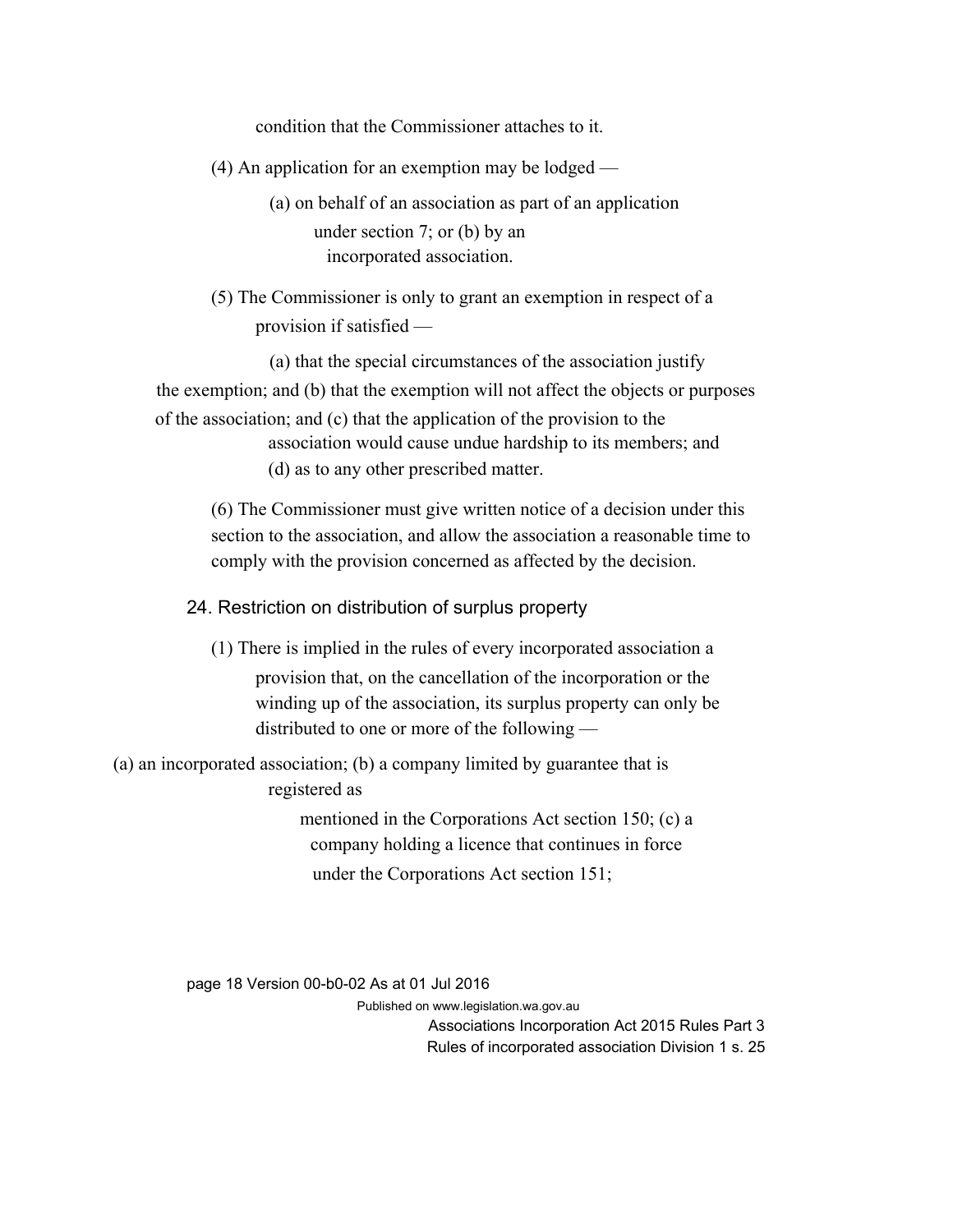(d) a body corporate that at the time of the distribution is the holder of a licence under the Charitable Collections Act 1946; (e) a body corporate that —

(i) is a member or former member of the

incorporated association; and (ii) at the time of the distribution of surplus property, has rules that prevent the distribution of property to its members; (f) a trustee for a body corporate referred to in

paragraph (e); (g) a co-operative registered under the Co-operatives Act 2009 that, at the time of the distribution of surplus property, is a non-distributing co-operative as defined in that Act.

(2) The provision described in subsection (1) has effect —

(a) subject to section 134; and (b) despite any inconsistent provision in the rules of an

incorporated association.

- (3) The application of this section extends to an association that is, or is deemed to be, an incorporated association immediately before the commencement of this section.
- 25. Commissioner may approve variation of provision implied by section 24
	- (1) The Commissioner may, for the rules of a particular

incorporated association, approve in writing a variation of the provision implied by section 24 so that it includes a reference to

(a) a particular body corporate; or (b) a particular body corporate that is to apply property for a

—

particular charitable purpose approved by the **Commissioner** 

As at 01 Jul 2016 Version 00-b0-02 page 19 Published on www.legislation.wa.gov.au Associations Incorporation Act 2015 Part 3 Rules Division 1 Rules of incorporated association s. 26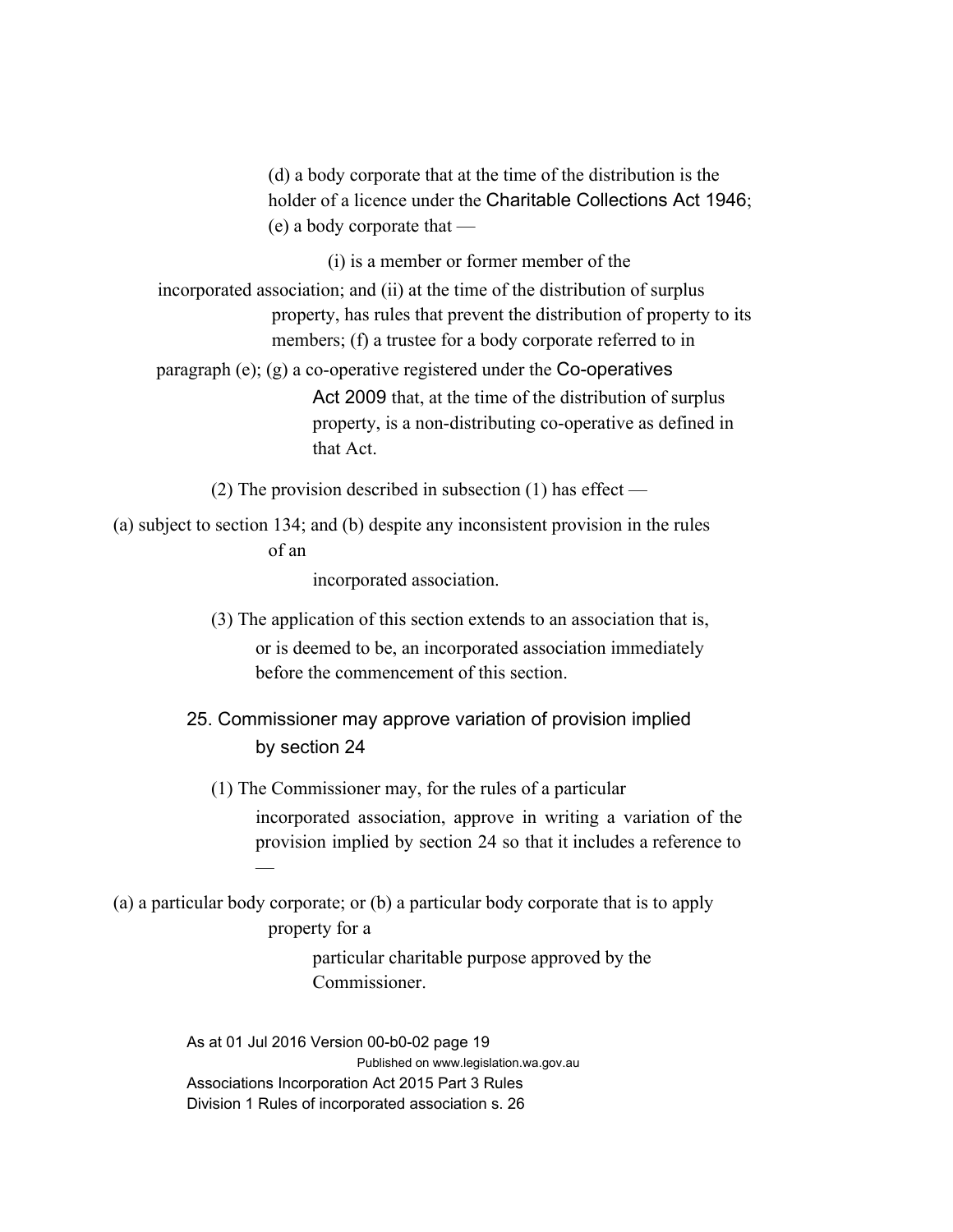- (2) An approval has effect subject to compliance with any condition that the Commissioner attaches to it.
- (3) An application for an approval under subsection (1) may be made —

(a) on behalf of an association as part of an application for incorporation under section 7; or (b) by an incorporated association.

- (4) An application for an approval under subsection (1) must include the written consent of the body corporate concerned to the application being made.
- (5) The Commissioner may revoke or amend an approval given under subsection (1).
- 26. Model rules
	- (1) Regulations are to be made prescribing model rules for incorporated associations.
	- (2) The model rules must —

(a) address each of the matters set out in Schedule 1

Division 1 other than specifying the following —

(i) the name of the incorporated association; (ii) the objects or purposes of the incorporated

association; (iii) the quorum for a general meeting of members of

the incorporated association; (iv) the quorum for a meeting of the management

committee of the incorporated association; and (b) comply with the requirements under Schedule 1

> Division 2 other than fixing the period of the first financial year of an incorporated association.

(3) The model rules may deal with any other matter.

page 20 Version 00-b0-02 As at 01 Jul 2016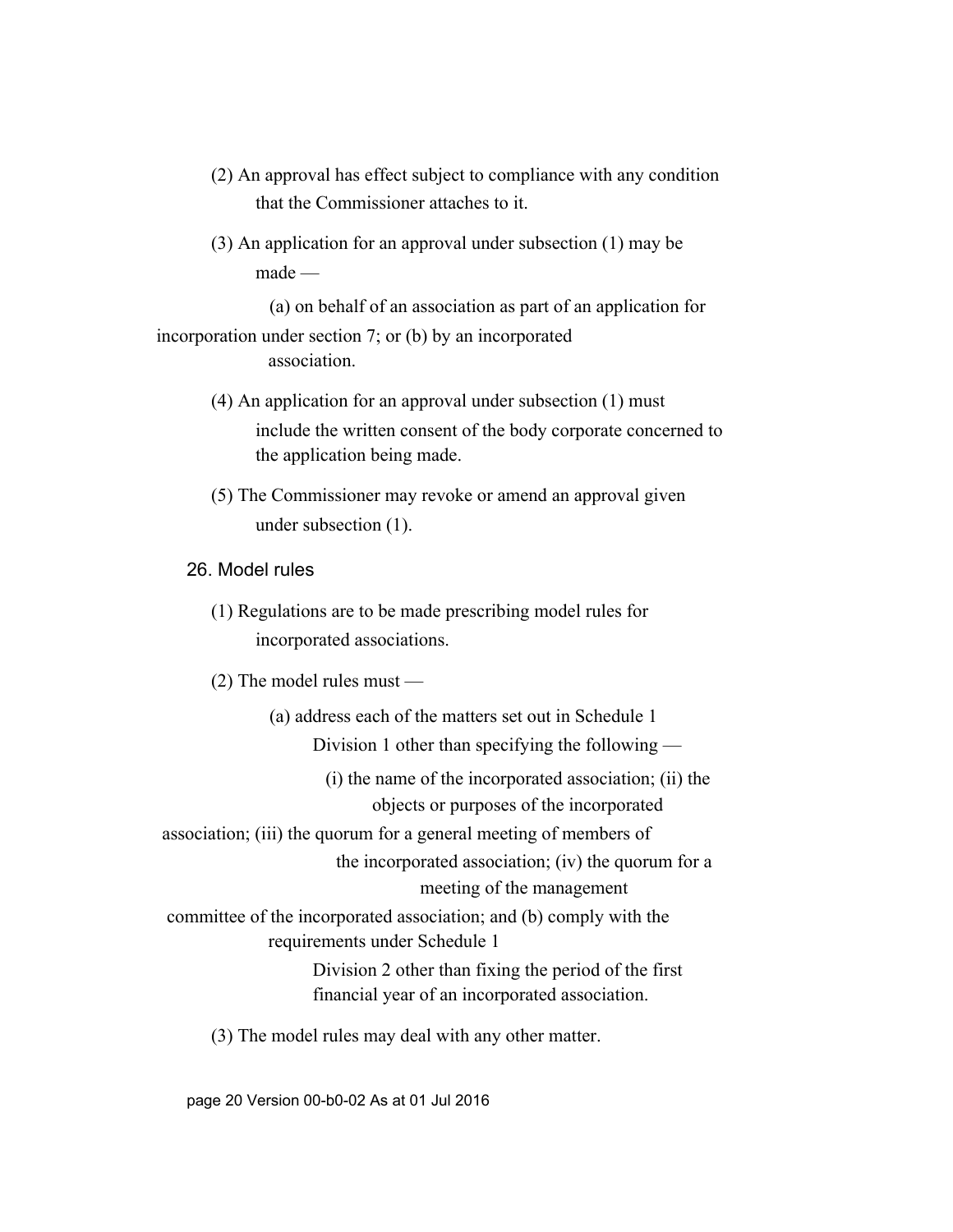## 27. Rules of associations existing at the commencement of section 185

- (1) This section applies to an association that was incorporated under a repealed Act and whose incorporation has effect immediately before the commencement of section 185.
- (2) The rules of an association as in force immediately before the commencement of section 185 continue to have effect but without limiting —

(a) the ability of the association, or of the management committee of the association, to alter the rules of the association in accordance with Division 2 or section 200; or (b) the operation of section 22 as qualified by Part 16 Division 2 Subdivision 4.

#### 28. Rules of an incorporated association

(1) On the registration of an incorporated association under this Act, the rules of the association are —

(a) the rules that accompanied the application for the registration of the association; or (b) if the application was accompanied by a statement that the model rules have been approved as the rules of the proposed incorporated association — the model rules including the information provided under section  $7(3)(b)(ii)$  or 29(5).

- (2) The model rules apply as the rules of an association on its incorporation —
- (a) if the association does not have its own rules; or (b) if the association has its own rules, to the extent that

they do not —

(i) address a matter referred to in Schedule 1 Division 1; or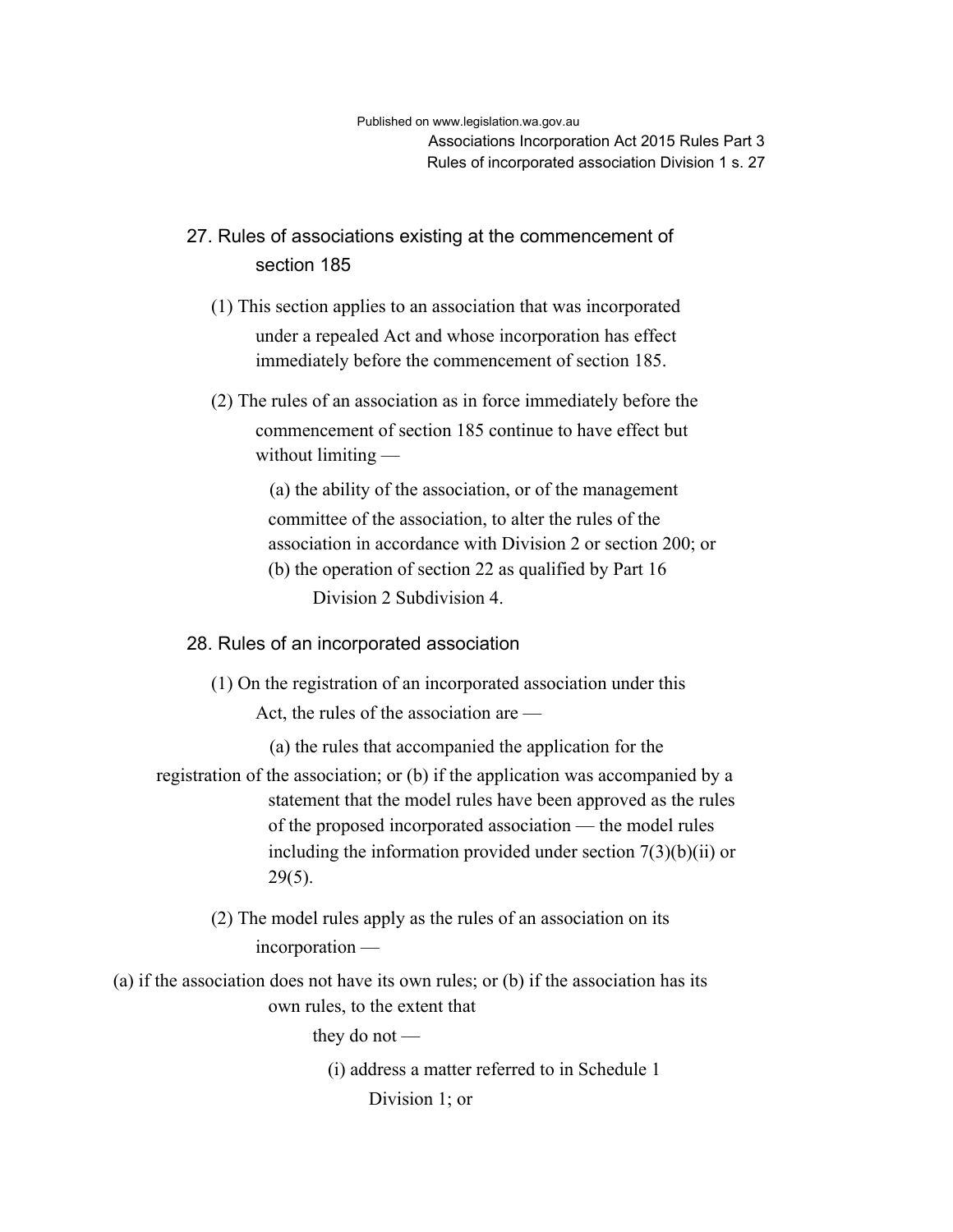As at 01 Jul 2016 Version 00-b0-02 page 21 Published on www.legislation.wa.gov.au Associations Incorporation Act 2015 Part 3 Rules Division 1 Rules of incorporated association s. 29

# (ii) comply with any applicable requirement under Schedule 1 Division 2.

- 29. Adoption of model rules
	- (1) An incorporated association may, by special resolution, approve the adoption of the model rules as the rules of the association at any time after its incorporation under this Act.
	- (2) If an incorporated association approves the adoption of the model rules as its rules, it is taken to have adopted any subsequent amendment to the model rules as an alteration of its rules.
	- (3) An alteration of the rules of an incorporated association referred to in subsection  $(2)$  —
		- (a) takes effect on the day the relevant amendment to the model rules comes into operation; and (b) takes effect without the requirement of a special

resolution of the association; and (c) does not require the approval of the Commissioner.

- (4) If an incorporated association that has approved the adoption of the model rules as its own rules alters those rules under section 30, other than an alteration to its name, objects, purposes or quorums, the association is taken to have adopted its own rules and subsections (2) and (3) do not apply to those rules.
- (5) An incorporated association that approves the adoption of the model rules as its own rules under subsection (1) must notify the Commissioner and include in the notification the following information —

(a) the name of the association; (b) the objects or purposes of the association; (c)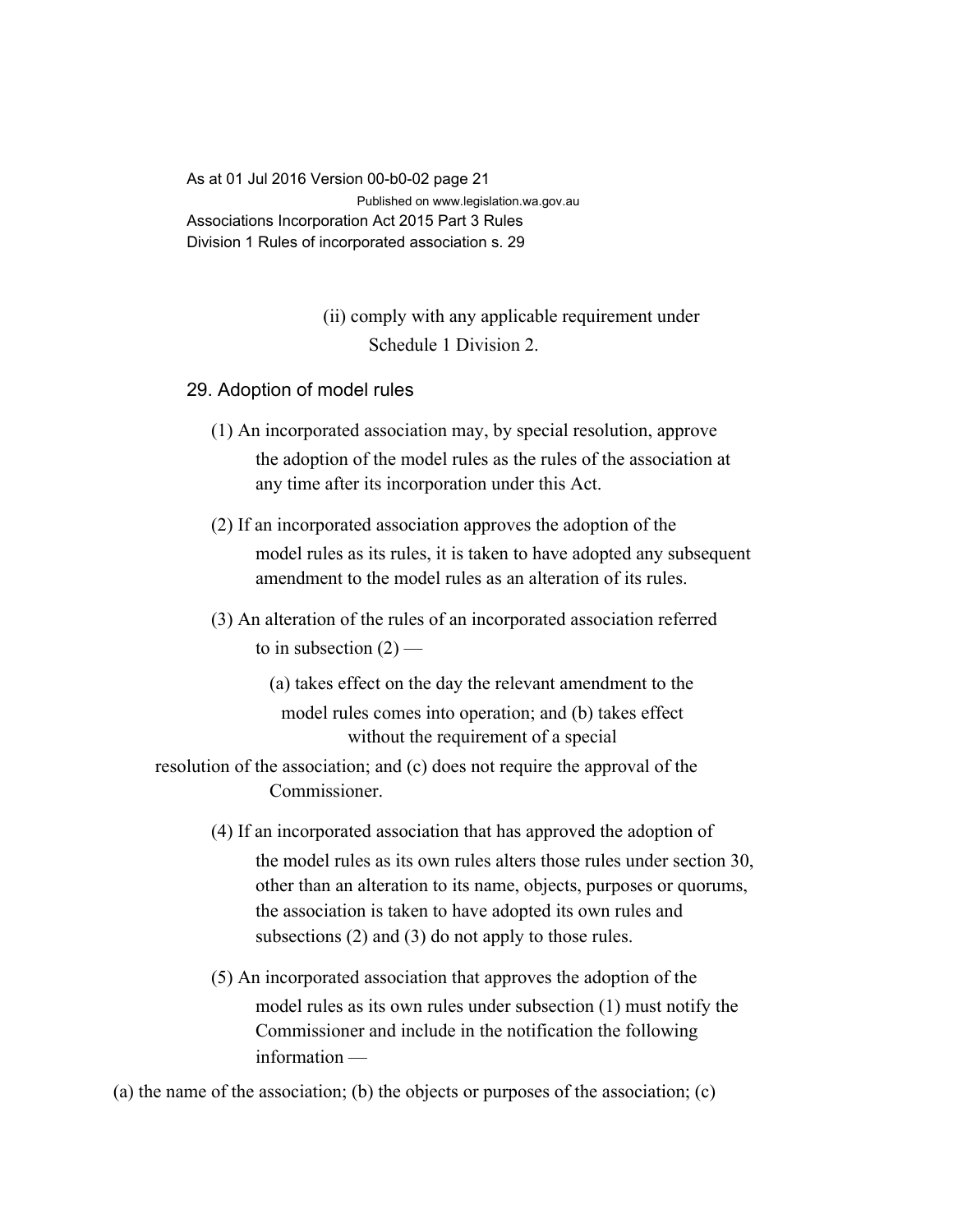the quorum for a general meeting of members of the association;

page 22 Version 00-b0-02 As at 01 Jul 2016 Published on www.legislation.wa.gov.au Associations Incorporation Act 2015 Rules Part 3 Alteration of rules Division 2 s. 30

(d) the quorum for a meeting of the management committee of the association; (e) if relevant, the period of the first financial year of the association.

# Division 2 — Alteration of rules

#### 30. Alteration of rules

- (1) Subject to sections 31 and 33, an incorporated association may alter its rules by special resolution but not otherwise.
- (2) In this section, a reference to rules includes a reference to information provided under section 7(3)(b)(ii) or 29(5).
- (3) Within one month after the passing of a special resolution altering its rules, or such further time as the Commissioner may in a particular case allow, an incorporated association must lodge the required documents with the Commissioner. Penalty: a fine of \$1 000.

(4) The required documents are —

(a) a notice of the special resolution setting out particulars of the alterations; and (b) a certificate in the approved form that the resolution was duly passed as a special resolution; and (c) except where only the model rules will apply, a consolidated copy of the rules of the incorporated association, including all alterations to which the special resolution relates.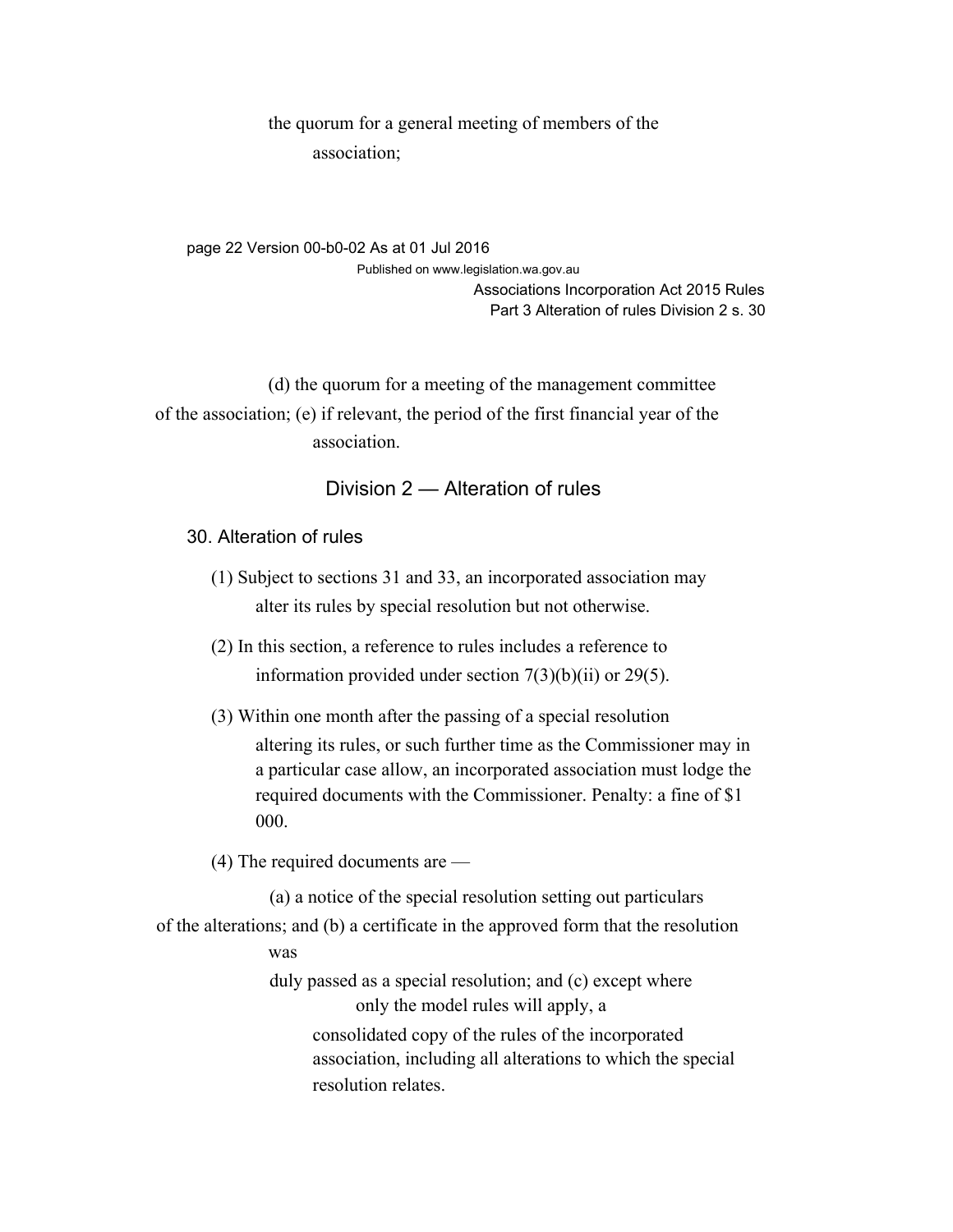(5) The certificate under subsection (4)(b) must be signed by a member of the management committee of the incorporated association.

(6) An alteration of the rules of an incorporated association does not take effect until subsection (3) is complied with.

As at 01 Jul 2016 Version 00-b0-02 page 23 Published on www.legislation.wa.gov.au Associations Incorporation Act 2015 Part 3 Rules Division 2 Alteration of rules s. 31

(7) The regulations may make provision for the circumstances and manner in which notice of any alteration of an incorporated association's rules must be given to members of the association.

31. Change of name by alteration of rules

- (1) An alteration of the rules of an incorporated association having effect to change the name of the association does not take effect until section 30 is complied with and the approval of the Commissioner is given to the change of name.
- (2) The Commissioner may direct that notice of a proposed change of name of an incorporated association be published in accordance with the Commissioner's directions as a prerequisite to approval of the change.
- (3) The Commissioner must not approve a name under this section unless the Commissioner is of the opinion that the proposed name is an appropriate name under which an association might be incorporated under this Act.

(4) The Commissioner must issue a new certificate of incorporation in the approved form showing the new name of the incorporated association  $if -$ 

(a) the Commissioner approves a change of name; and (b) subsection (5) is complied with; and (c) any fee prescribed for the purposes of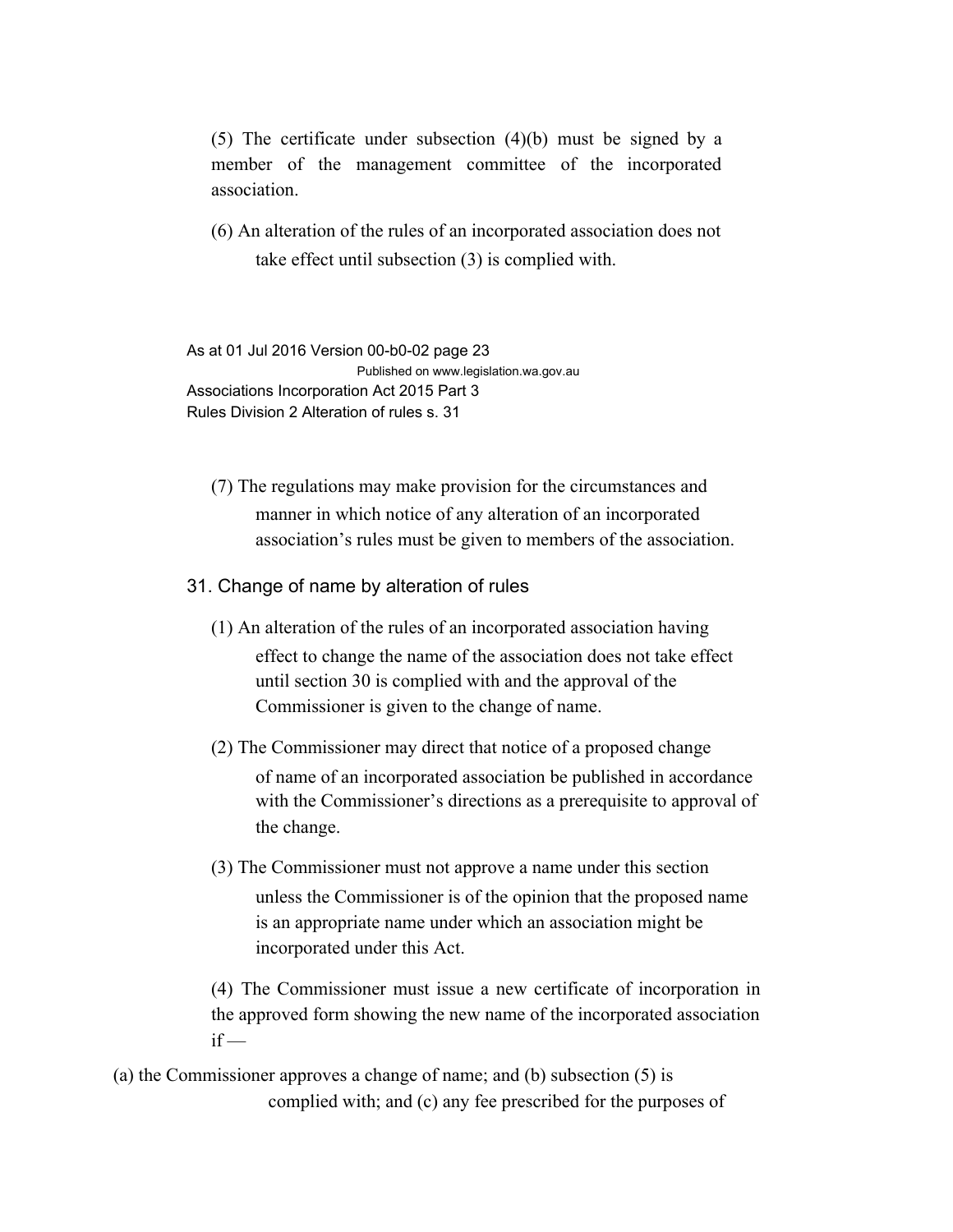this subsection

has been paid.

(5) A new certificate of incorporation under subsection (4) must not be issued unless —

> (a) the certificate of incorporation previously issued has been returned to the Commissioner; or (b) the Commissioner is satisfied that the certificate has been lost or destroyed.

page 24 Version 00-b0-02 As at 01 Jul 2016 Published on www.legislation.wa.gov.au Associations Incorporation Act 2015 Rules Part 3 Alteration of rules Division 2 s. 32

# 32. Corporate identity and other matters not affected by change of name

- (1) A change of name of an incorporated association does not affect —
- (a) the corporate identity of the incorporated association; or (b) its rights and obligations; or (c) any legal proceeding by or against it.
	- (2) A legal proceeding that might have been commenced or continued by or against the incorporated association in its former name may be commenced or continued by or against it in its new name.
	- 33. Certain other rule alterations to be approved by **Commissioner** 
		- (1) This section applies to an alteration of the rules of an incorporated association having effect to alter —
- (a) the objects or purposes of the association; or (b) the manner in which surplus property of the association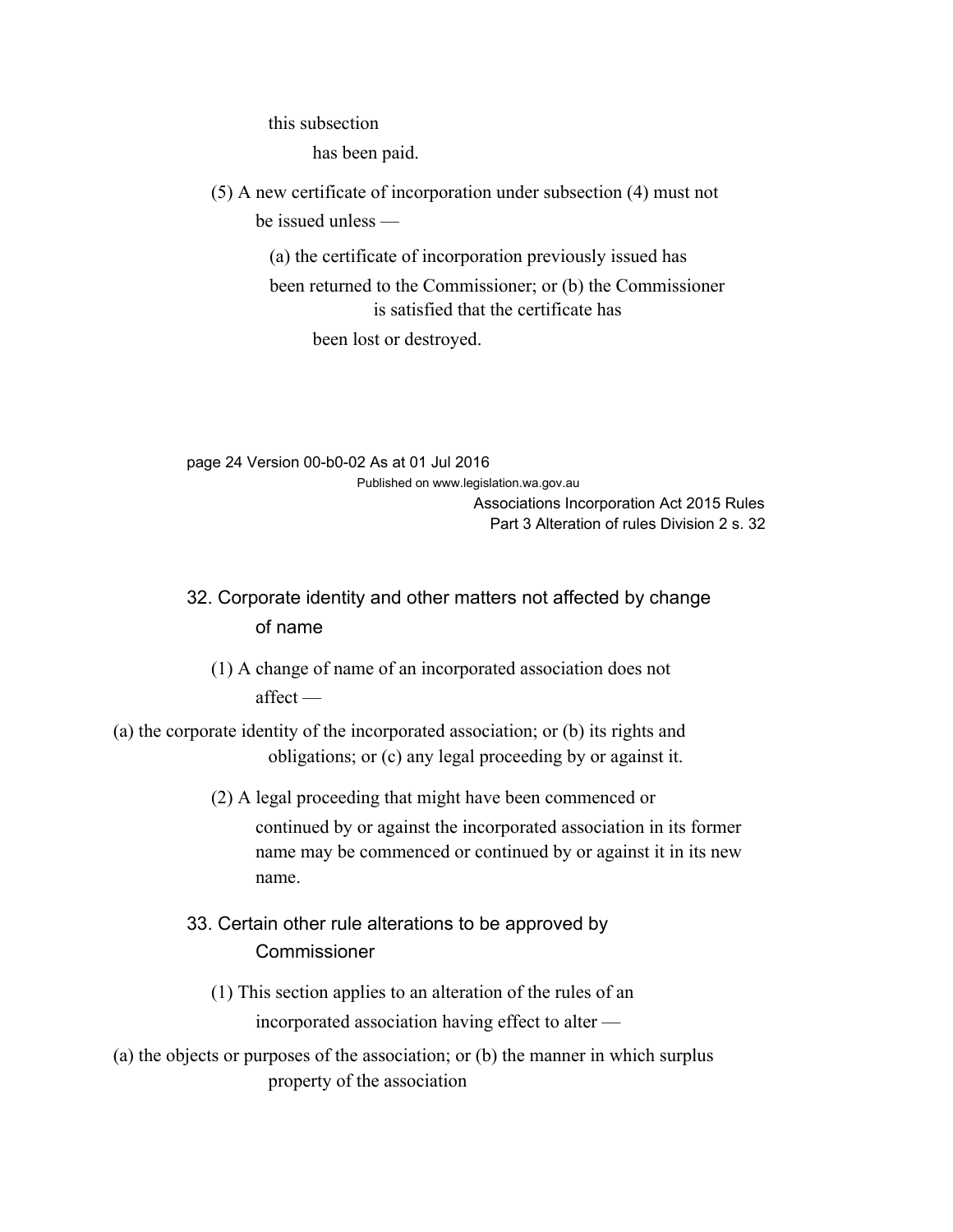must be distributed or dealt with if the association is wound up or its incorporation is cancelled.

- (2) The alteration does not take effect until section 30 is complied with and the approval of the Commissioner is given to it.
- (3) The Commissioner may direct that notice of the proposed alteration be published in accordance with the Commissioner's directions as a prerequisite to it being approved.
- 34. Request for refusal of change of name or other rule alterations
	- (1) Any person may, in accordance with the terms of a public notice given under —
		- (a) section 31(2) in respect of a change of name; or

As at 01 Jul 2016 Version 00-b0-02 page 25 Published on www.legislation.wa.gov.au Associations Incorporation Act 2015 Part 3 Rules Division 3 Provision of rules to members s. 35

> (b) section 33(3) in respect of a rule alteration to which section 33 applies,

request the Commissioner to decline to approve the change or alteration.

(2) A request under subsection (1) must include the reasons for the request.

Division 3 — Provision of rules to members

#### 35. Rules to be available to members

(1) An incorporated association must keep and maintain in an up-to-date condition a copy of the rules of the association. Penalty: a fine of \$2 750.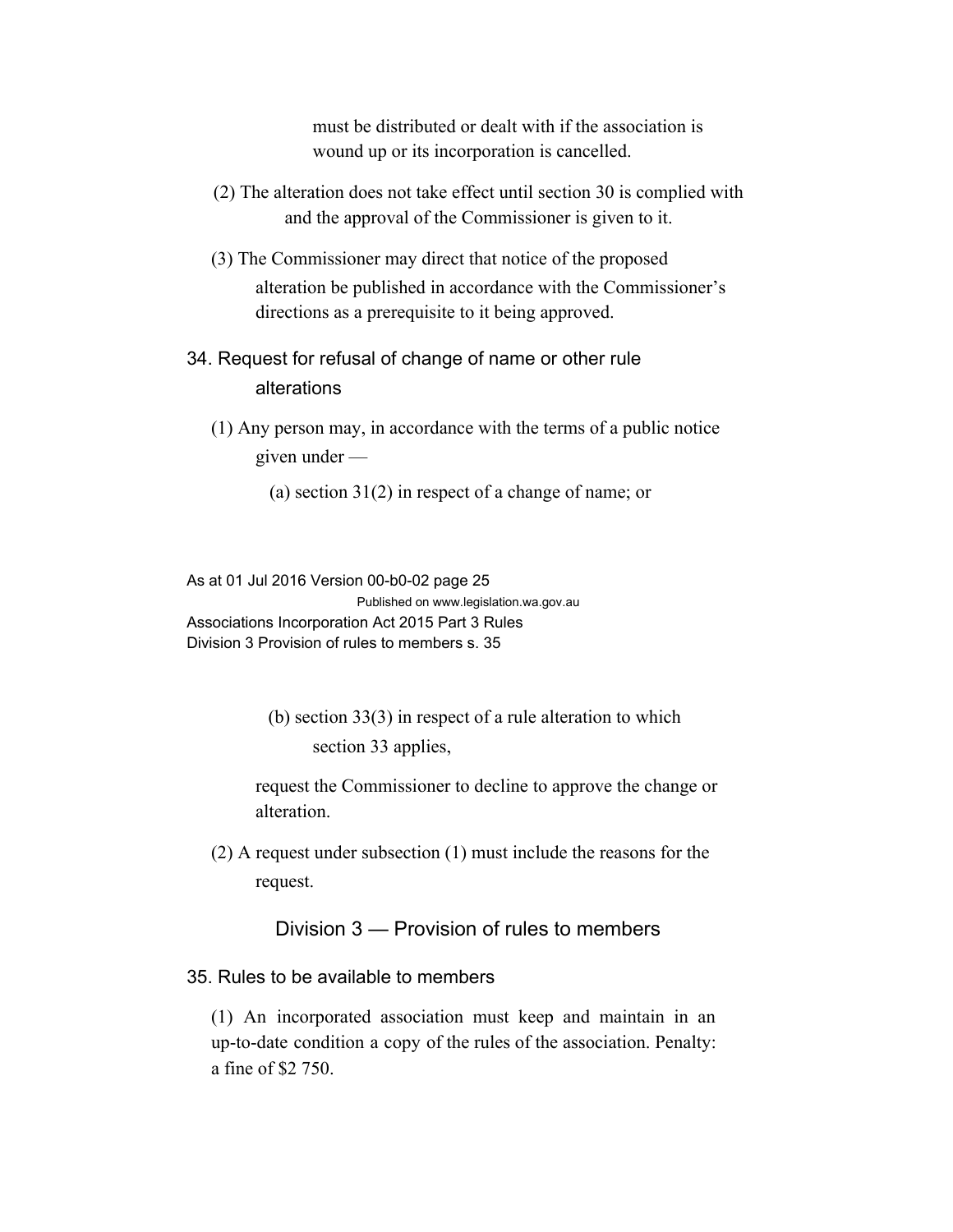(2) At the request of a member of an incorporated association, the association must make the copy of the rules available for inspection by the member. Penalty: a fine of \$2 750.

(3) The member may make a copy of or take an extract from the copy of the rules but does not have the right to remove the rules for that purpose.

#### 36. When member to receive copy of rules

(1) Without limiting section 35, an incorporated association

 $must -$ 

(a) at the request of a member of the association, give to the member a copy of the association's rules, or of any particular part of those rules to which the request relates, as in force at the time of the request; and (b) give to each person who becomes a member of the

association a copy of the association's rules as in force when the membership commences. Penalty: a fine of \$2 750.

page 26 Version 00-b0-02 As at 01 Jul 2016 Published on www.legislation.wa.gov.au Associations Incorporation Act 2015 Rules Part 3 Provision of rules to members Division 3 s. 37

- (2) An incorporated association must not make a charge for taking any action that it is required to take under this section.
- (3) The regulations may make provision for the manner in which a copy of an incorporated association's rules or of any part of those rules may be, or must be, given under this section.

#### 37. Further provision as to obligations under sections 35 and 36

The obligations under sections 35 and 36 in respect of the rules of an association include reference to —

(a) model rules if those rules are the rules of the association; and (b) the association's own rules.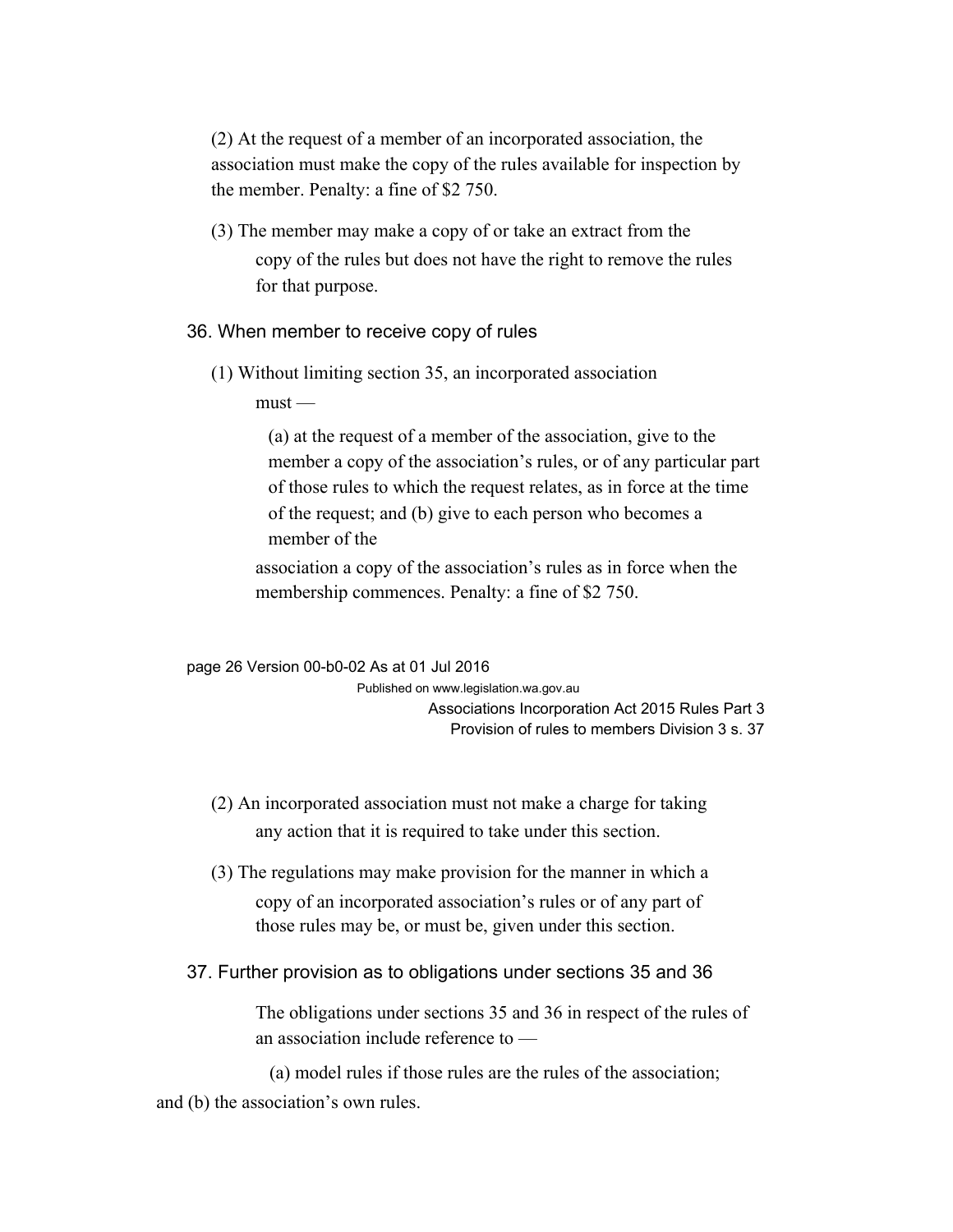As at 01 Jul 2016 Version 00-b0-02 page 27 Published on www.legislation.wa.gov.au Associations Incorporation Act 2015 Part 4 Management Division 1 Management committee s. 38

# Part 4 — Management

# Division 1 — Management committee

38. Management committee

The persons who under the rules of the incorporated association have the power to manage the affairs of the association constitute the management committee of the association for the purposes of this Act.

39. Persons who are not to be members of management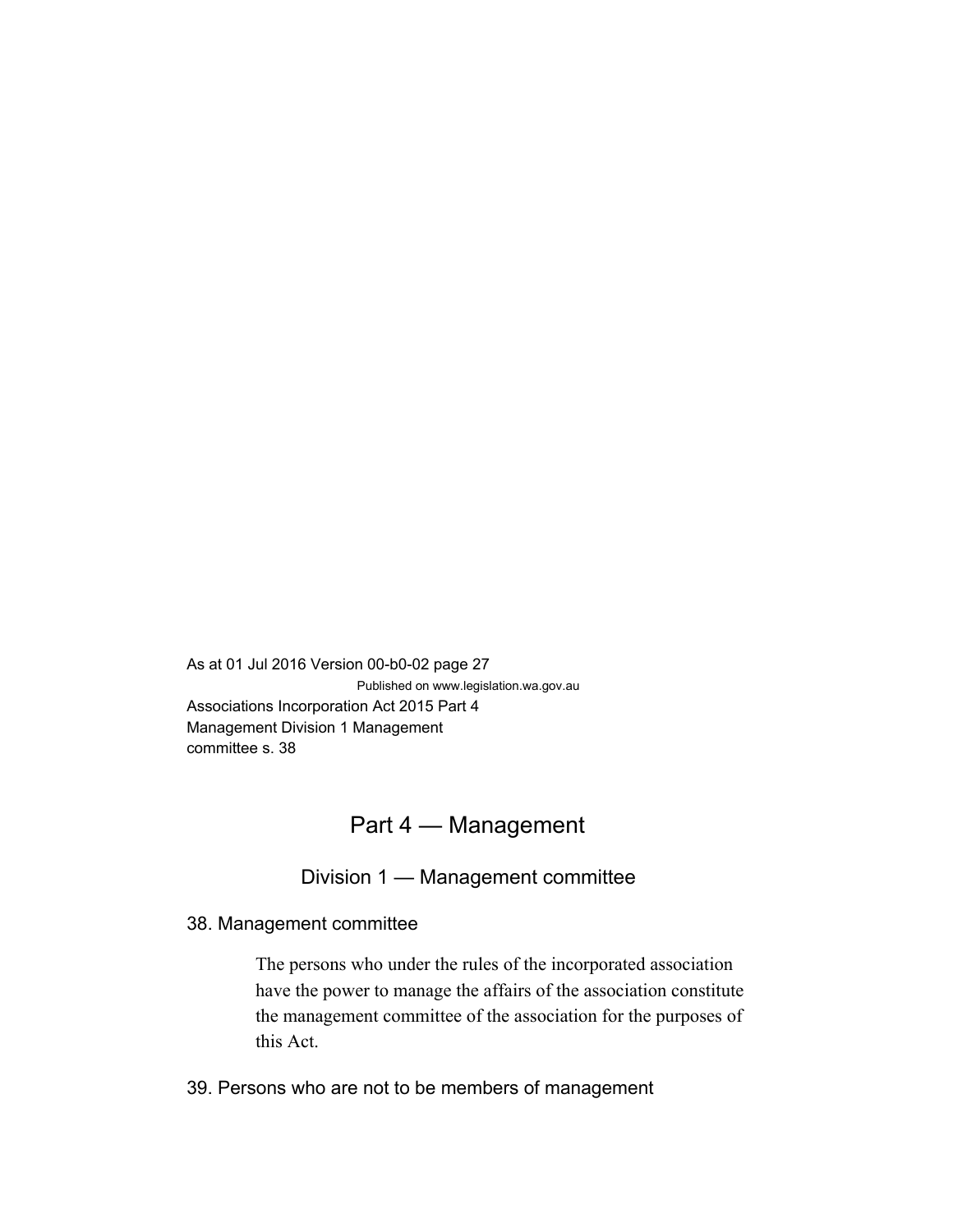#### committee

(1) Subject to section 40, this section applies to the following

persons —

(a) a person who is, according to the Interpretation Act 1984 section 13D, a bankrupt or person whose affairs are under insolvency laws; (b) a person who has been convicted, within or outside the

State, of —

(i) an indictable offence in relation to the promotion, formation or management of a body corporate; or (ii) an offence involving fraud or dishonesty punishable by imprisonment for a period of not less than

3 months; or (iii) an offence under Division 3 or section 127.

(2) A person to whom this section applies must not, without leave of the Commissioner, accept an appointment or act as a member of a management committee of an incorporated association. Penalty: a fine of \$10 000.

page 28 Version 00-b0-02 As at 01 Jul 2016

Published on www.legislation.wa.gov.au

Associations Incorporation Act 2015 Management Part 4 Management committee Division 1 s. 40

# 40. Limitation of period for which section 39 applies to certain persons

Section 39 applies to a person referred to in subsection (1)(b) of that section, in relation to the person's conviction of an offence, only for the period of 5 years —

(a) from the time of the person's conviction; or (b) if the conviction results in a term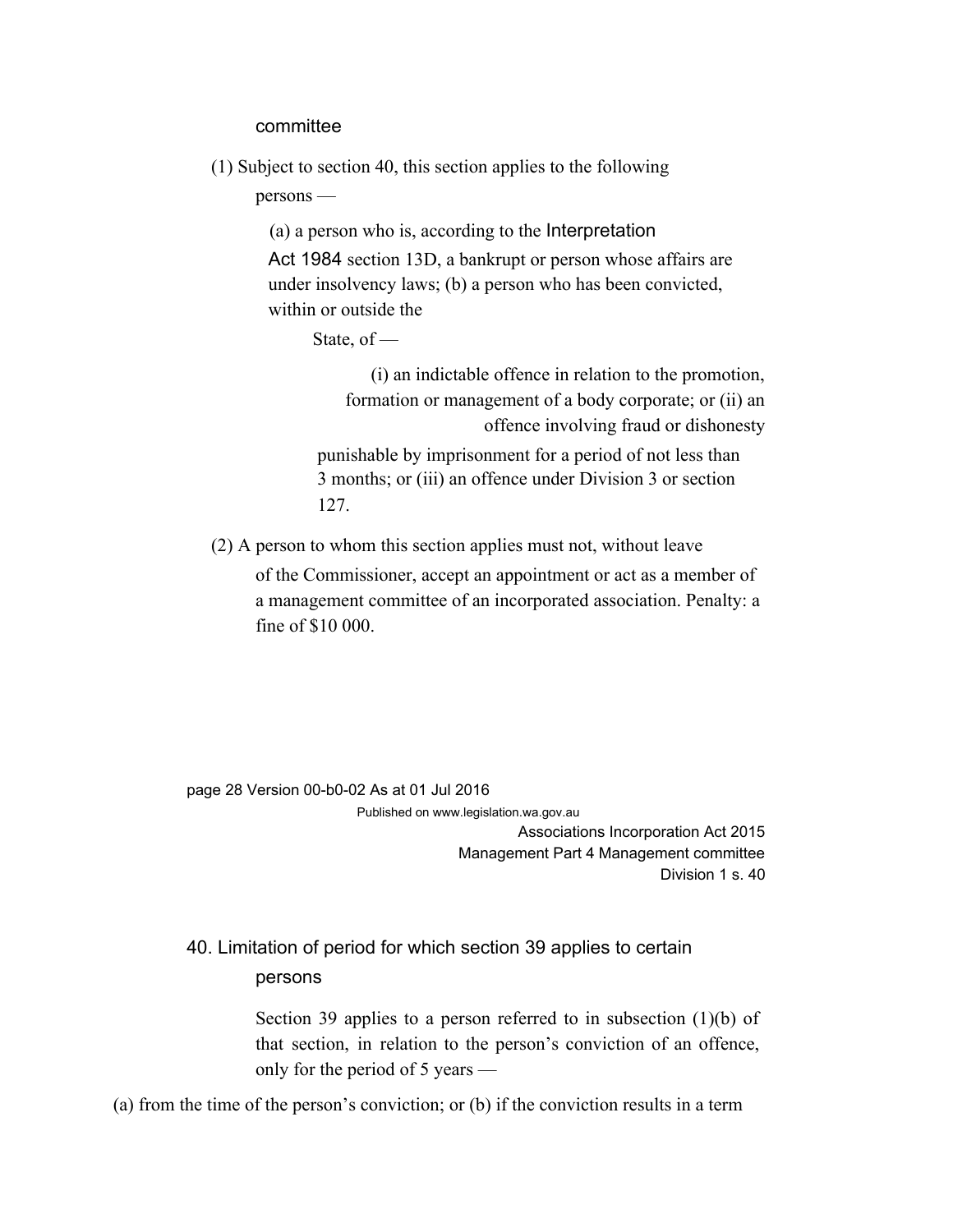of imprisonment, from

the time of the person's release from custody.

- 41. Handing over of documents and records when membership of management committee ceases
	- (1) In this section —

relevant documents and records means documents and records pertaining to the management of the affairs of an incorporated association that —

(a) if subsection  $(2)(a)$  applies, were in the possession of the member of the management committee immediately before the member's death; or (b) if subsection (2)(b) applies, are in the possession of the

person who has ceased to be a member of the management committee.

(2) This section applies where a member of the management committee of an incorporated association —

(a) dies; or (b) otherwise ceases to be a member of the management committee.

> (3) As soon as is practicable after a person has ceased to be a member of the management committee of an incorporated association —

> > (a) the person; or

As at 01 Jul 2016 Version 00-b0-02 page 29 Published on www.legislation.wa.gov.au Associations Incorporation Act 2015 Part 4 Management Division 2 Matters of material personal interest s. 42

> (b) if subsection (2)(a) applies, the personal representative of the person,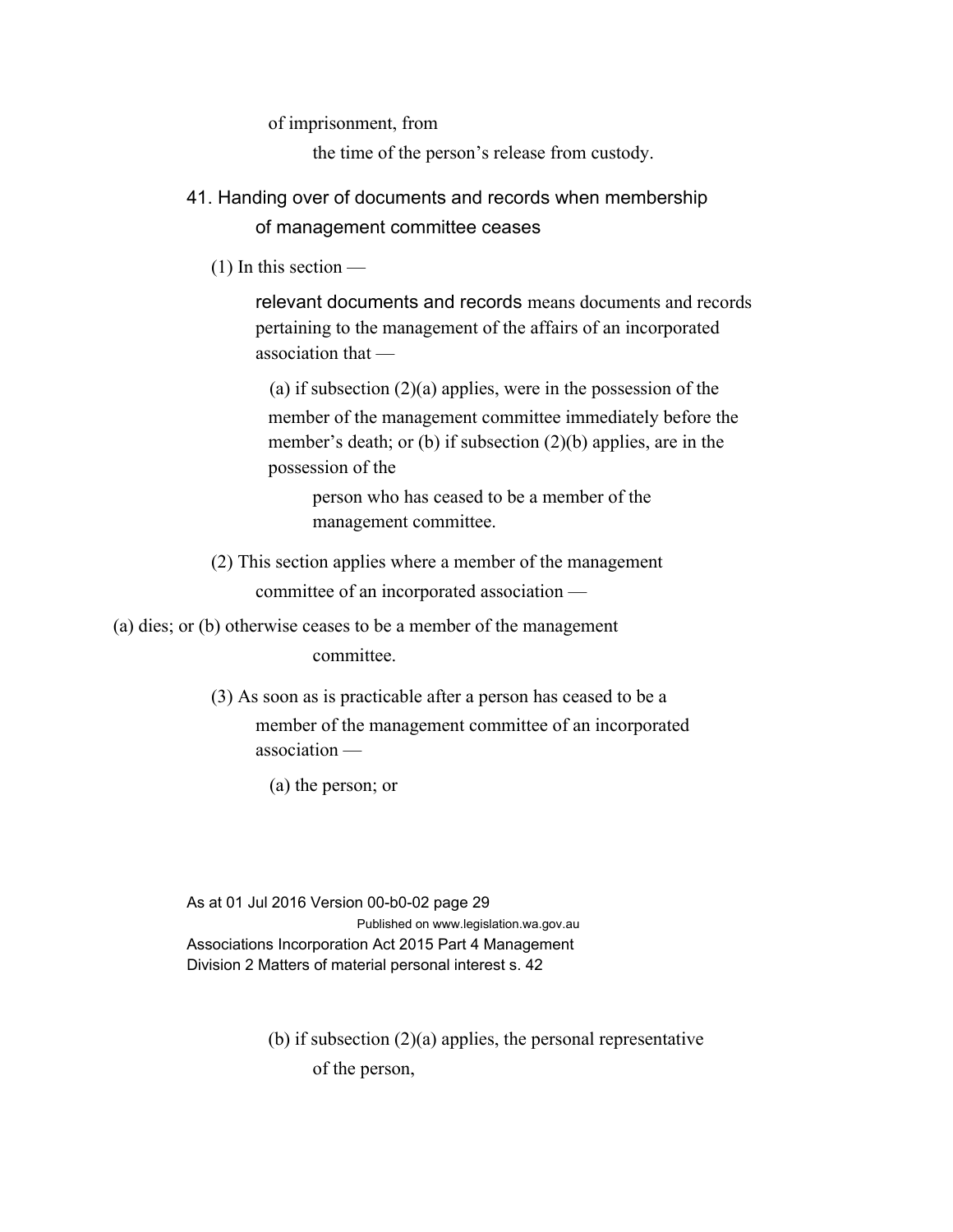must deliver to a member of the management committee of the association all relevant documents and records or, in the case of relevant documents or records that are stored on a computer, a copy of all such documents and records. Penalty: a fine of \$10 000.

Division 2 — Matters of material personal interest

#### 42. Disclosure of material personal interest

- (1) A member of the management committee of an incorporated association who has a material personal interest in a matter being considered at a management committee meeting must, as soon as the member becomes aware of the interest, disclose the nature and extent of the interest to the management committee. Penalty: a fine of \$10 000.
- (2) A member of the management committee of an incorporated association who has a material personal interest in a matter being considered at a management committee meeting must disclose the nature and extent of the interest at the next general meeting of the association. Penalty: a fine of \$10 000.
- (3) Subsections (1) and (2) do not apply in respect of a material personal interest —
	- (a) that exists only because the member —

(i) is an employee of the incorporated association;

or (ii) is a member of a class of persons for whose benefit the association is established; or (b) that the member has in common with all, or a substantial

proportion of, the members of the association.

page 30 Version 00-b0-02 As at 01 Jul 2016 Published on www.legislation.wa.gov.au Associations Incorporation Act 2015 Management Part 4 Matters of material personal interest Division 2 s. 43

(4) If a member of the management committee of an incorporated association discloses a material personal interest in a contract or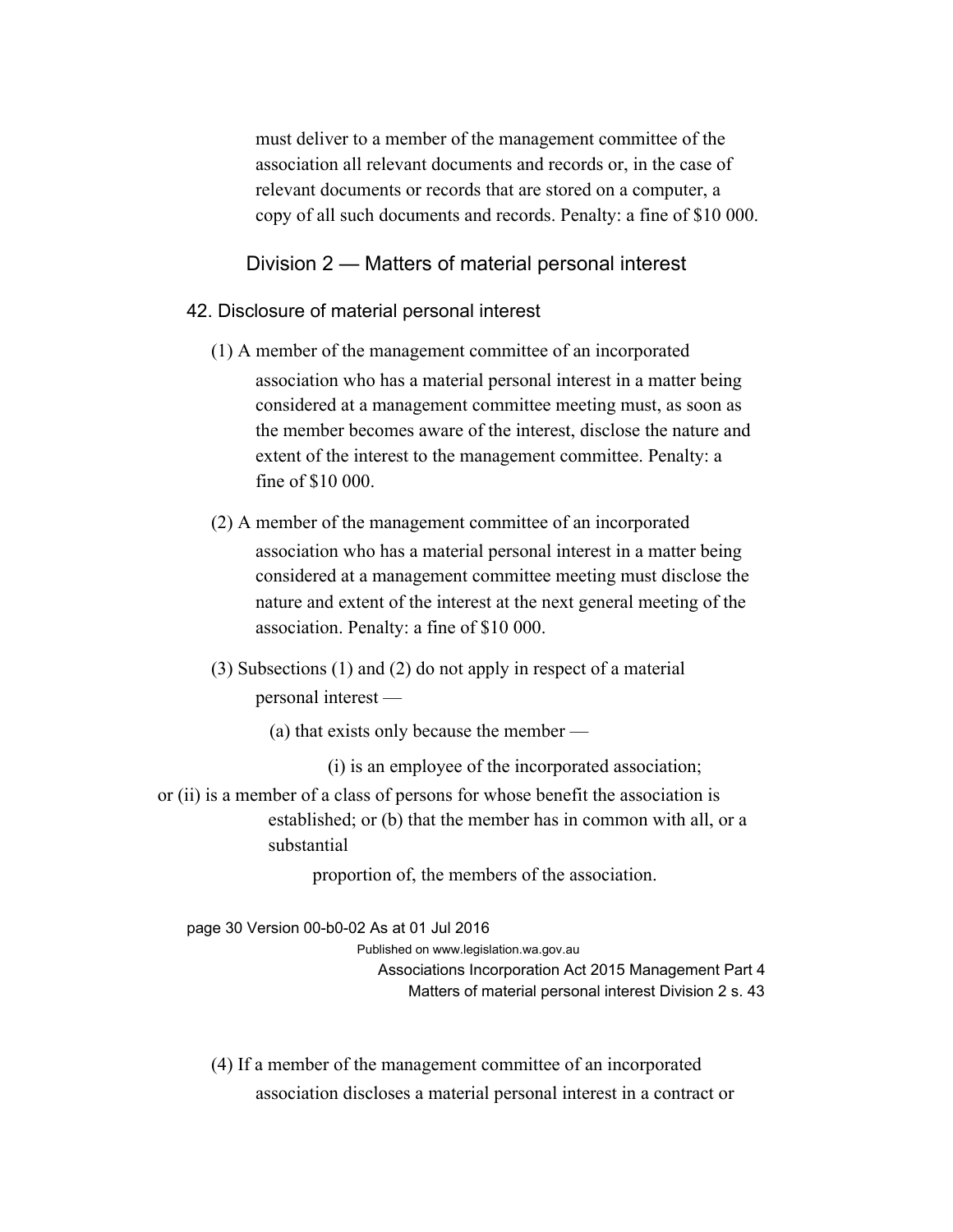proposed contract in accordance with this section, and the member has complied with section 43(1) or the member's interest is not required to be disclosed because of subsection (3) —

(a) the contract is not liable to be avoided by the association on any ground arising from the fiduciary relationship between the member and the association; and (b) the member is not liable to account for profits derived from the contract.

(5) A disclosure of a material personal interest required by subsection (1) or (2) must give details of —

(a) the nature and extent of the interest; and (b) the relation of the interest to the activities of the

incorporated association.

(6) The details referred to in subsection (5) must be recorded in the minutes of the meeting of the management committee at which the disclosure is made.

# 43. Voting on contract in which management committee member has a material personal interest

(1) A member of the management committee of an incorporated association who has a material personal interest in a matter being considered at a meeting of the management committee must not —

(a) be present while the matter is being considered at the meeting; or (b) vote on the matter. Penalty: a fine of \$10 000.

As at 01 Jul 2016 Version 00-b0-02 page 31 Published on www.legislation.wa.gov.au Associations Incorporation Act 2015 Part 4 Management Division 3 Duties of officers s. 44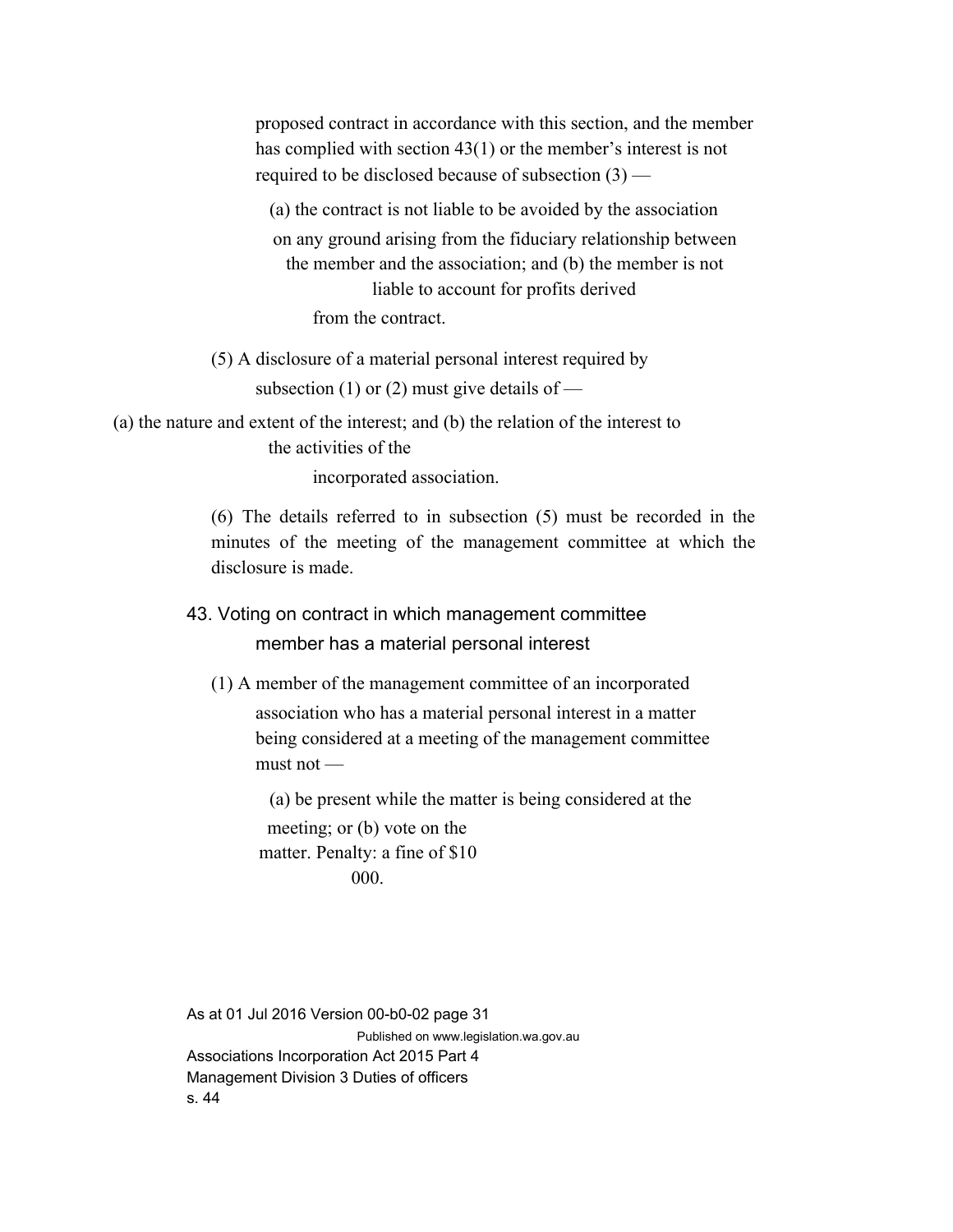(2) Subsection (1) does not apply in respect of a material personal interest —

> (a) that exists only because the member belongs to a class of person for whose benefit the association is established; or (b) that the member has in common with all, or a substantial proportion of, the members of the association.

(3) If there are not enough management committee members to

form a quorum to consider a matter because of subsection  $(1)$  — (a) one or more committee members (including those who have a material personal interest in the matter) may call a general meeting; and (b) the general meeting may pass a resolution to deal with

the matter.

# Division 3 — Duties of officers

### 44. Duty of care and diligence

(1) An officer of an incorporated association must exercise his or her powers and discharge his or her duties with the degree of care and diligence that a reasonable person would exercise if that person —

(a) were an officer of the association in the association's circumstances; and (b) occupied the office held by, and had the same responsibilities within the association as, the officer. Penalty: a fine of \$10 000.

- (2) An officer of an incorporated association who makes a business judgment is taken to meet the requirements of subsection (1), and his or her equivalent duties at common law and in equity, in respect of the judgment if the officer —
	- (a) makes the judgment in good faith for a proper purpose; and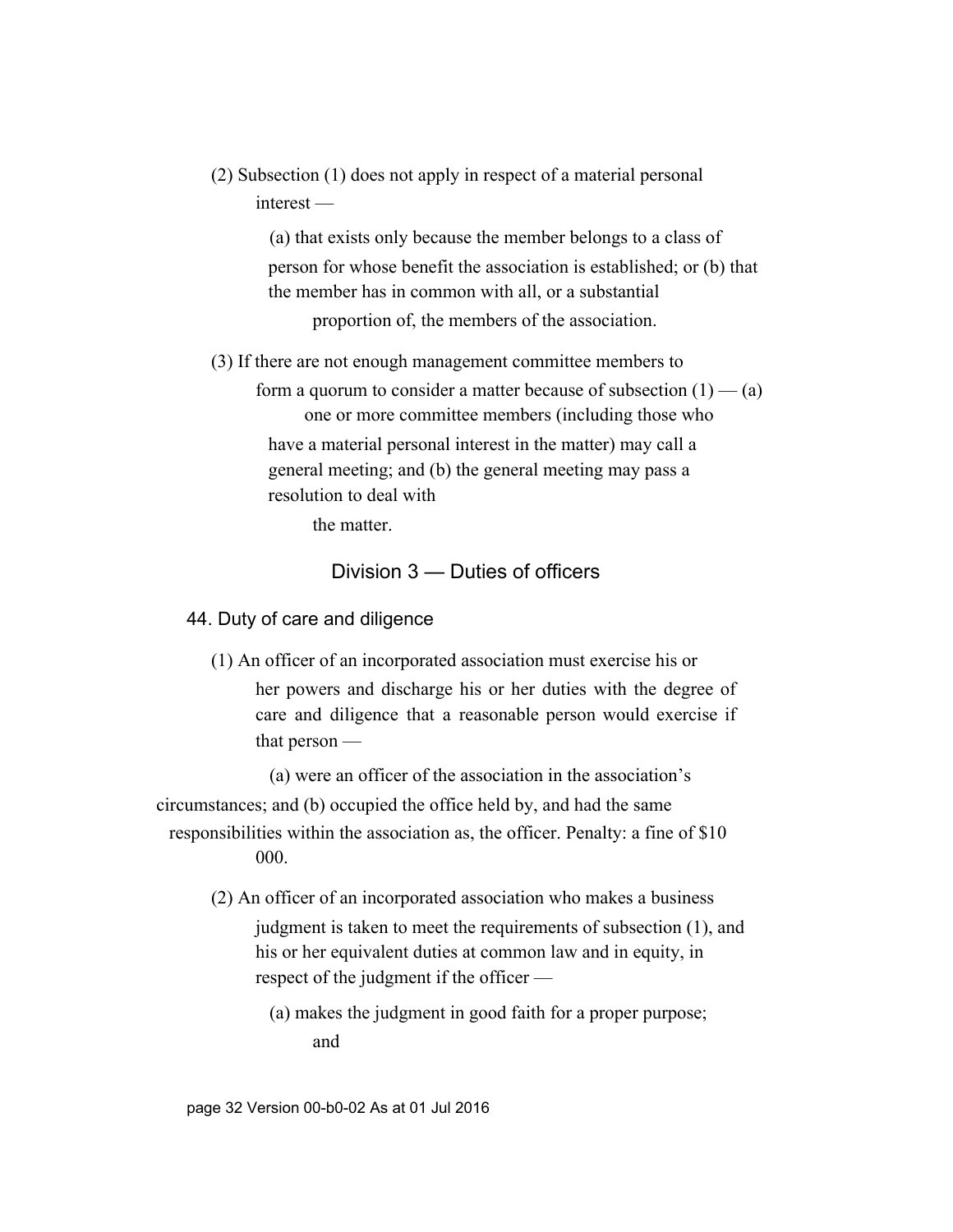Associations Incorporation Act 2015 Management Part 4 Duties of officers Division 3 s. 45

(b) does not have a material personal interest in the subject

matter of the judgment; and (c) informs himself or herself about the subject matter of the

> judgment to the extent the officer reasonably believes to be appropriate; and (d) rationally believes that the judgment is in the best

interests of the association.

(3) For the purposes of subsection  $(2)$  —

business judgment means any decision to take or not take action in respect of a matter relevant to the operations of the incorporated association.

(4) The officer's belief that the judgment is in the best interests of the incorporated association is a rational one unless the belief is one that no reasonable person in the position of the officer would hold.

#### 45. Duty of good faith and proper purpose

An officer of an incorporated association must exercise his or her powers and discharge his or her duties —

(a) in good faith in the best interests of the association; and (b) for a proper purpose. Penalty: a fine of \$10 000.

#### 46. Use of position

An officer of an incorporated association must not improperly use his or her position to —

(a) gain an advantage for the officer or another person; or (b) cause detriment to the association. Penalty: a fine of \$10 000.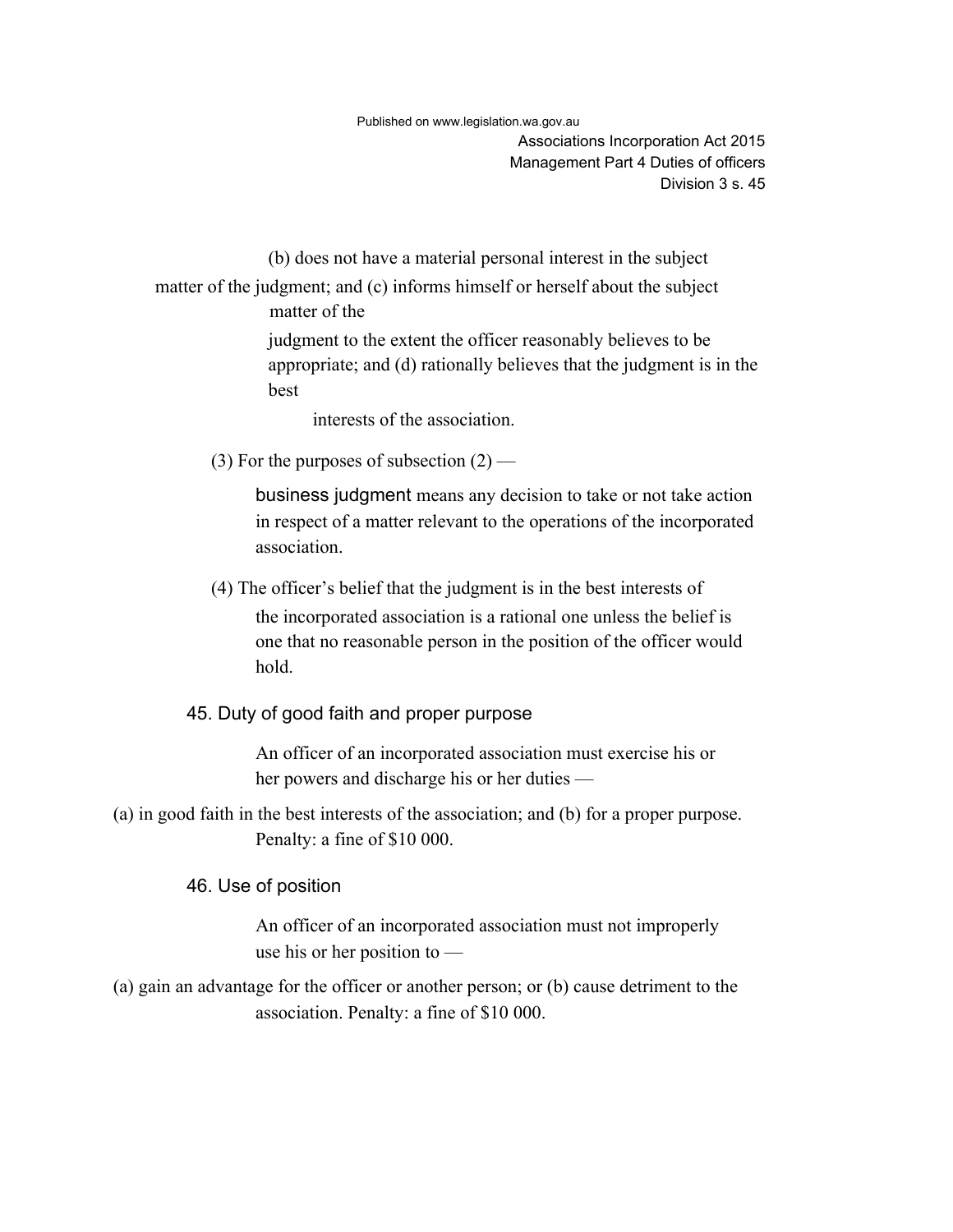As at 01 Jul 2016 Version 00-b0-02 page 33 Published on www.legislation.wa.gov.au Associations Incorporation Act 2015 Part 4 Management Division 3 Duties of officers s. 47

### 47. Use of information

A person who obtains information because the person is, or has been, an officer of an incorporated association must not improperly use the information to —

(a) gain an advantage for the person or another person; or (b) cause detriment to the association. Penalty: a fine of \$10 000.

#### 48. Interaction of sections 44 to 47 with other laws

 $(1)$  Sections 44 to 47 —

(a) have effect in addition to, and not in derogation of, any rule of law relating to the duty or liability of a person because of his or her office in relation to an incorporated association; and (b) do not prevent the commencement of civil proceedings

for a breach of a duty or in respect of a liability referred to in paragraph (a).

(2) This section does not apply to section  $44(2)$ , (3) and (4) to the extent to which those provisions operate on the duties at common law and in equity that are equivalent to the requirements of section 44(1).

#### 49. Reliance on information or advice

(1) This section applies if the reasonableness of the reliance of an officer of an incorporated association on information or advice given to the officer arises in a proceeding brought to determine whether the officer has performed a duty under this Act or an equivalent duty at common law or in equity.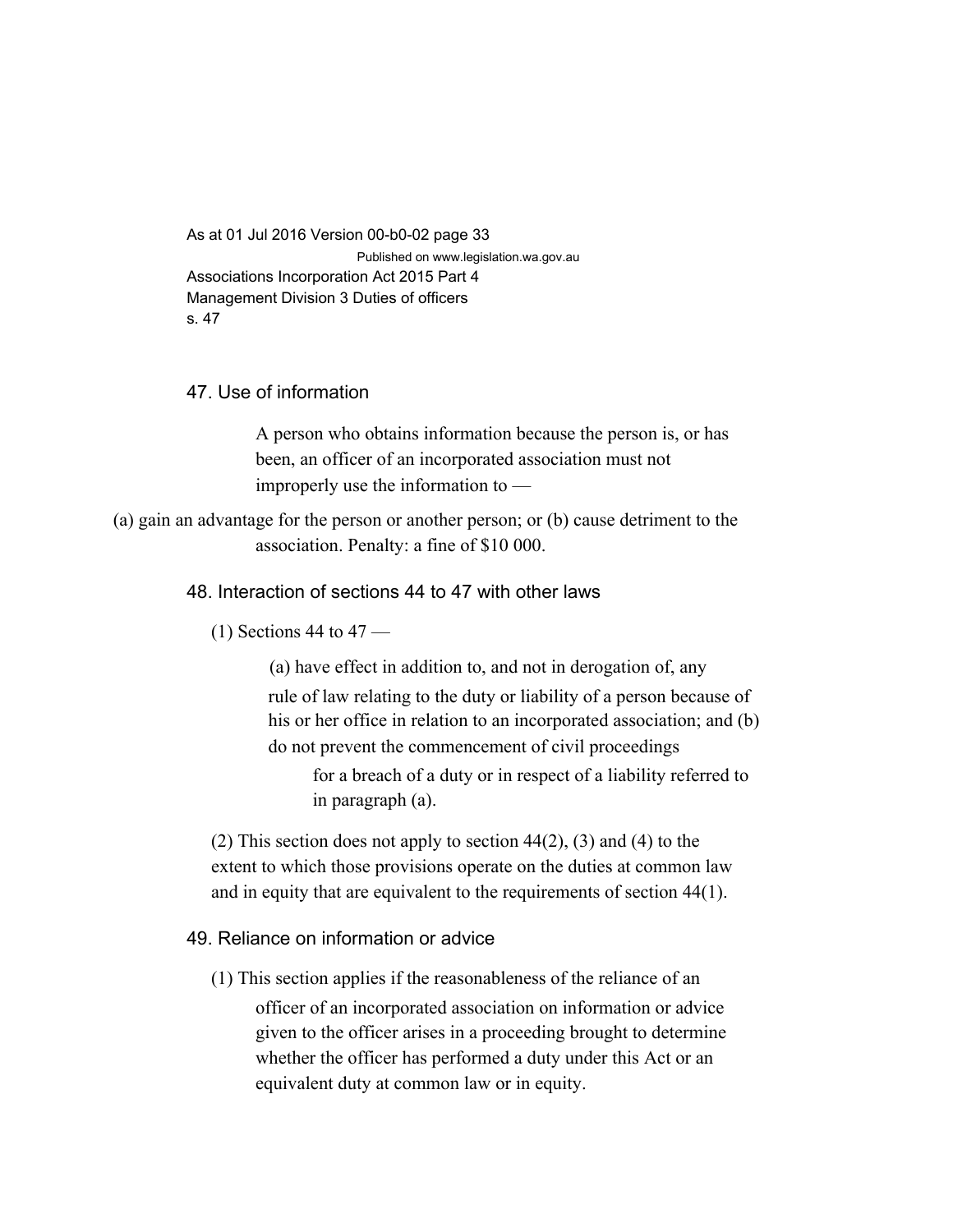(2) Unless the contrary is proved, the officer's reliance on the information or advice is taken to be reasonable if —

(a) the information or advice was given or prepared by —

(i) an employee of the incorporated association whom the officer reasonably believed to be

page 34 Version 00-b0-02 As at 01 Jul 2016

Published on www.legislation.wa.gov.au

Associations Incorporation Act 2015 Management Part 4 Annual general meeting and special resolutions Division 4 s. 50

reliable and competent in relation to the matters concerned; or (ii) a professional advisor or expert in relation to the matters that the officer reasonably believed to be within that person's professional or expert competence; or (iii) another officer of the incorporated association in

relation to matters within the other officer's authority; or (iv) a sub-committee of the incorporated association

of which the officer was not a member in relation to matters within the sub-committee's authority; and (b) the reliance was  $made$  — (i) in good faith; and (ii) after making an independent assessment of the

> information or advice, having regard to the officer's knowledge of the incorporated association and the complexity of the structure of the incorporated association.

Division 4 — Annual general meeting and special resolutions

#### 50. Annual general meeting

- (1) Except as allowed under subsection (2), an incorporated association must in each calendar year hold an annual general meeting. Penalty: a fine of \$5 000.
- (2) An incorporated association may hold its first annual general meeting at any time within 18 months after incorporation.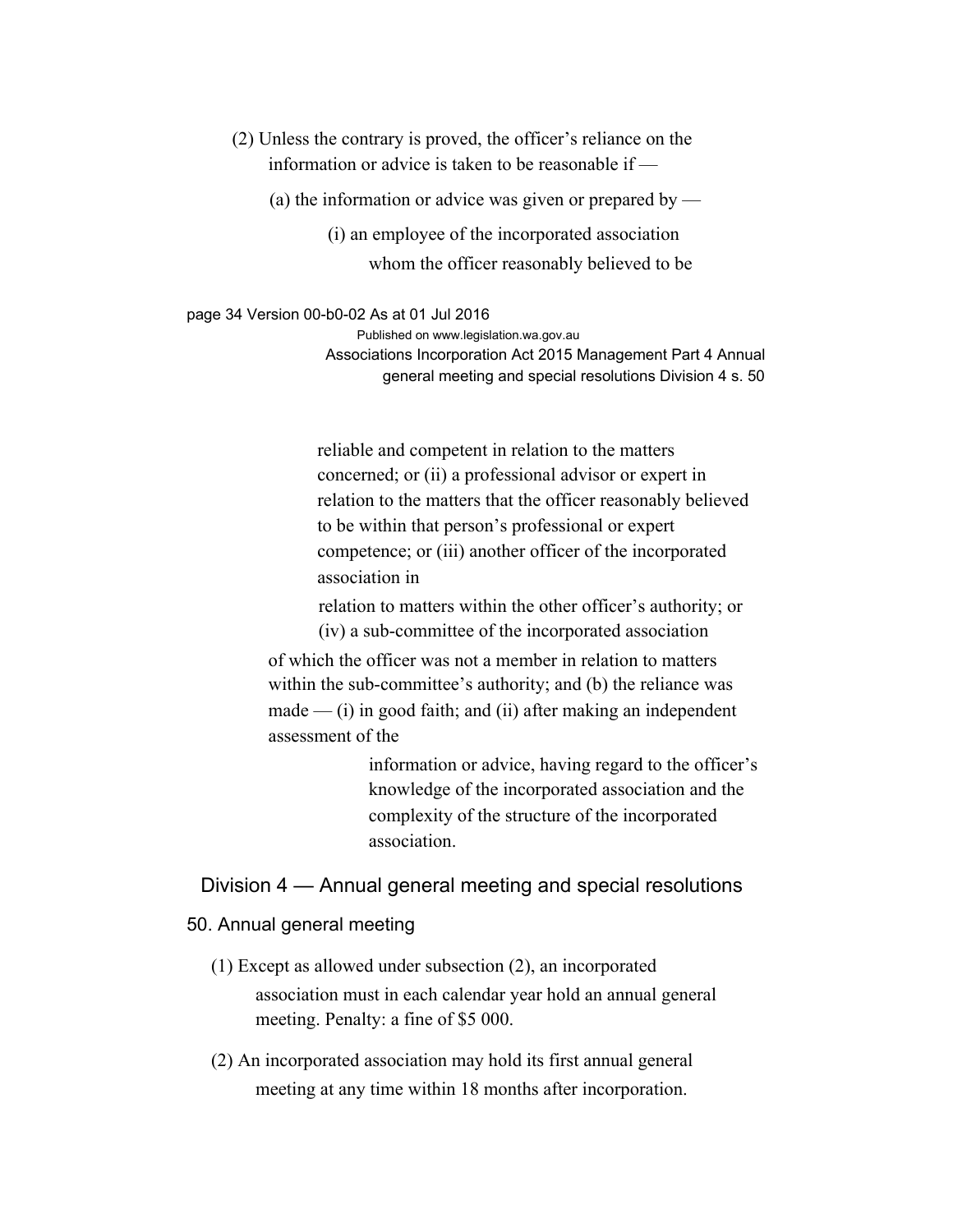(3) Except as allowed under subsection (2), an incorporated association must hold its annual general meeting —

> (a) within 6 months after the end of the association's financial year; or

As at 01 Jul 2016 Version 00-b0-02 page 35 Published on www.legislation.wa.gov.au Associations Incorporation Act 2015 Part 4 Management Division 4 Annual general meeting and special resolutions s. 51

(b) within such longer period as may in a particular case be allowed by the Commissioner. Penalty: a fine of \$2 750.

51. Requirements for special resolution

(1) For the purposes of this Act, a resolution is a special resolution if it is passed —

(a) at a general meeting of an incorporated association; and (b) by the votes of not less than three-fourths of the

> members of the association who cast a vote at the meeting.

(2) A person is taken to cast a vote at a general meeting as mentioned in subsection (1) if the person has a right under the rules of the association to vote on the resolution and —

(a) votes in person at the meeting; or (b) where proxies or postal votes are allowed by the rules of the association, votes on the resolution by proxy or postal vote.

(3) Before the general meeting, written notice of —

(a) the proposed special resolution; and (b) the time and place of the general meeting at which it is

proposed to move the resolution,

must be given, as required under the rules of the incorporated association, to each member of the association.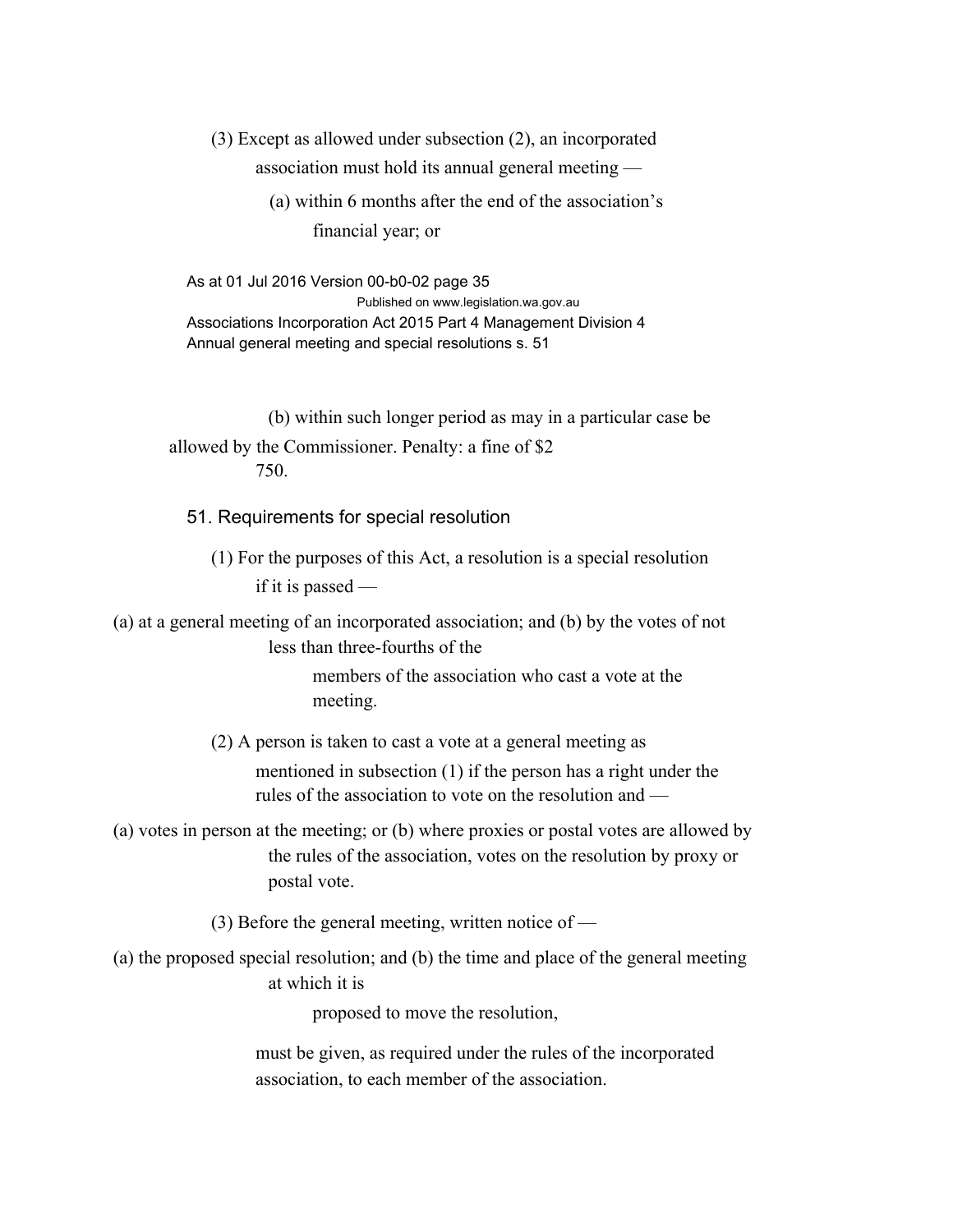- (4) The notice must set out the wording of the proposed special resolution.
- (5) If notice is not given in accordance with subsections (3) and (4) the special resolution has no effect.
- 52. Evidence of passing of resolution
	- (1) At a general meeting of an incorporated association at which a resolution proposed as a special resolution is submitted, a

#### page 36 Version 00-b0-02 As at 01 Jul 2016

Published on www.legislation.wa.gov.au

Associations Incorporation Act 2015 Management Part 4 Register of members Division 5 s. 53

declaration by the person presiding that the resolution has been passed as a special resolution is evidence of the fact.

(2) Subsection (1) does not apply if, during the meeting at which the resolution is submitted, a poll is demanded —

(a) in accordance with the rules of the incorporated

- association; or (b) if the rules do not make provision as to the manner in which a poll may be demanded, by at least 3 members of the association present in person or, where proxies are allowed, by proxy.
	- (3) If a poll is taken under subsection (2), a declaration by the person presiding as to the result of a poll is evidence of the matter so declared.

#### Division 5 — Register of members

- 53. Register to be maintained
	- (1) An incorporated association must —

(a) maintain a register of its members in accordance with the regulations and the requirements of this section; and (b) record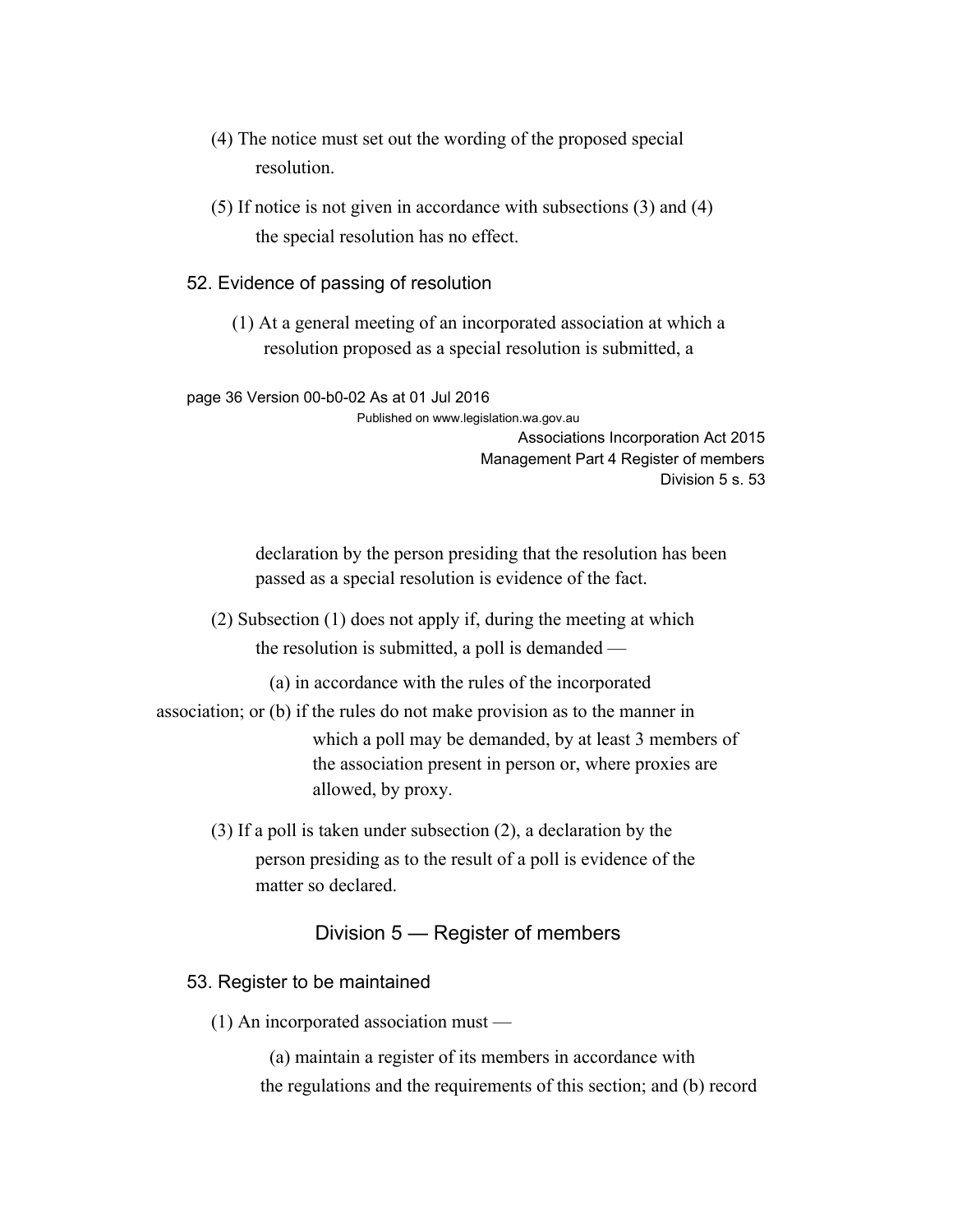in the register any change in the membership of the association within 28 days after the change occurs. Penalty: a fine of \$2 750. (2) The register of members must include each member's name and  $-$ (a) residential address; or (b) postal address; or (c) email address; or (d) information, by means of which contact can be made with the member, that is prescribed for the purposes of this paragraph.

> As at 01 Jul 2016 Version 00-b0-02 page 37 Published on www.legislation.wa.gov.au Associations Incorporation Act 2015 Part 4 Management Division 5 Register of members s. 54

54. Inspection of register by member

(1) An incorporated association must, at the request of a member, make the register of members available for inspection by the member. Penalty: a fine of \$2 750.

(2) Subject to any rules of the kind mentioned in subsection (3), a member inspecting the register of members may make a copy of, or take an extract from, the register but is not entitled to remove the register for that purpose.

(3) The rules of an incorporated association may require a member who wishes to make a copy of, or take an extract from, the register of members to provide a statutory declaration setting out the purpose for which the copy or extract is required and declaring that the purpose is connected with the affairs of the association.

55. Commissioner may request copy of register

(1) The Commissioner may request an incorporated association to provide the Commissioner with a copy of the register of members.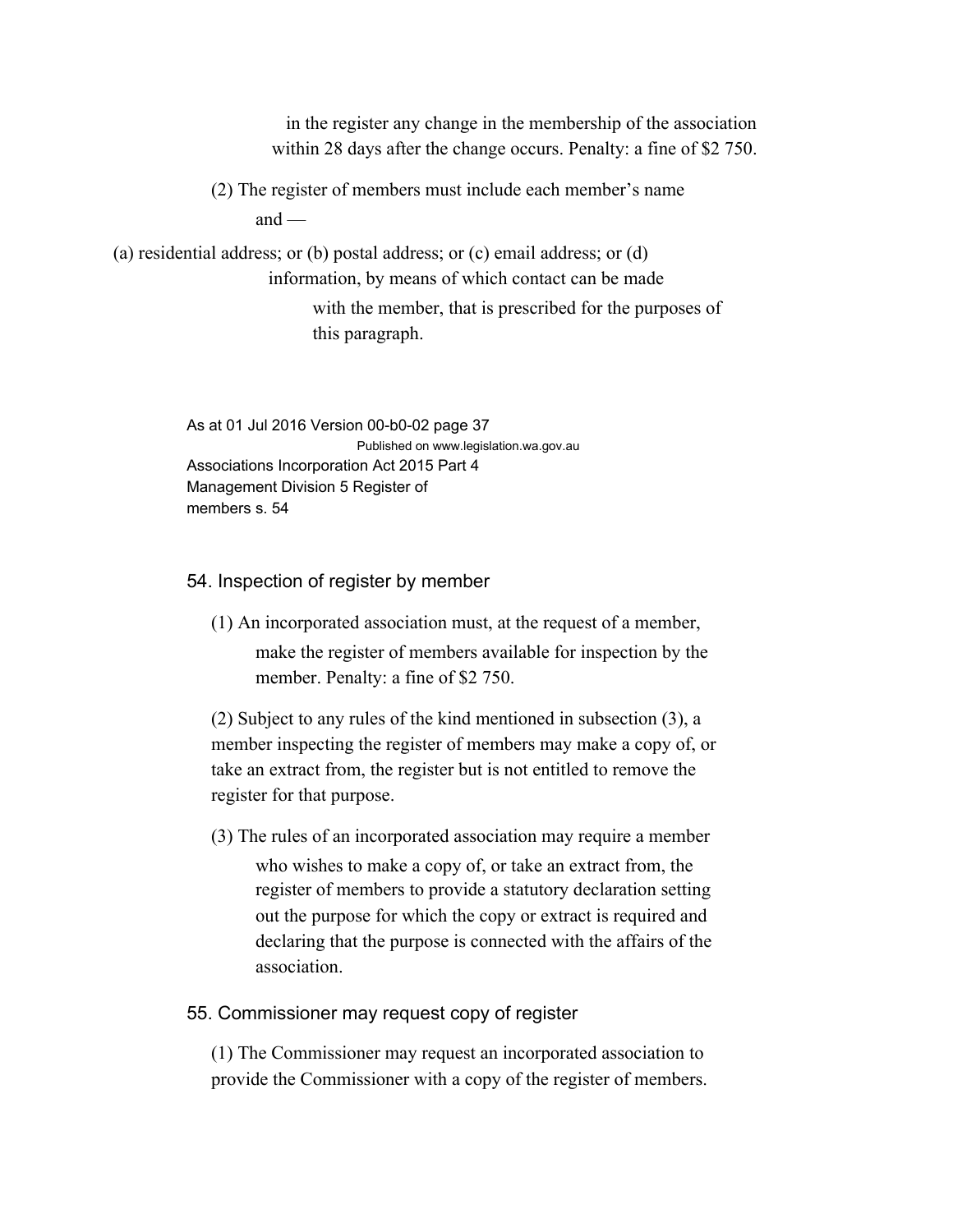(2) The incorporated association must comply with the request within 14 days after it is made. Penalty: a fine of \$5 000.

#### 56. Member may request copy of register

- (1) A member of an incorporated association may in writing request the association to provide the member with a copy of the register of members.
- (2) The rules of an incorporated association may require a member who requests a copy of the register of members to provide a statutory declaration setting out the purpose for which the request is made and declaring that the purpose is connected with the affairs of the association.

page 38 Version 00-b0-02 As at 01 Jul 2016

Published on www.legislation.wa.gov.au Associations Incorporation Act 2015 Management Part 4 Register of members

Division 5 s. 57

(3) Subject to any rules of the kind mentioned in subsection (2), the incorporated association must comply with the request on payment of any amount required to be paid under subsection (4). Penalty: a fine of \$2 750.

(4) The management committee may —

(a) determine a reasonable charge for the cost of complying with a request under subsection (1); and (b) require the person making the request to pay the charge to the association.

(5) The regulations may make provision for —

(a) the manner in which a copy of the register of members may

- be, or must be, provided to a member under subsection (3); and
- (b) the maximum amount, or a method of calculating the maximum amount, that may be charged under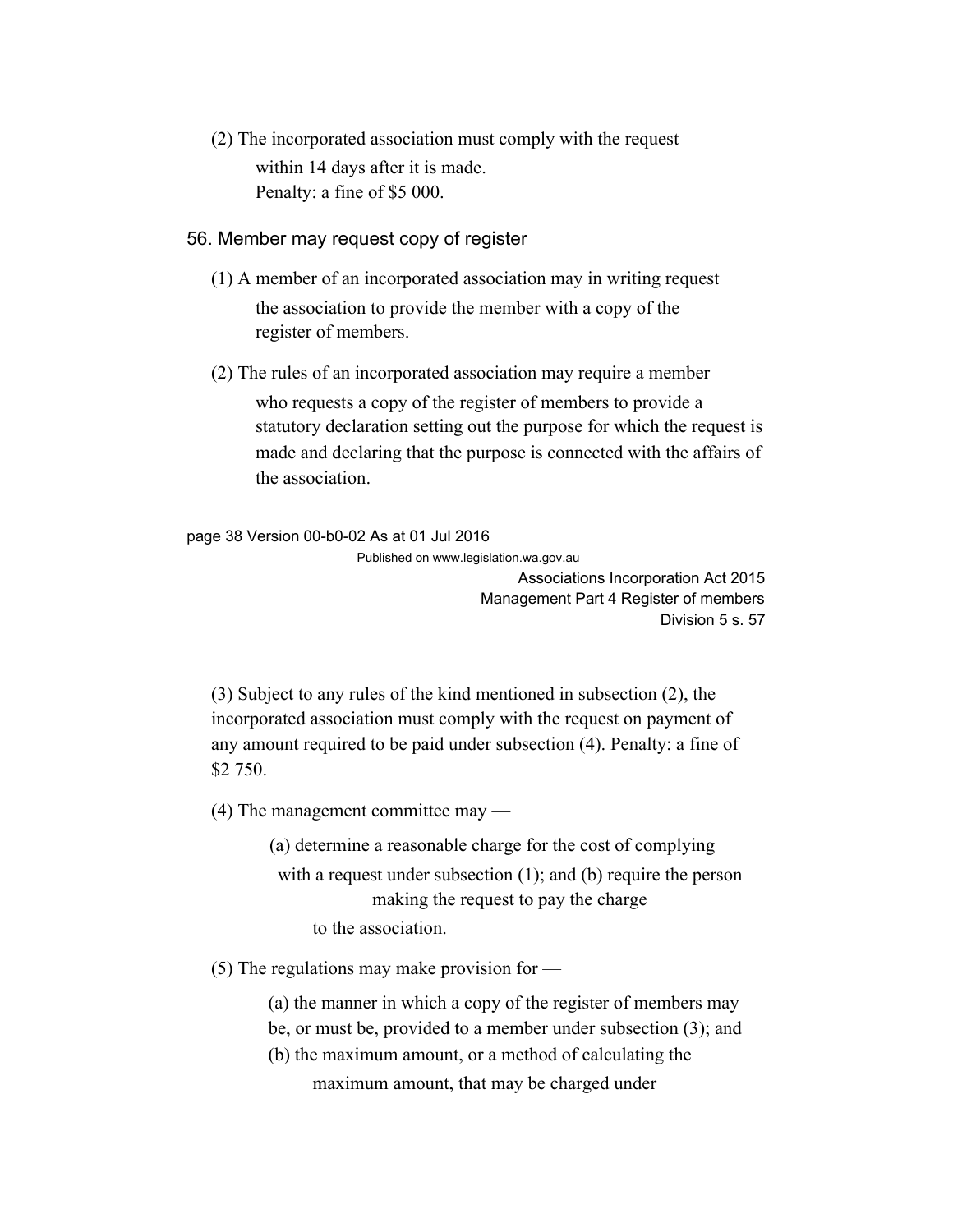subsection (4).

57. Improper use of information in register

(1) A person must not use or disclose information in the register of members of an incorporated association except for a purpose —

(a) that is directly connected with the affairs of the

association; or (b) that is related to the administration of this Act. Penalty: a fine of \$10 000.

> (2) Without limiting subsection (1), a person contravenes that subsection if the person —

> > (a) uses information obtained from the register of members of an incorporated association for advertising purposes; or (b) discloses information obtained from the register of members of an incorporated association to another

As at 01 Jul 2016 Version 00-b0-02 page 39 Published on www.legislation.wa.gov.au Associations Incorporation Act 2015 Part 4 Management Division 6 Record of office holders s. 58

> person, knowing that the information is likely to be used for advertising purposes.

- (3) The reference in subsection (2) to the use of information for advertising purposes is a reference to using it to contact, or send material to, the association or a member of the association for the purpose of advertising for political, religious, charitable or commercial purposes.
- (4) Subsection (2) does not apply if the use or disclosure of the information is approved by the incorporated association concerned.

Division 6 — Record of office holders

58. Record of office holders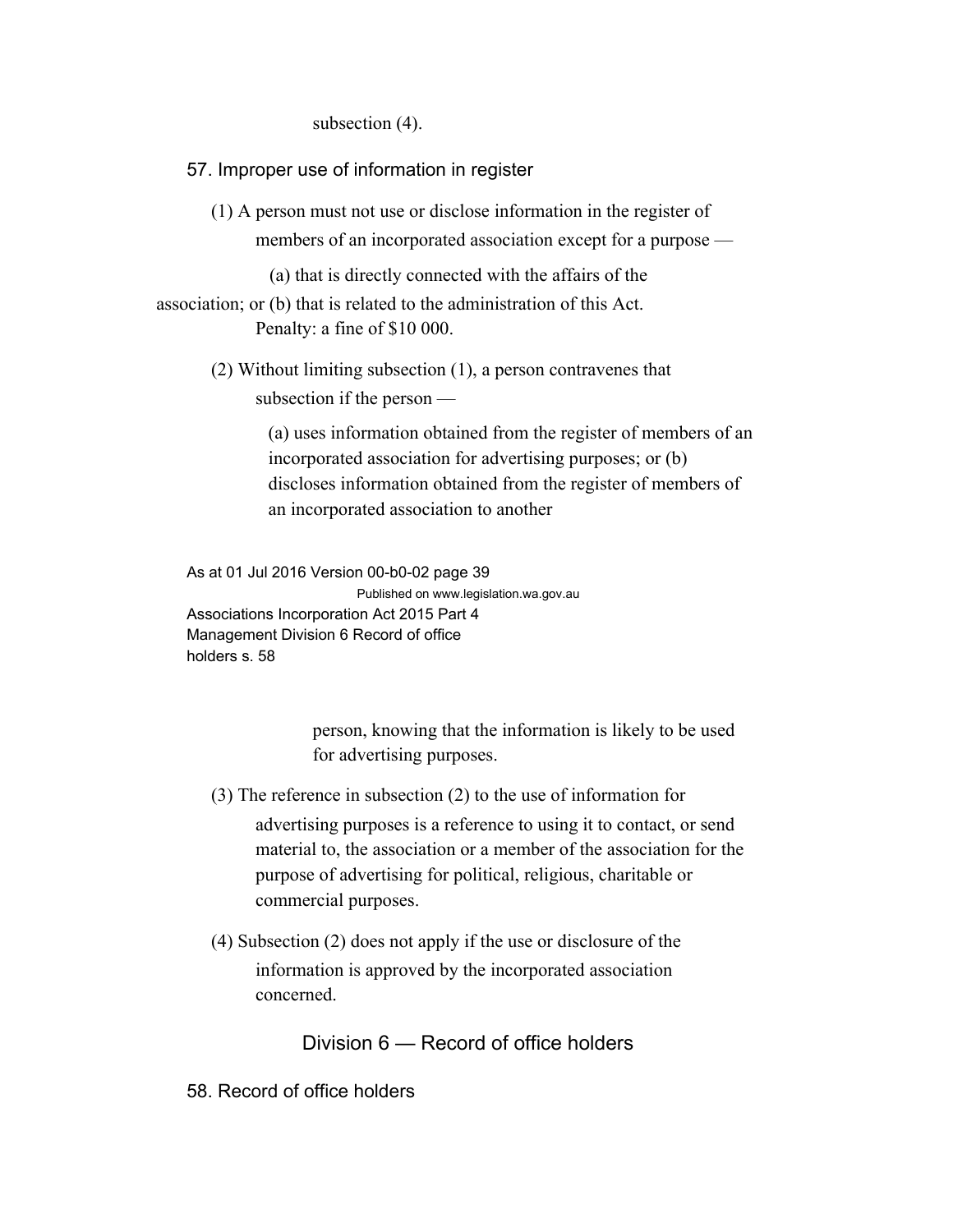(1) In this section —

address means —

(a) a residential or business address; or (b) a post office box address; or (c) an email address.

(2) An incorporated association must maintain a record of —

(a) the names and addresses of the persons who —

(i) are members of its management committee; or (ii) hold other offices of the association provided for

by its rules; and (b) the name and address of any person who is authorised to use the common seal of the association (if it has a common seal); and (c) the name and address of any person who is appointed or acts as trustee on behalf of the association. Penalty: a fine of \$2 750.

page 40 Version 00-b0-02 As at 01 Jul 2016 Published on www.legislation.wa.gov.au

Associations Incorporation Act 2015 Management Part 4 Record of office holders Division 6 s. 59

(3) The incorporated association must, upon the request of a member of the association, make available the record for the inspection of the member. Penalty: a fine of \$5 000.

(4) The member may make a copy of or take an extract from the record but does not have a right to remove the record for that purpose.

(5) A person must not use or disclose information in the record maintained under subsection (2) except for a purpose  $-$  (a) that is directly connected with the affairs of the

association; or (b) that is related to the administration of this Act. Penalty: a fine of \$10 000.

59. Commissioner may ask apparent office holders to provide information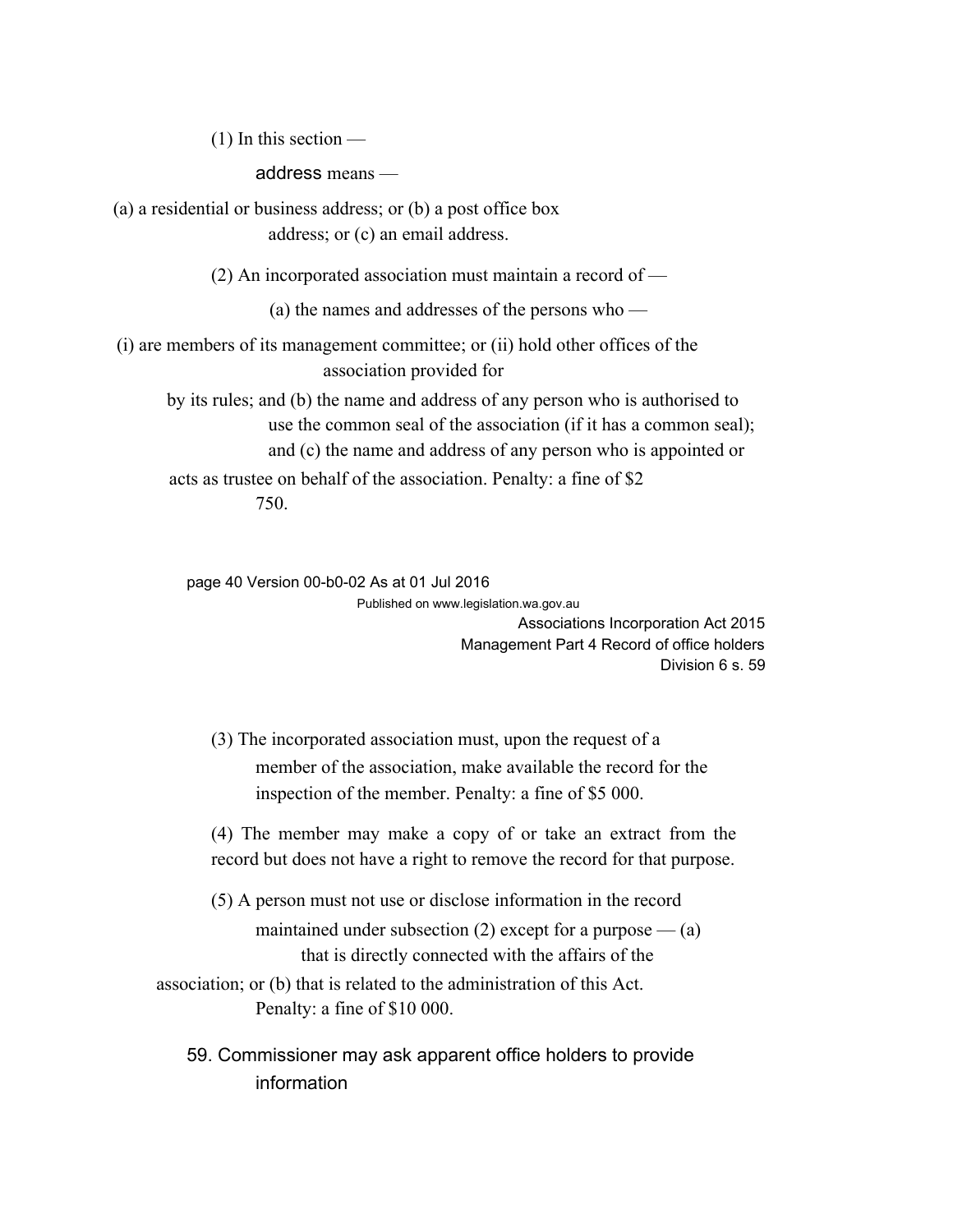(1) This section applies to a person if it appears to the

Commissioner that the person is or may be the holder of an office provided for by the rules of an incorporated association.

(2) The Commissioner may, by notice served on the person, require the person, within the time specified in the notice, to lodge with the Commissioner in writing —

(a) particulars of the person's residential address; and (b) a statement showing

(i) whether or not the person holds or has held the office specified in the Commissioner's notice; and (ii) if the person has held the office, when the person ceased to hold it.

(3) A person must comply with any requirement made of the person by a notice under subsection (2). Penalty: a fine of \$5 000.

As at 01 Jul 2016 Version 00-b0-02 page 41

Published on www.legislation.wa.gov.au Associations Incorporation Act 2015 Part 4 Management Division 7 Direction by Commissioner to convene general meeting s. 60

# Division 7 — Direction by Commissioner to convene general meeting

60. Commissioner may direct that general meeting be convened

(1) In this section —

—

relevant office holder means any person who under the rules of an incorporated association has power to convene a general meeting of the association; specified means specified in a direction given under subsection (3).

(2) This section applies if the Commissioner is of the opinion

that —

(a) there is a dispute or matter affecting the proper conduct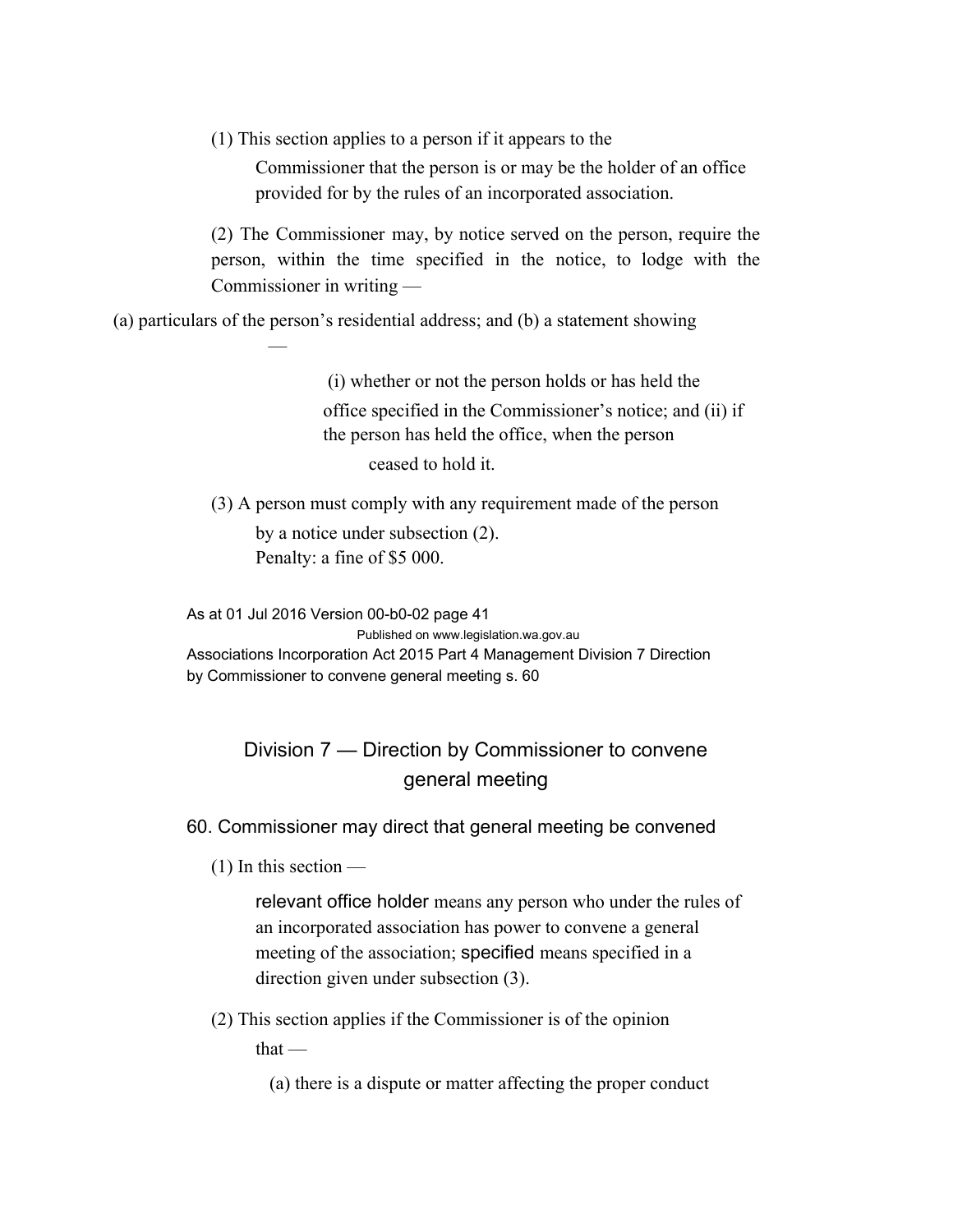of the affairs of an incorporated association; and (b) the giving of a direction under this section may assist in or towards the resolution of the dispute or matter.

- (3) The Commissioner may in writing given to a relevant office holder of the incorporated association direct the office holder to take such steps as are required under the rules of the association to convene a general meeting of the association at a specified time or within a specified period.
- (4) A direction under subsection (3) may also require the office holder to take such steps as are reasonably required to enable any specified matter to be discussed and determined at the meeting or at an adjourned meeting, including the putting of any specified motion for consideration at the meeting.
- (5) The Commissioner may in writing given to a relevant office holder revoke or amend a direction given to that person under subsection (3).
- (6) A relevant office holder to whom a direction is given under subsection (3) must not, without reasonable excuse, fail to comply with the direction.

page 42 Version 00-b0-02 As at 01 Jul 2016 Published on www.legislation.wa.gov.au Associations Incorporation Act 2015 Management Part 4 Direction by Commissioner to convene general meeting Division 7 s. 61

Penalty: a fine of \$5 000.

61. Rights of Commissioner or a delegate at meeting

(1) In this section —

authorised person means —

(a) the Commissioner; or (b) a person authorised in writing by the Commissioner to

attend a meeting as the representative of the Commissioner; meeting means a meeting convened pursuant to a direction under section 60 and includes an adjourned meeting.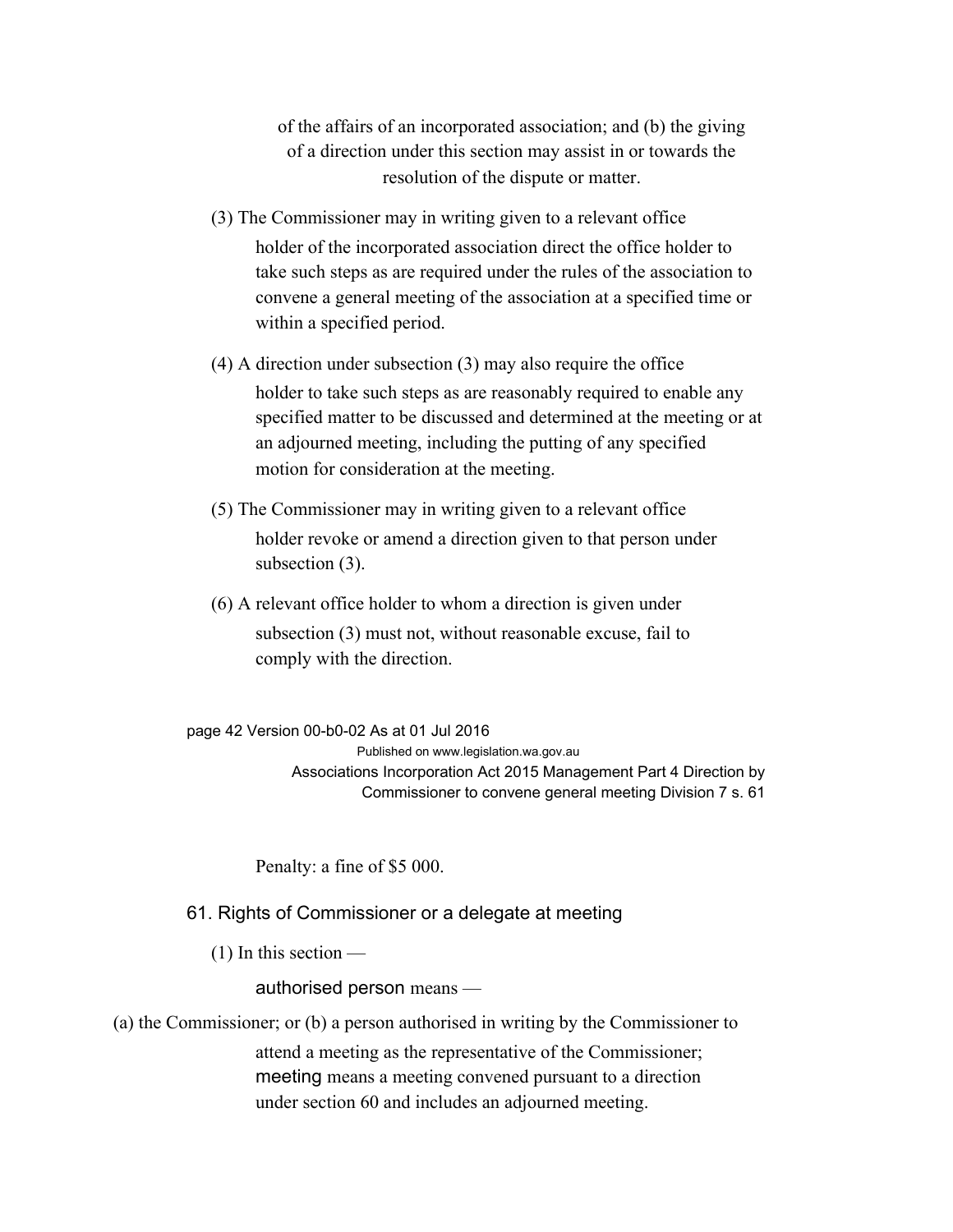(2) An authorised person may attend a meeting and take part in the consideration and discussion of the dispute or matter in relation to which the direction under section 60 was given and of any incidental matter.

(3) An authorised person cannot vote at a meeting and is not to be counted for the purpose of determining the existence of a quorum.

As at 01 Jul 2016 Version 00-b0-02 page 43 Published on www.legislation.wa.gov.au Associations Incorporation Act 2015 Part 5 Financial records, reporting and accountability Division 1 Preliminary s. 62

# Part 5 — Financial records, reporting and accountability

Division 1 — Preliminary

### 62. Terms used

In this Part — accounting standards means the standards issued by the Australian Accounting Standards Board, as in force for the time being, and including any modifications prescribed by the regulations; auditing standards means the standards issued by the Auditing and Assurance Standards Board, as in force for the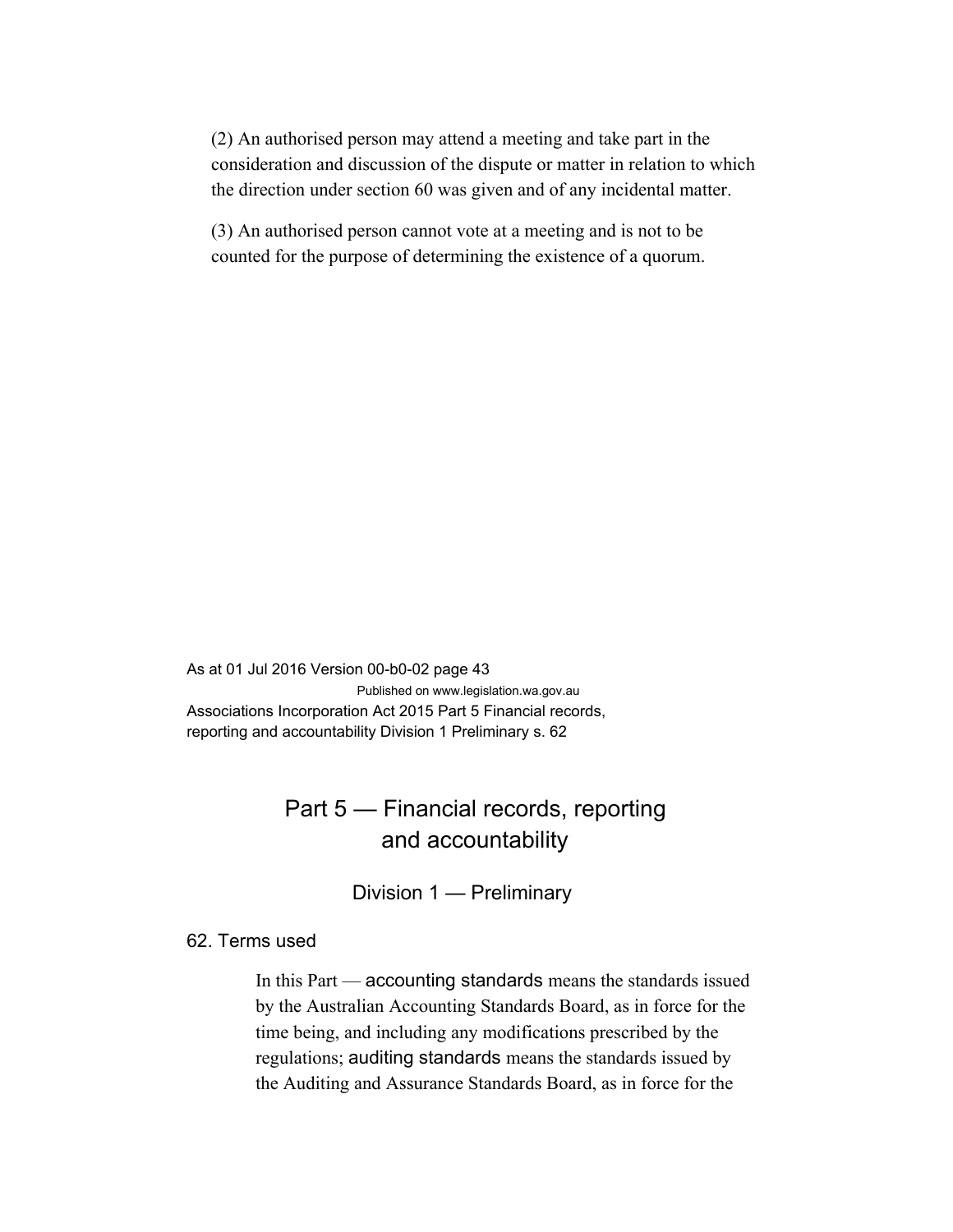time being, and including any modifications prescribed by the regulations; financial records includes —

(a) invoices, receipts, orders for the payment of money, bills of exchange, cheques, promissory notes and vouchers; and (b) documents of prime entry; and (c) working papers and other documents needed to

explain —

(i) the methods by which financial statements are

prepared; and (ii) adjustments to be made in preparing financial

statements; financial report has the meaning given in section 63; financial statements means the financial statements in relation to an incorporated association required under Division 3; tier 1 association has the meaning given in section 64(1); tier 2 association has the meaning given in section 64(2); tier 3 association has the meaning given in section 64(3).

page 44 Version 00-b0-02 As at 01 Jul 2016 Published on www.legislation.wa.gov.au Associations Incorporation Act 2015 Financial records, reporting and accountability Part 5 Preliminary Division 1 s. 63

63. Financial reports of tier 2 and tier 3 associations

- (1) The financial report for a financial year of a tier 2 association or tier 3 association consists of —
- (a) the financial statements for the year; and (b) the notes to the financial statements; and (c) the management committee's declaration about the

statements and notes.

(2) The notes to the financial statements of an incorporated

association are —

(a) the disclosures required by the regulations; and (b) notes required by the accounting standards; and (c) any other information necessary to give a true and fair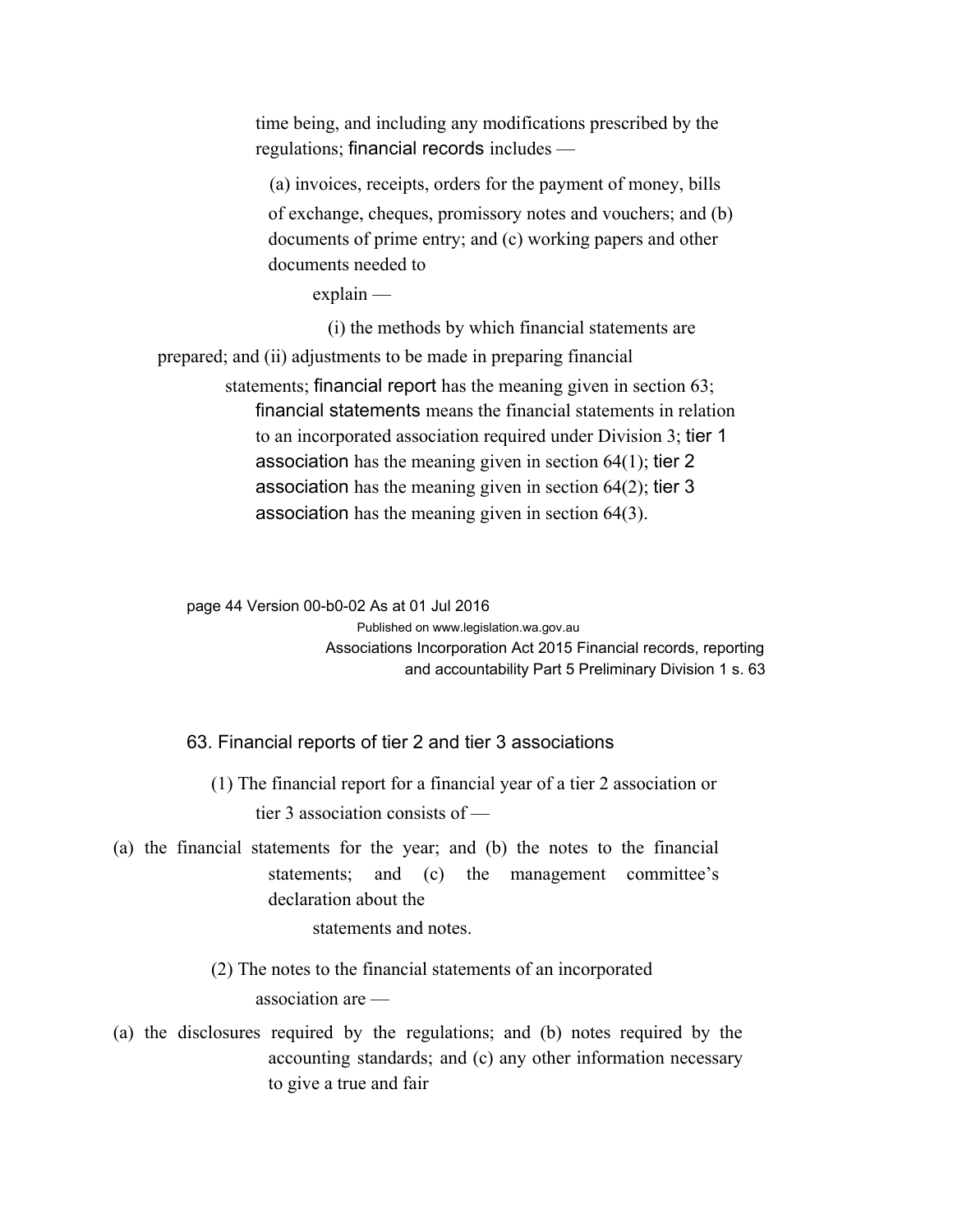view of the financial position and performance of the association.

(3) The management committee's declaration is a declaration by the management committee stating —

> (a) whether, in the management committee's opinion, there are reasonable grounds to believe that the association will be able to pay its debts as and when they become due and payable; and (b) whether, in the management committee's opinion, the

financial statements and notes are in accordance with this Part.

(4) The management committee's declaration must —

(a) be made in accordance with a resolution of the management committee; and (b) specify the date on which the declaration is made; and (c) be signed by at least 2 members of the management committee who are authorised to do so by the management committee.

As at 01 Jul 2016 Version 00-b0-02 page 45 Published on www.legislation.wa.gov.au Associations Incorporation Act 2015 Part 5 Financial records, reporting and accountability Division 1 Preliminary s. 64

### 64. Tier 1, tier 2 and tier 3 associations

- (1) An incorporated association is a tier 1 association in respect of
	- a financial year if
		- (a) for the year it has revenue of less than
			- (i) an amount prescribed for the purposes of this

subsection; or (ii) if no amount is prescribed, \$250 000; or (b) the

Commissioner has declared the incorporated

association to be a tier 1 association in respect of the financial year under section  $65(1)(a)$ .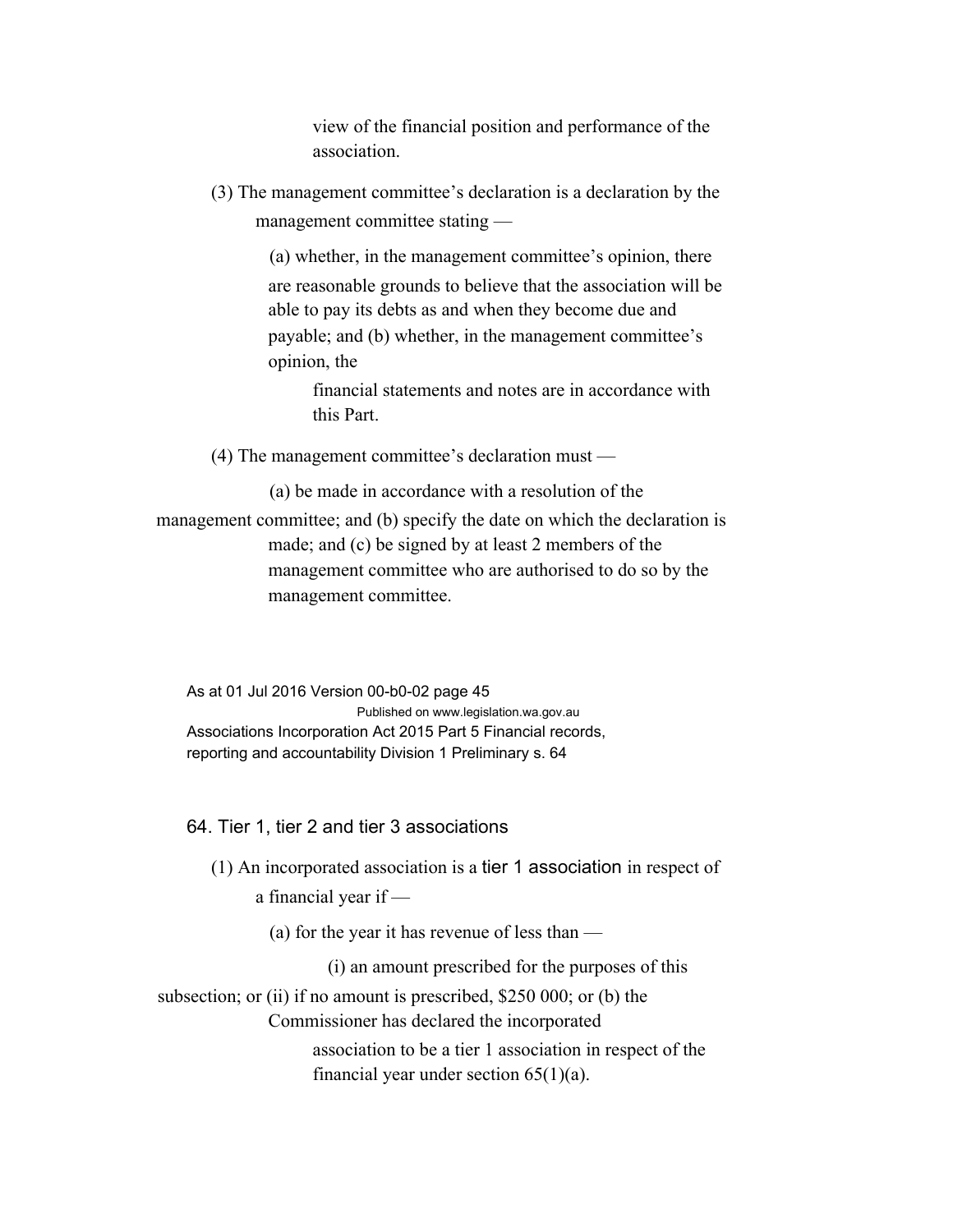(2) An incorporated association is a tier 2 association in respect of a financial year if —

(a) for the year it is not a tier 1 association or a tier 3

association; or (b) the Commissioner has declared the incorporated association to be a tier 2 association in respect of the financial year under section  $65(1)(b)$ .

(3) An incorporated association is a tier 3 association in respect of a financial year if for the year it has revenue of or exceeding —

(a) an amount prescribed for the purposes of this subsection; or (b) if no amount is prescribed, \$1 000 000.

(4) Revenue is to be calculated for the purposes of this section in accordance with the accounting standards in force at the relevant time (even if the standards do not otherwise apply to the financial year of the incorporated association concerned).

page 46 Version 00-b0-02 As at 01 Jul 2016 Published on www.legislation.wa.gov.au Associations Incorporation Act 2015 Financial records, reporting and accountability Part 5 Financial records Division 2 s. 65

65. Commissioner may declare association to be tier 1 or tier 2 association

(1) On application by an incorporated association, the

Commissioner may, in writing, in respect of a financial year declare the incorporated association to be —

(a) a tier 1 association; or (b) a tier 2 association.

(2) The Commissioner may make a declaration under subsection (1) only if the Commissioner is satisfied that unusual and non-recurring circumstances warrant the making of the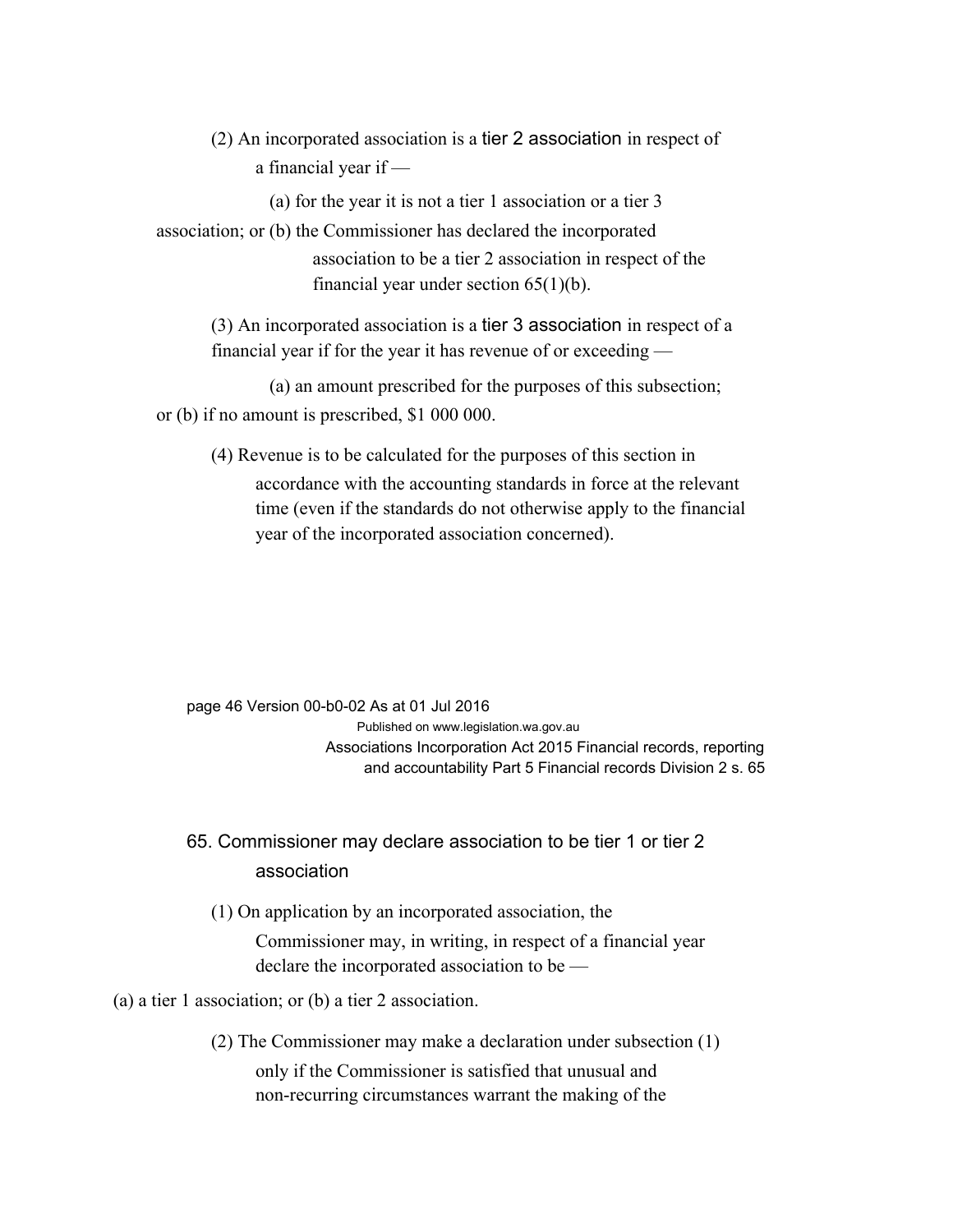declaration.

(3) An application by an incorporated association to the

Commissioner for a declaration under subsection (1) in respect of a financial year must be made within 3 months after the end of the financial year.

### Division 2 — Financial records

66. Obligation to keep financial records

An incorporated association must keep financial records that —

(a) correctly record and explain its transactions and

financial position and performance; and (b) enable true and fair financial statements to be prepared

in accordance with Division 3. Penalty: a fine of \$2 750.

#### 67. Retention of financial records

An incorporated association must retain its financial records for at least 7 years after the transactions covered by the records are completed. Penalty: a fine of \$2 750.

As at 01 Jul 2016 Version 00-b0-02 page 47 Published on www.legislation.wa.gov.au Associations Incorporation Act 2015 Part 5 Financial records, reporting and accountability Division 3 Financial statements and reports s. 68

Division 3 — Financial statements and reports

Subdivision 1 — Tier 1 associations

68. Obligation to prepare annual financial statements

(1) Within 6 months after the end of each financial year, a tier 1 association in respect of the financial year must prepare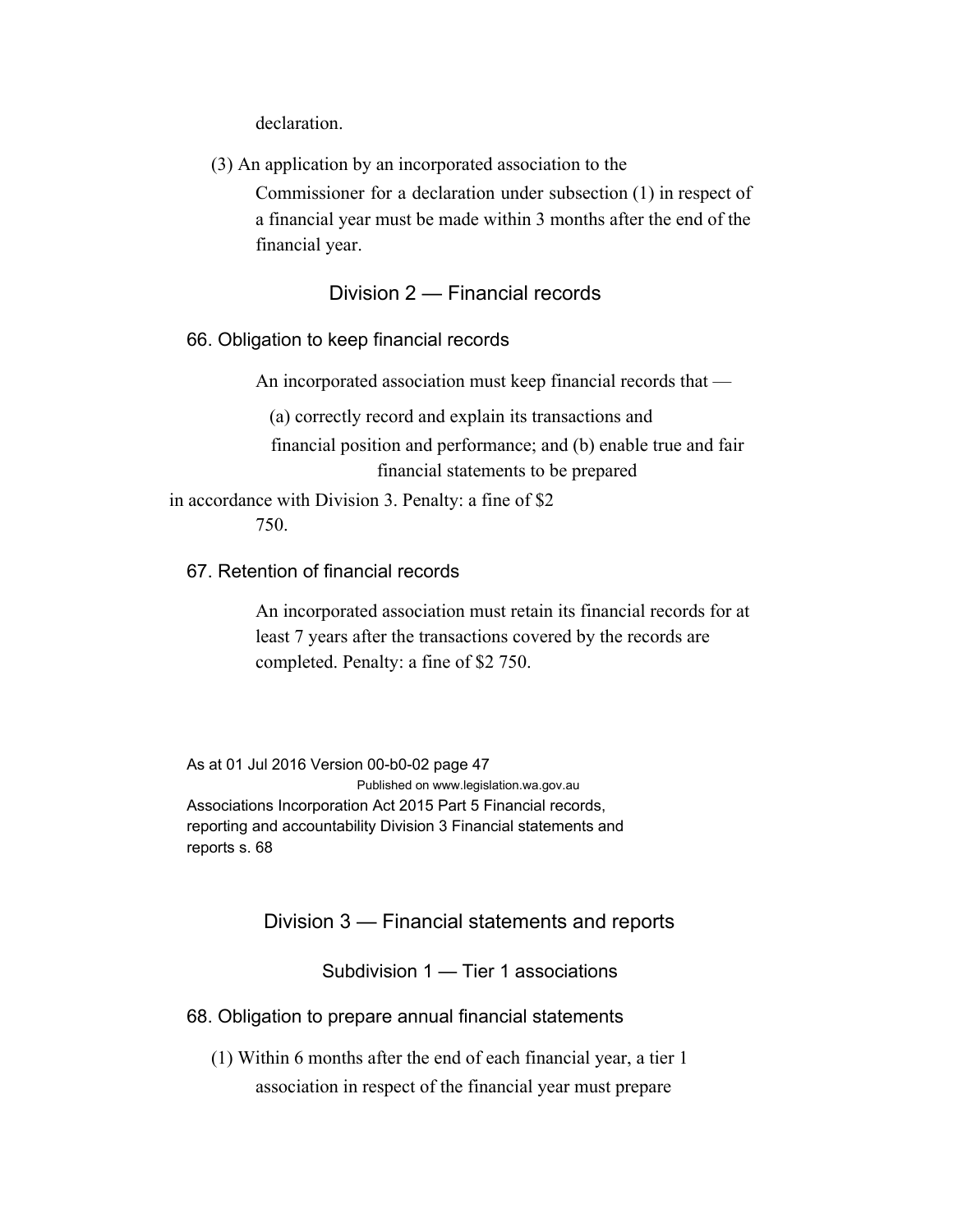financial statements that give a true and fair view of the financial position and performance of the association. Penalty: a fine of \$2 750.

(2) For the purposes of subsection  $(1)$  —

(a) a tier 1 association that uses the cash basis of accounting

may prepare —

(i) a statement of receipts and payments for the

financial year; and (ii) a reconciled statement of bank account balances

as at the end of the financial year; and (iii) a statement of assets and liabilities as at the end

of the financial year; and (b) a tier 1 association that uses the accrual basis of

accounting may prepare —

(i) a statement of income and expenditure for the

financial year; and (ii) a balance sheet.

69. Review or audit of financial statements

(1) A tier 1 association in respect of a financial year must ensure

that its financial statements for the financial year are reviewed or audited in accordance with Divisions 5, 6 and 7 before being submitted to the annual general meeting of the association if —

(a) a majority of the members present at a general meeting of the association pass a resolution to that effect; or

page 48 Version 00-b0-02 As at 01 Jul 2016

Published on www.legislation.wa.gov.au Associations Incorporation Act 2015 Financial records, reporting and accountability Part 5 Financial statements and reports Division 3 s. 70

(b) the association is directed by the Commissioner to do so. Penalty: a fine of \$2 750.

> (2) A resolution or direction under subsection (1) must specify whether the financial statements are to be reviewed or audited.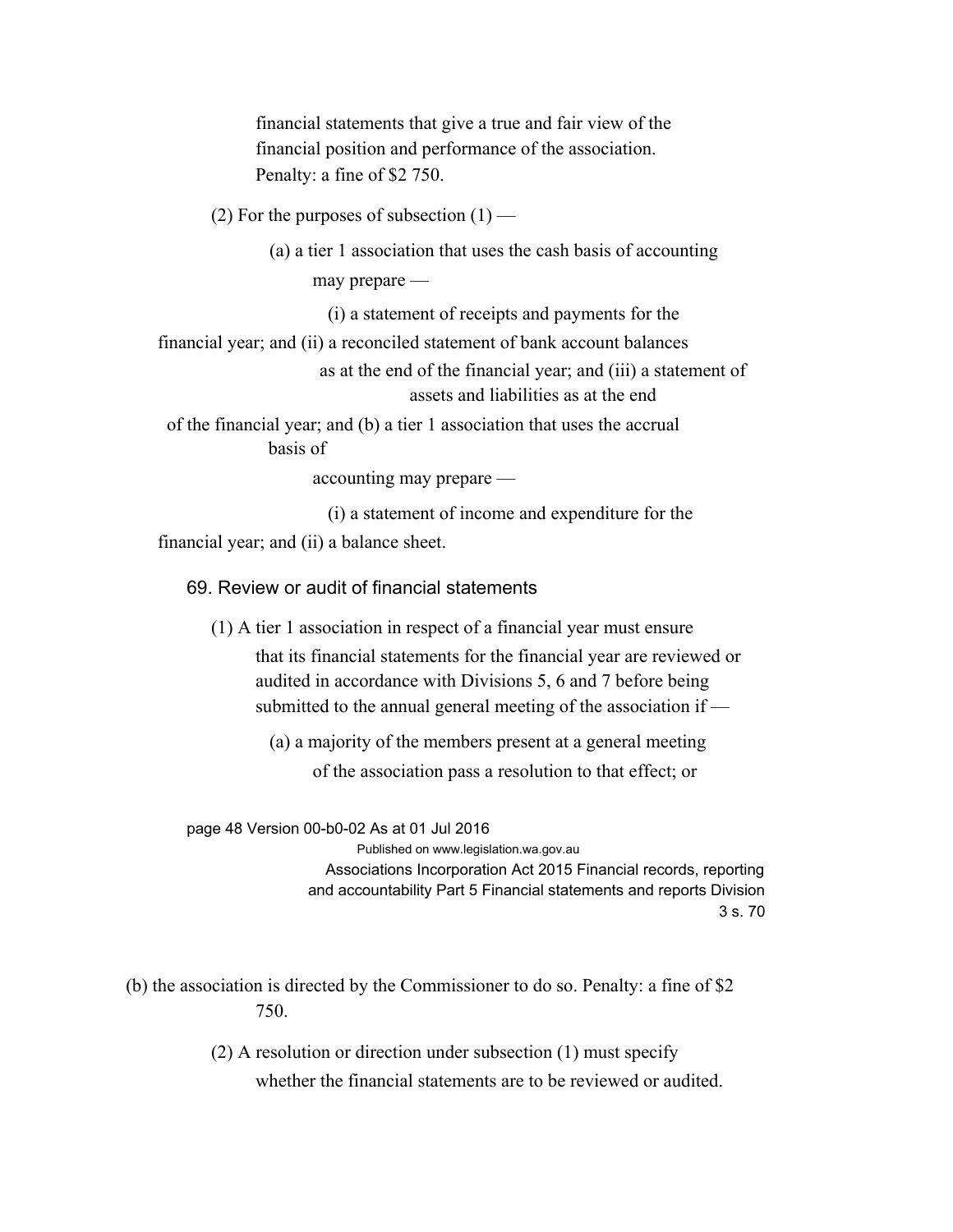# 70. Financial reporting to annual general meeting and **Commissioner**

(1) This section applies to an incorporated association that is a tier 1 association in respect of its last financial year.

(2) At the annual general meeting of an incorporated association, if section 69(1)(a) or (b) does not apply in respect of its last financial year, the association must present for consideration the financial statements of the association for that financial year. Penalty: a fine of \$5 500.

(3) At the annual general meeting of an incorporated association to which section  $69(1)(a)$  or (b) applies in respect of its last financial year, the association must present for consideration —

(a) the financial statements of the association for that financial year reviewed or audited as required under section 69; and (b) a copy of the report of the review or the auditor's report, as the case requires, on those financial statements. Penalty: a fine of \$5 500.

(4) If section 69(1)(b) applies to an incorporated association in respect of its last financial year, the association must give to the Commissioner as soon as is practicable after receiving them —

(a) the financial statements of the association for that financial year reviewed or audited as required under section 69; and (b) a copy of the report of the review or the auditor's report, as the case requires, on those financial statements. Penalty: a fine of \$5 500.

As at 01 Jul 2016 Version 00-b0-02 page 49 Published on www.legislation.wa.gov.au Associations Incorporation Act 2015 Part 5 Financial records, reporting and accountability Division 3 Financial statements and reports s. 71

Subdivision 2 — Tier 2 associations

71. Obligation to prepare annual financial report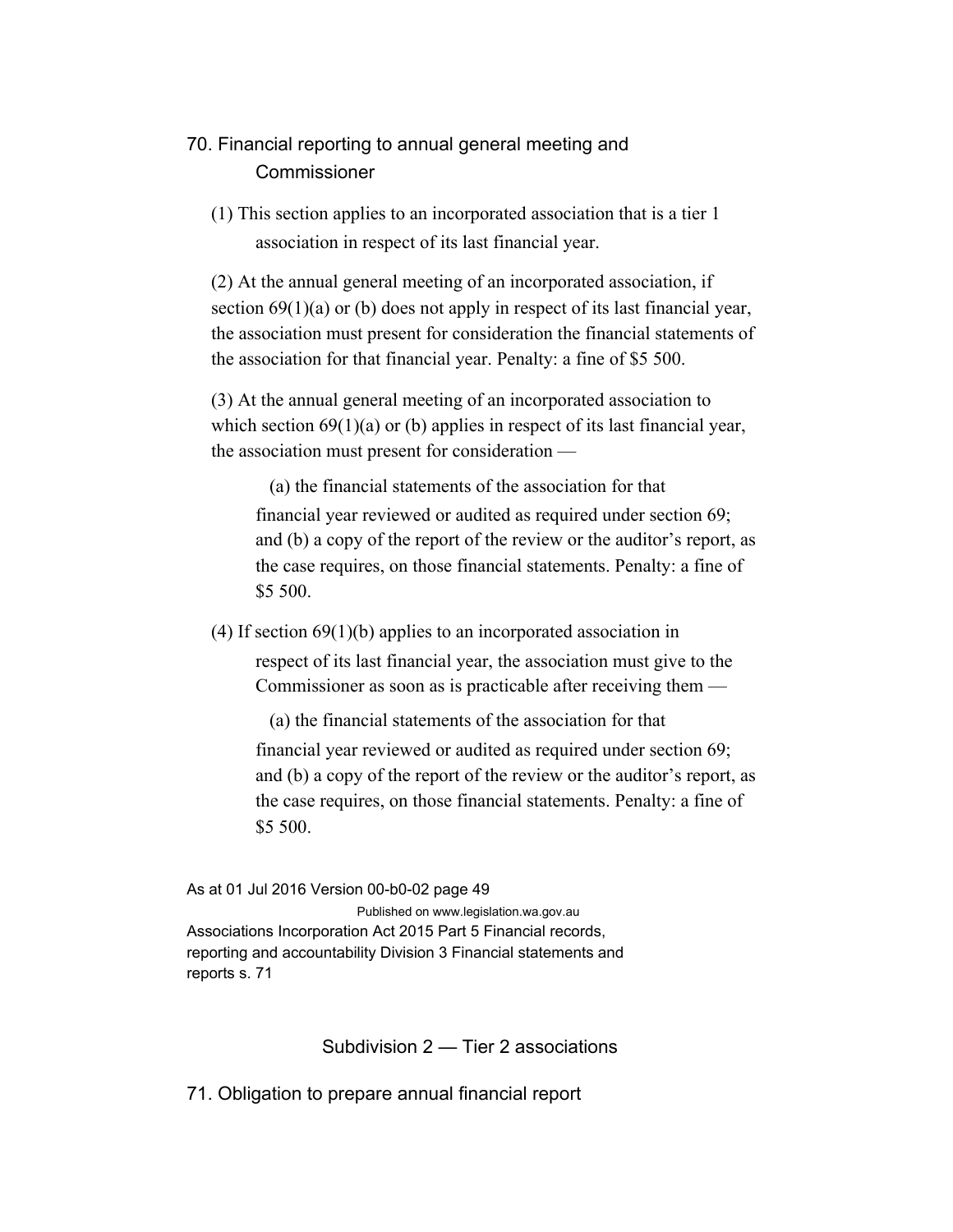- (1) Within 6 months after the end of each financial year, a tier 2 association in respect of the financial year must prepare a financial report for the financial year that complies with subsection (2). Penalty: a fine of \$2 750.
- (2) The financial statements for the year and the notes to the financial statements that are included in the financial report  $must -$

(a) give a true and fair view of the financial position and performance of the association; and (b) comply with the accounting standards.

72. Review or audit of financial reports

(1) A tier 2 association in respect of a financial year must ensure that its financial report for the year is reviewed in accordance with Divisions 5, 6 and 7. Penalty: a fine of \$2 750.

- (2) Subsection (1) does not apply if the tier 2 association is required under subsection (3) to have the financial report audited.
- (3) A tier 2 association in respect of a financial year must ensure that its financial report for the year is audited in accordance with Divisions 5, 6 and 7 if  $-$ 
	- (a) a majority of the members present at a general meeting
- of the association make a resolution to that effect; or (b) the association is directed by the Commissioner to do so. Penalty: a fine of \$2 750.

page 50 Version 00-b0-02 As at 01 Jul 2016

Published on www.legislation.wa.gov.au Associations Incorporation Act 2015 Financial records, reporting and accountability Part 5 Financial statements and reports Division 3 s. 73

73. Financial reporting to annual general meeting and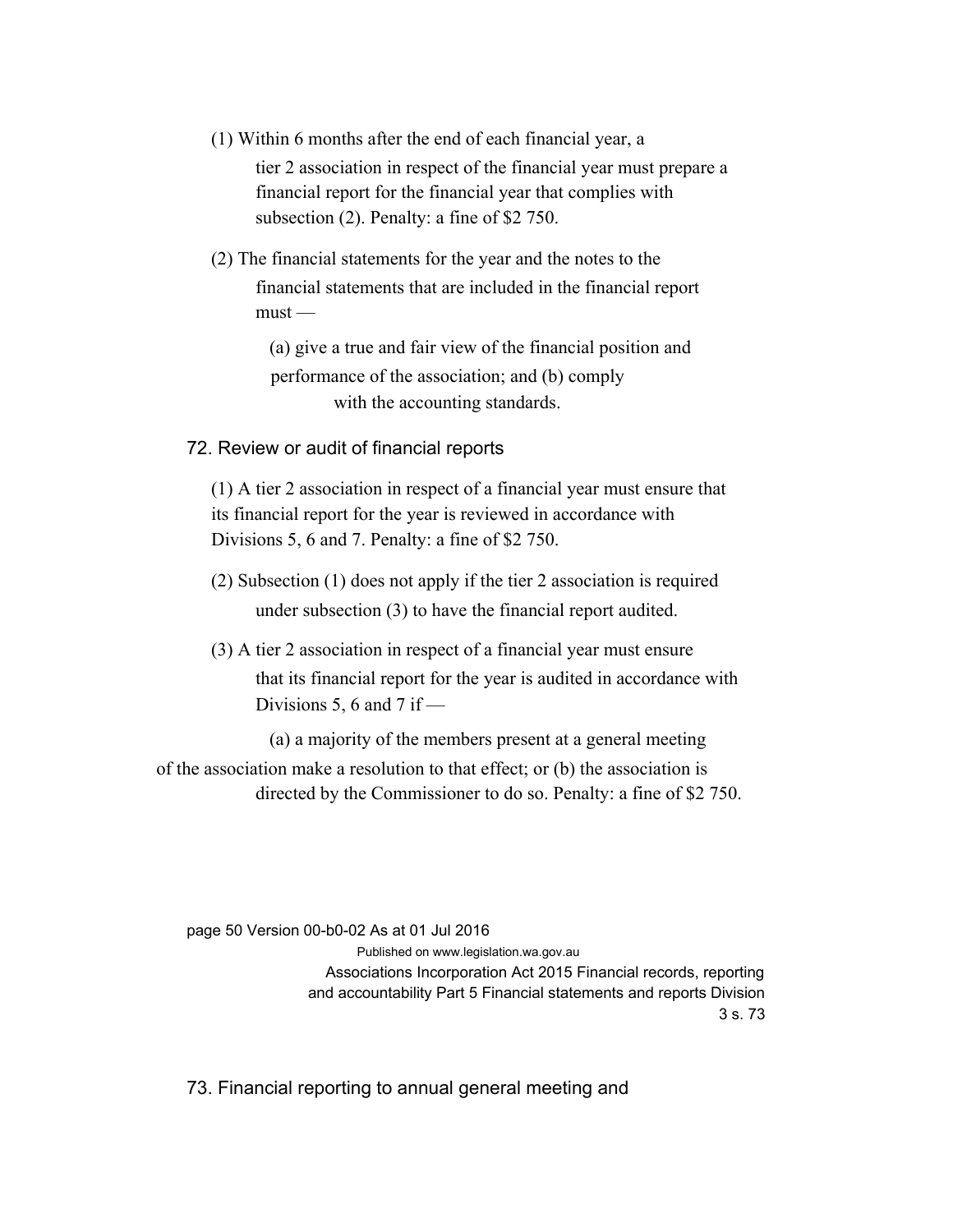#### Commissioner

- (1) This section applies to an incorporated association that is a tier 2 association in respect of its last financial year.
- (2) At the annual general meeting of an incorporated association to which section  $72(3)(a)$  or (b) does not apply in respect of its last financial year, the association must present for consideration  $-$  (a) the financial report of the association for that financial year reviewed as required under section 72(1); and (b) a copy of the report of

the review of the financial report. Penalty: a fine of \$5 500.

(3) At the annual general meeting of an incorporated association to which section  $72(3)(a)$  or (b) applies in respect of its last financial year, the association must present for consideration  $-$  (a) the financial report of the association for that financial year audited as required under section 72(3); and (b) a copy of the auditor's report on the financial report. Penalty: a fine of \$5 500.

(4) If section 72(3)(b) applies to an incorporated association in

respect of its last financial year, the association must give to the Commissioner as soon as is practicable after receiving them  $-$  (a) the financial report of the association for that financial year audited as required under section 72(3); and (b) a copy of the auditor's report on the financial report. Penalty: a fine of \$5 500.

### Subdivision 3 — Tier 3 associations

74. Obligation to prepare annual financial report

(1) Within 6 months after the end of each financial year, a tier 3 association in respect of the financial year must prepare a

As at 01 Jul 2016 Version 00-b0-02 page 51 Published on www.legislation.wa.gov.au Associations Incorporation Act 2015 Part 5 Financial records, reporting and accountability Division 4 Special audit s. 75

financial report for the financial year that complies with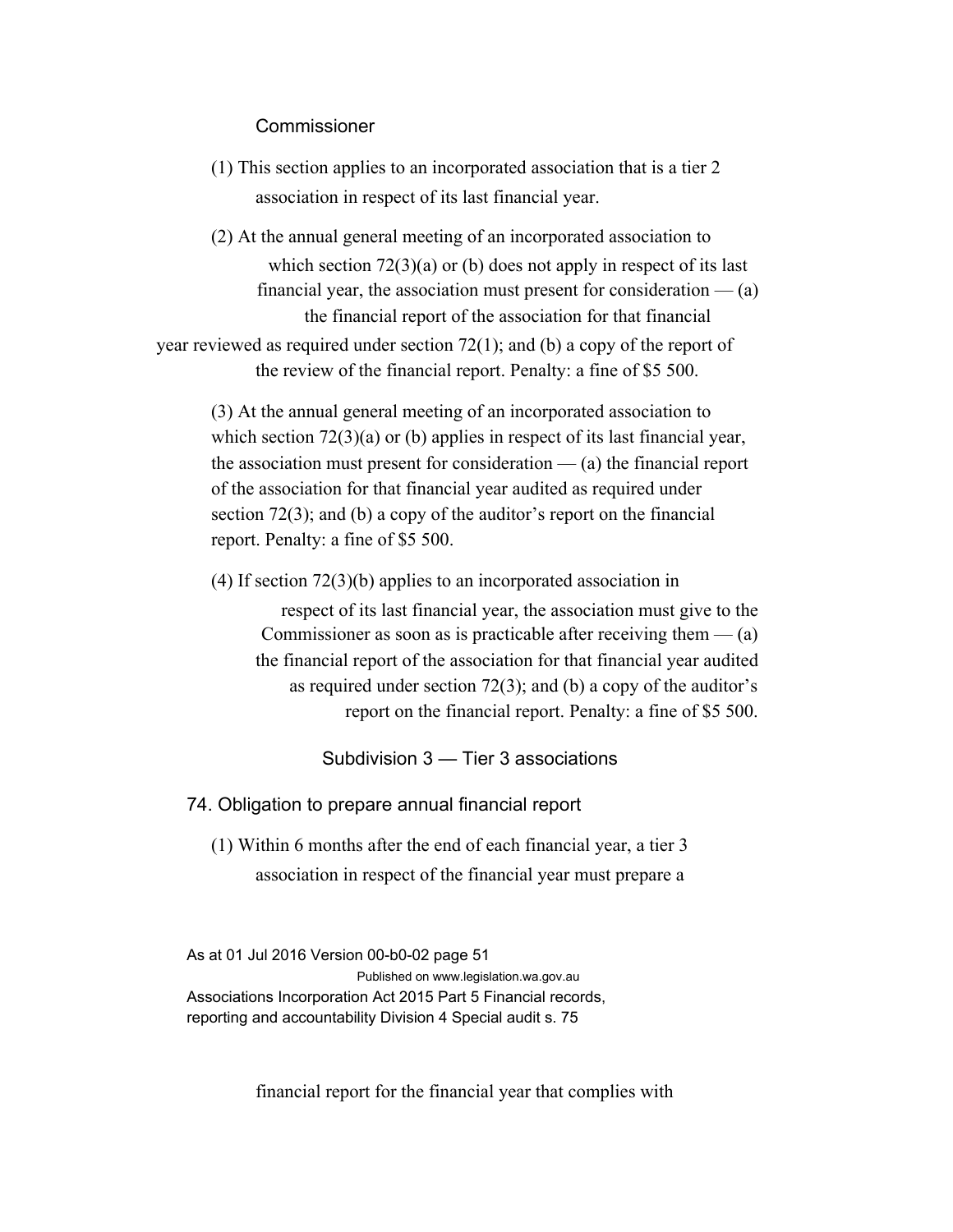subsection (2). Penalty: a fine of \$2 750.

(2) The financial statements for the year and the notes to the financial statements that are included in the financial report  $must -$ 

> (a) give a true and fair view of the financial position and performance of the association; and (b) comply with the accounting standards.

#### 75. Audit of financial report

A tier 3 association in respect of a financial year must ensure that its financial report for the year is audited in accordance with Divisions 5, 6 and 7. Penalty: a fine of \$2 750.

76. Financial reporting to annual general meeting

At the annual general meeting of an incorporated association that is a tier 3 association in respect of its last financial year, the association must present for consideration —

(a) the financial report of the association for that financial year audited as required under section 75; and (b) a copy of the auditor's report on the financial report. Penalty: a fine of \$5 500.

### Division 4 — Special audit

77. Commissioner may require special audit to be carried out

(1) The Commissioner may direct an incorporated association to cause —

> (a) the whole or any specified part of the association's financial records to be audited; and

page 52 Version 00-b0-02 As at 01 Jul 2016

Published on www.legislation.wa.gov.au Associations Incorporation Act 2015 Financial records, reporting and accountability Part 5 Reviews and audits Division 5 s. 78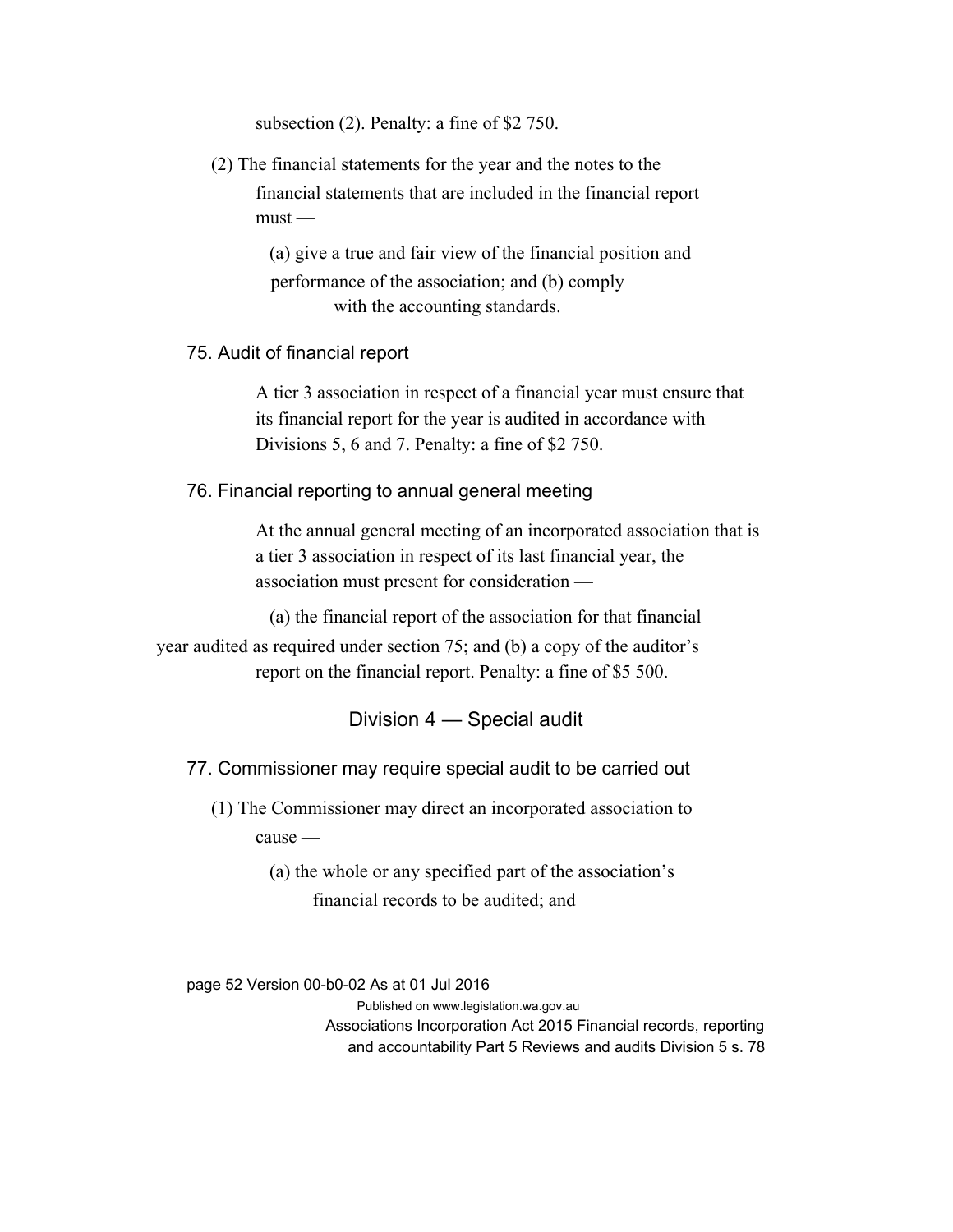(b) an auditor's report to be lodged with the Commissioner,

within the time specified in the direction.

- (2) The direction may be given regardless of whether the financial records have previously been audited.
- (3) An incorporated association to which the direction is given must ensure that the direction is complied with. Penalty: a fine of \$2 750.
- (4) An auditor's report under this section must state whether the incorporated association's financial records —

(a) have been properly kept; and (b) give a true and fair view of the association's affairs.

## Division 5 — Reviews and audits

78. Review or audit to be conducted in accordance with auditing standards

> A reviewer or auditor must conduct a review or audit under this Part in accordance with the auditing standards. Penalty: a fine of \$5 500.

#### 79. Working papers to be retained for 7 years

A reviewer or auditor who conducts a review or audit under this Part must retain all working papers prepared by or for, or considered or used by, the reviewer or auditor in accordance with the requirements of the auditing standards for at least 7 years after the date of the report prepared in relation to the review or audit. Penalty: a fine of \$5 500.

#### 80. Reviewer's or auditor's independence declaration

(1) A reviewer or auditor who conducts a review or audit of financial statements or a financial report of an incorporated association under Division 3 must give the management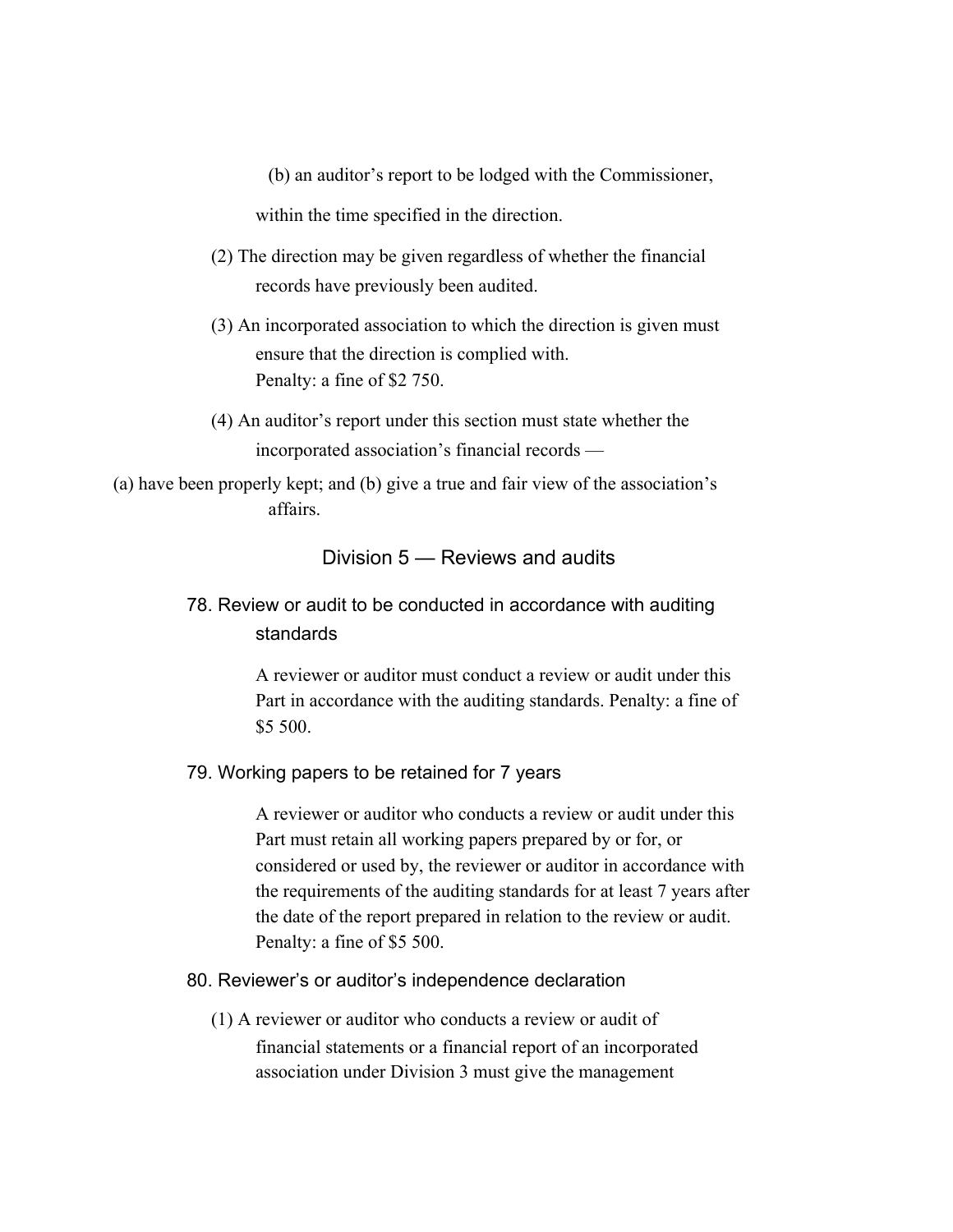As at 01 Jul 2016 Version 00-b0-02 page 53 Published on www.legislation.wa.gov.au Associations Incorporation Act 2015 Part 5 Financial records, reporting and accountability Division 5 Reviews and audits s. 81

> committee of the association with the report of the review or audit —

(a) a written declaration that, to the best of the reviewer's or auditor's belief, there have been no contraventions of any applicable code of professional conduct in relation to the review or audit; or (b) a written declaration that, to the best of the reviewer's or

auditor's belief, the only contraventions of any applicable code of professional conduct in relation to the review or audit are those contraventions details of which are set out in the declaration. Penalty: a fine of \$5 500. (2) The declaration must be signed by the reviewer or auditor.

(3) The reviewer or auditor is not excused from giving a declaration under this section on the ground that giving the declaration might tend to incriminate the reviewer or auditor or expose the reviewer or auditor to a penalty.

(4) However, neither —

(a) the information included in the declaration; nor (b) any information, document or thing obtained as a direct or indirect consequence of including the information in the declaration, is admissible in evidence against the reviewer or auditor in any criminal proceedings, or in any proceedings that would expose the reviewer or auditor to a penalty.

81. Reviewer's report on financial statements or financial

report A reviewer must include in the reviewer's report on financial statements or a financial report of an incorporated association  $-$  (a) a statement as to whether the reviewer became aware of

any matter that causes the reviewer to believe that the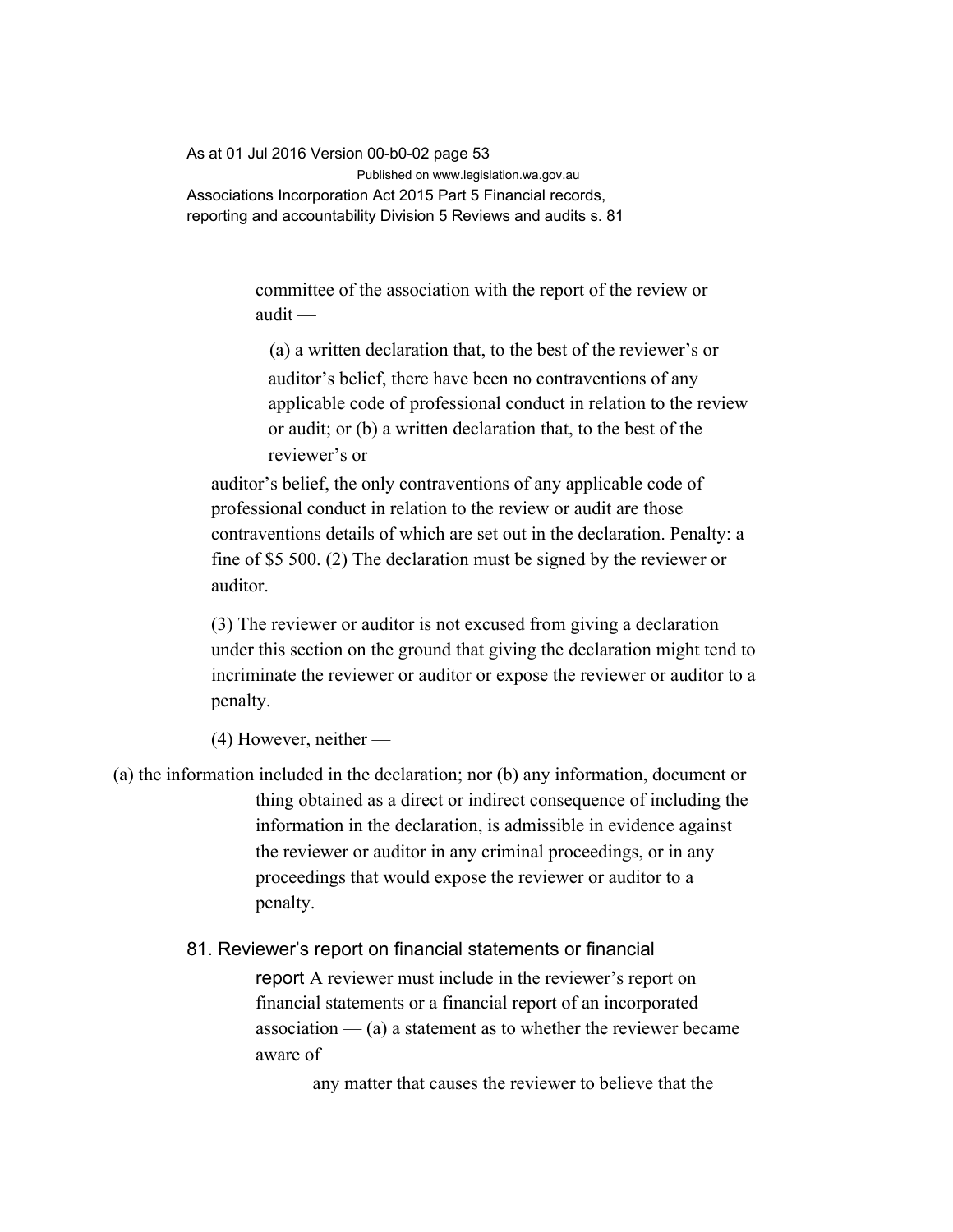financial statements do not, or the financial report does not, satisfy the requirements of Division 3; and

page 54 Version 00-b0-02 As at 01 Jul 2016

Published on www.legislation.wa.gov.au

Associations Incorporation Act 2015 Financial records, reporting and accountability Part 5 Reviews and audits Division 5 s. 82

(b) a description of any matter that causes the reviewer to believe that the financial statements do not, or the financial report does not, satisfy the requirements of Division 3; and (c) a statement as to why that matter causes the reviewer to so believe. Penalty: a fine of \$5 500.

82. Auditor's opinion and report on financial statements or financial report (1) An auditor who conducts an audit of financial statements or a financial report of an incorporated association under this Part must form an opinion about the following —

(a) whether the financial statements satisfy, or the financial

report satisfies, the requirements of this Part; (b) whether the auditor has been given all information,

explanations and assistance necessary for the conduct of the audit; (c) whether the association has kept financial records sufficient to enable financial statements or a financial report to be prepared and audited; (d) whether the association has kept other records as

required by this Part. (2) An auditor who audits the financial statements or the financial

report of an incorporated association must report to the members of the association in accordance with subsection (3). Penalty: a fine of \$5 500.

(3) The auditor's report must —

(a) include a statement as to —

(i) whether the auditor is of the opinion that the financial statements are, or the financial report is, in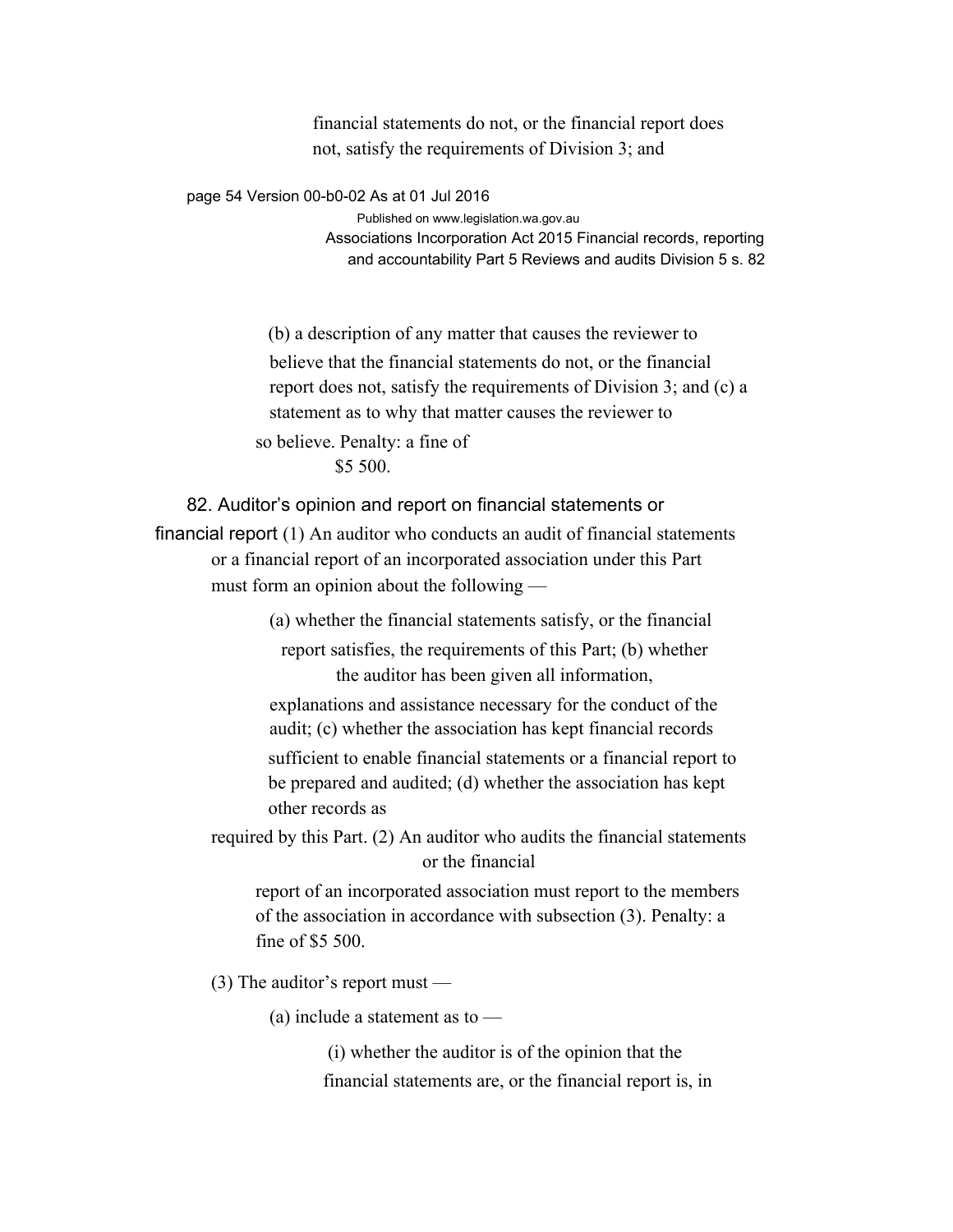accordance with this Part; and (ii) if not of that opinion, why not;

As at 01 Jul 2016 Version 00-b0-02 page 55 Published on www.legislation.wa.gov.au Associations Incorporation Act 2015 Part 5 Financial records, reporting and accountability Division 5 Reviews and audits s. 83

and (b) describe —

(i) any defect or irregularity in the financial statements or the financial report; and (ii) any deficiency, failure or shortcoming in respect of the matters referred to in subsection  $(1)(b)$ ,  $(c)$  or  $(d)$ ; and  $(c)$ include any statements or disclosures required by the auditing standards; and (d) specify the date on which it is made.

(4) If the auditor is of the opinion that the financial statements have not, or the financial report has not, been prepared in accordance with this Part, the auditor's report must —

> (a) to the extent that it is practicable to do so, quantify the effect that non-compliance has on the financial statements or financial report; and (b) if it is not practicable to quantify the effect fully, say

why.

83. Reporting breaches of Act to Commissioner

 $(1)$  If —

(a) a reviewer or auditor conducting a review or audit of the financial statements or the financial report of an incorporated association under this Part is aware of circumstances that —

> (i) the reviewer or auditor has reasonable grounds to suspect amount to a contravention of this Part; or (ii) amount to an attempt, in relation to the review or audit, by any person to unduly influence, coerce, manipulate or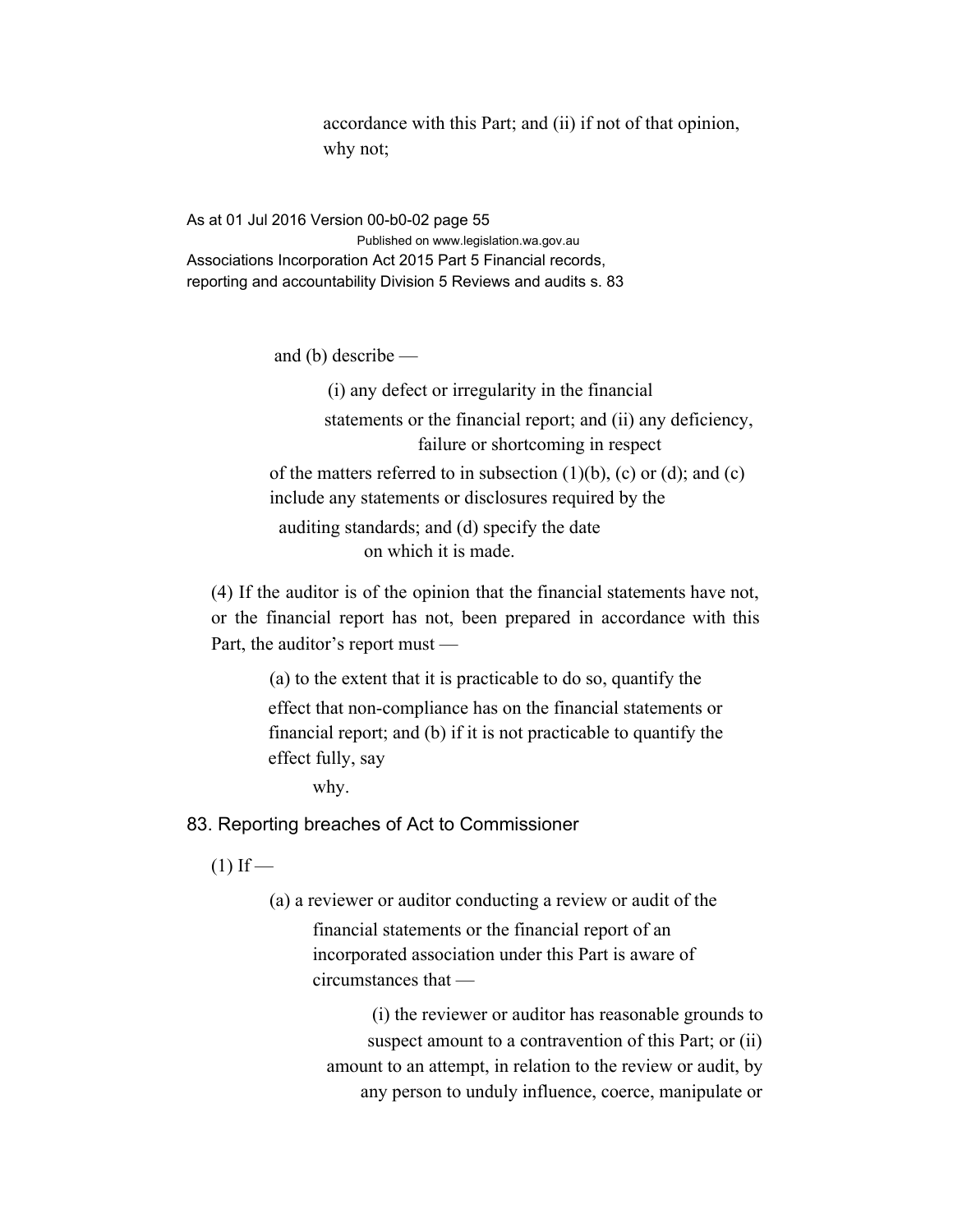mislead a person involved in the conduct of the review or audit; or

page 56 Version 00-b0-02 As at 01 Jul 2016 Published on www.legislation.wa.gov.au Associations Incorporation Act 2015 Financial records, reporting and accountability Part 5 Reviews and audits Division 5 s. 83

(iii) amount to an attempt, by any person, to

otherwise interfere with the proper conduct of the review or audit; and (b) if paragraph  $(a)(i)$  applies —

(i) the contravention is a significant one; or (ii) if the contravention is not a significant one and

> the reviewer or auditor believes that the contravention has not been or will not be adequately dealt with by commenting on it in the reviewer's or auditor's report or bringing it to the attention of the management committee of the incorporated association,

the reviewer or auditor must notify the Commissioner in writing of those circumstances as soon as practicable, and in any case within 28 days, after the auditor becomes aware of those circumstances. Penalty: a fine of \$5 500.

(2) In determining for the purposes of subsection (1) whether a contravention of this Act is a significant contravention, regard must be had to the following —

(a) the level of penalty provided for in relation to the

contravention; (b) the effect that the contravention has, or may have, on the following —

(i) the overall financial position of the incorporated association; (ii) the adequacy of the information available about the overall financial position of the incorporated association; (iii) any other relevant matter.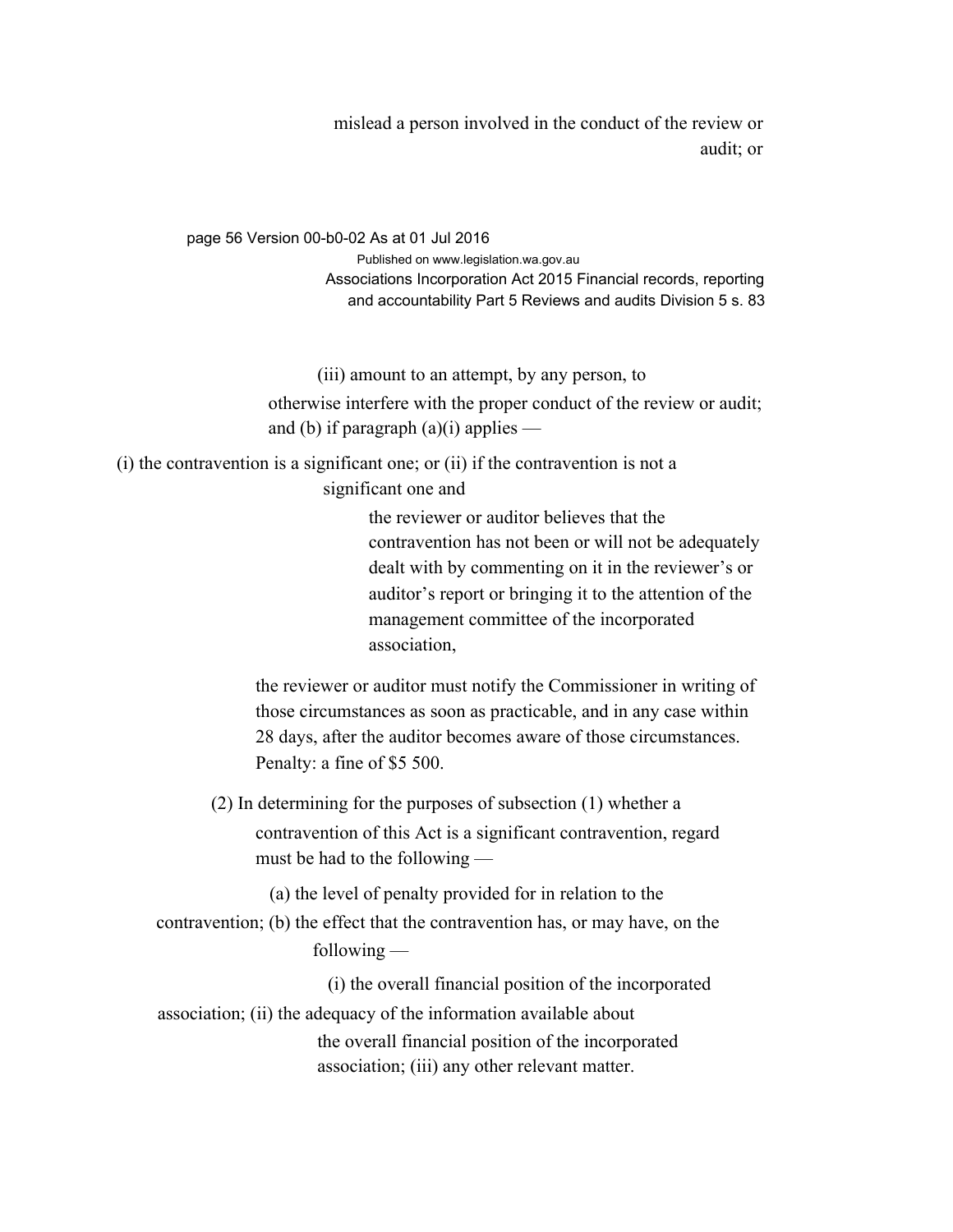As at 01 Jul 2016 Version 00-b0-02 page 57 Published on www.legislation.wa.gov.au

Associations Incorporation Act 2015 Part 5 Financial records, reporting and accountability Division 6 Provisions relating to reviewers and auditors generally s. 84

# Division 6 — Provisions relating to reviewers and auditors generally

#### 84. Fees and expenses

The reasonable fees and expenses of a reviewer or auditor of an incorporated association are payable by the association.

#### 85. Information and assistance

(1) An officer of an incorporated association must allow a reviewer or auditor of the association access at all reasonable times to the books of the association. Penalty: a fine of \$2 750.

- (2) A reviewer or auditor of an incorporated association may require an officer of the association to give the reviewer or auditor information, explanations or other assistance for the purposes of the review or audit.
- (3) A requirement under subsection (2) must be a reasonable one.
- (4) An officer of an incorporated association must comply with a requirement under subsection (2). Penalty: a fine of \$2 750.

#### 86. Right to attend general meeting and be heard

(1) A reviewer or auditor of an incorporated association, or an agent of a reviewer or auditor authorised by the reviewer or auditor in writing for the purpose, is entitled —

> (a) to receive all notices of and other communications relating to any general meeting of the association that a member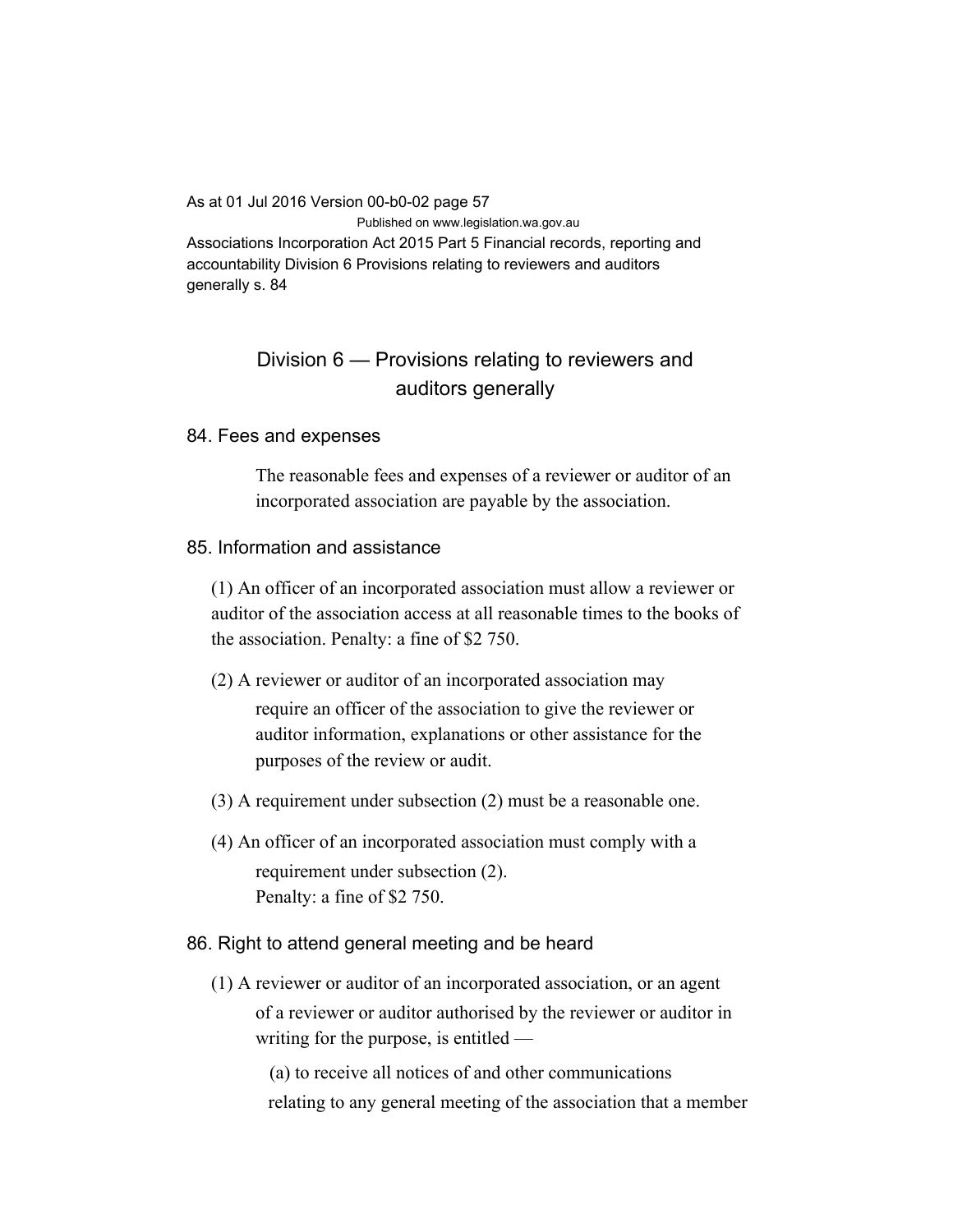is entitled to receive; and (b) to attend any general meeting of the association; and (c) to be heard at any general meeting that the reviewer or auditor attends on any part of the business of the meeting that concerns the functions of the reviewer or auditor under this Part.

page 58 Version 00-b0-02 As at 01 Jul 2016

Published on www.legislation.wa.gov.au Associations Incorporation Act 2015 Financial records, reporting and accountability Part 5 Appointment and removal of reviewers and auditors Division 7 s. 87

(2) Subsection (1) applies despite the fact that the reviewer or auditor retires at the meeting or a resolution to remove the reviewer or auditor from office is passed at the meeting.

(3) An incorporated association must ensure that a reviewer or auditor is afforded the rights conferred by this section. Penalty: a fine of \$2 750.

# Division 7 — Appointment and removal of reviewers and auditors

#### 87. Appointment of reviewer or auditor

(1) Except as provided in subsection (2), a reviewer or auditor, as the case requires, for an incorporated association may only be appointed by resolution of the members of the association at a general meeting.

(2) The management committee of the incorporated association may

appoint a reviewer or auditor, as the case requires, if —

(a) under this Part the management committee of an incorporated association is required to ensure that its financial statements for a year are reviewed or audited; and (b) no appointment is of effect under subsection (1) for the association.

(3) A reviewer or auditor of an incorporated association appointed at a general meeting holds office until the reviewer or auditor —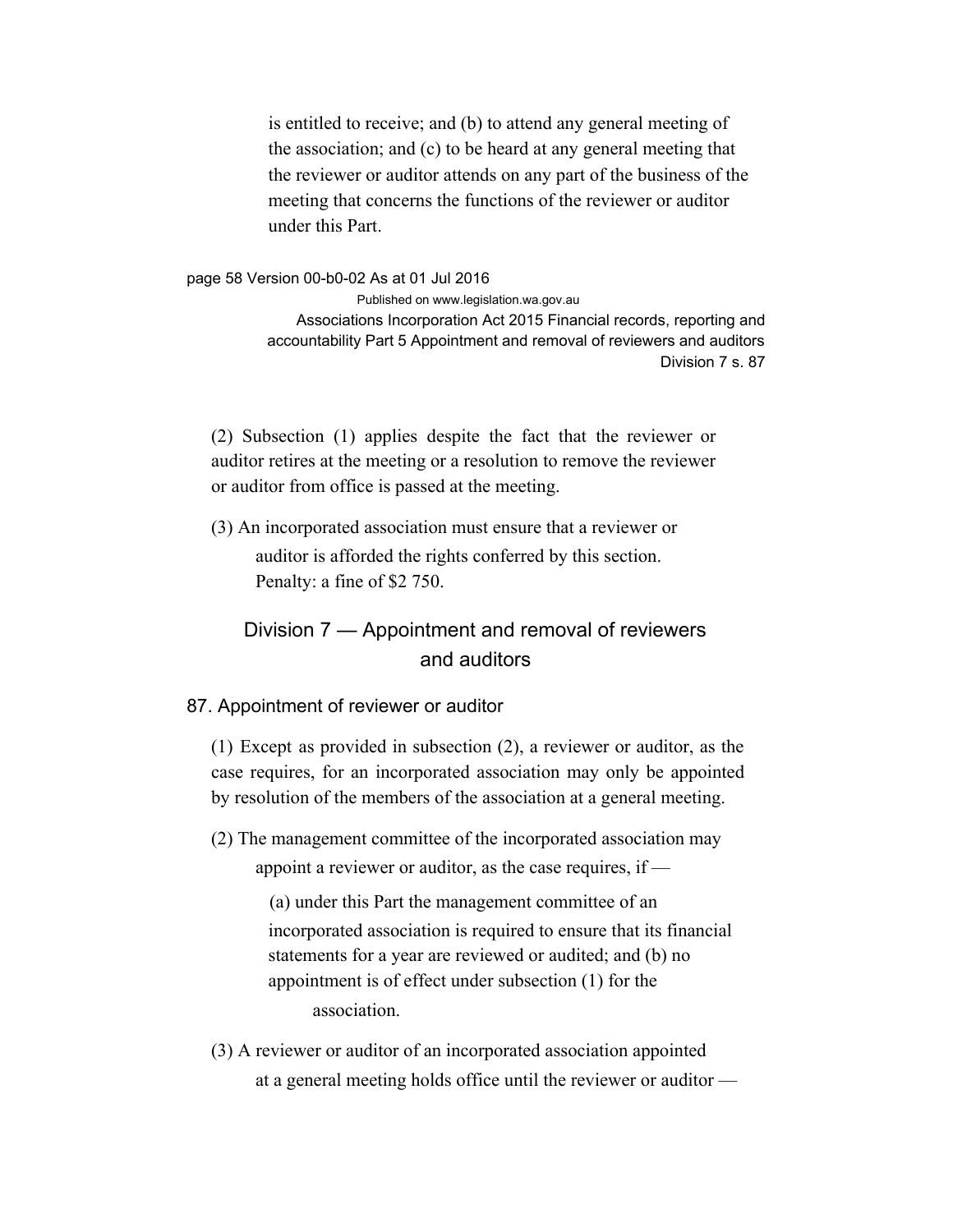(a) dies; or (b) becomes an insolvent under administration as that term is defined in the Corporations Act; or (c) ceases to be qualified for appointment as provided by section 88(2); or (d) is removed from office under section 89; or (e) resigns from office under subsection (5).

> As at 01 Jul 2016 Version 00-b0-02 page 59 Published on www.legislation.wa.gov.au Associations Incorporation Act 2015 Part 5 Financial records, reporting and accountability Division 7 Appointment and removal of reviewers and auditors s. 88

- (4) A reviewer or auditor appointed under subsection (2) holds office until the report of the review or the auditor's report, as the case requires, has been presented for consideration at the annual general meeting of the incorporated association.
- (5) A reviewer or auditor of an incorporated association may, by notice in writing given to the association, resign as reviewer or auditor of the association.
- (6) An incorporated association must, within 14 days after being given a notice of resignation by a reviewer or auditor, lodge with the Commissioner notice of the resignation in the approved form. Penalty: a fine of \$1 000.
- 88. Qualifications for appointment
	- (1) An incorporated association or management committee must not appoint a person as the reviewer or auditor for the association if the person is not qualified for appointment.
	- (2) A person is qualified for appointment as a reviewer or auditor if the person is —

(a) a member of a professional accounting body who has a designation in respect of that membership that is prescribed by the regulations for the purposes of this paragraph; or (b) a registered company auditor under the Corporations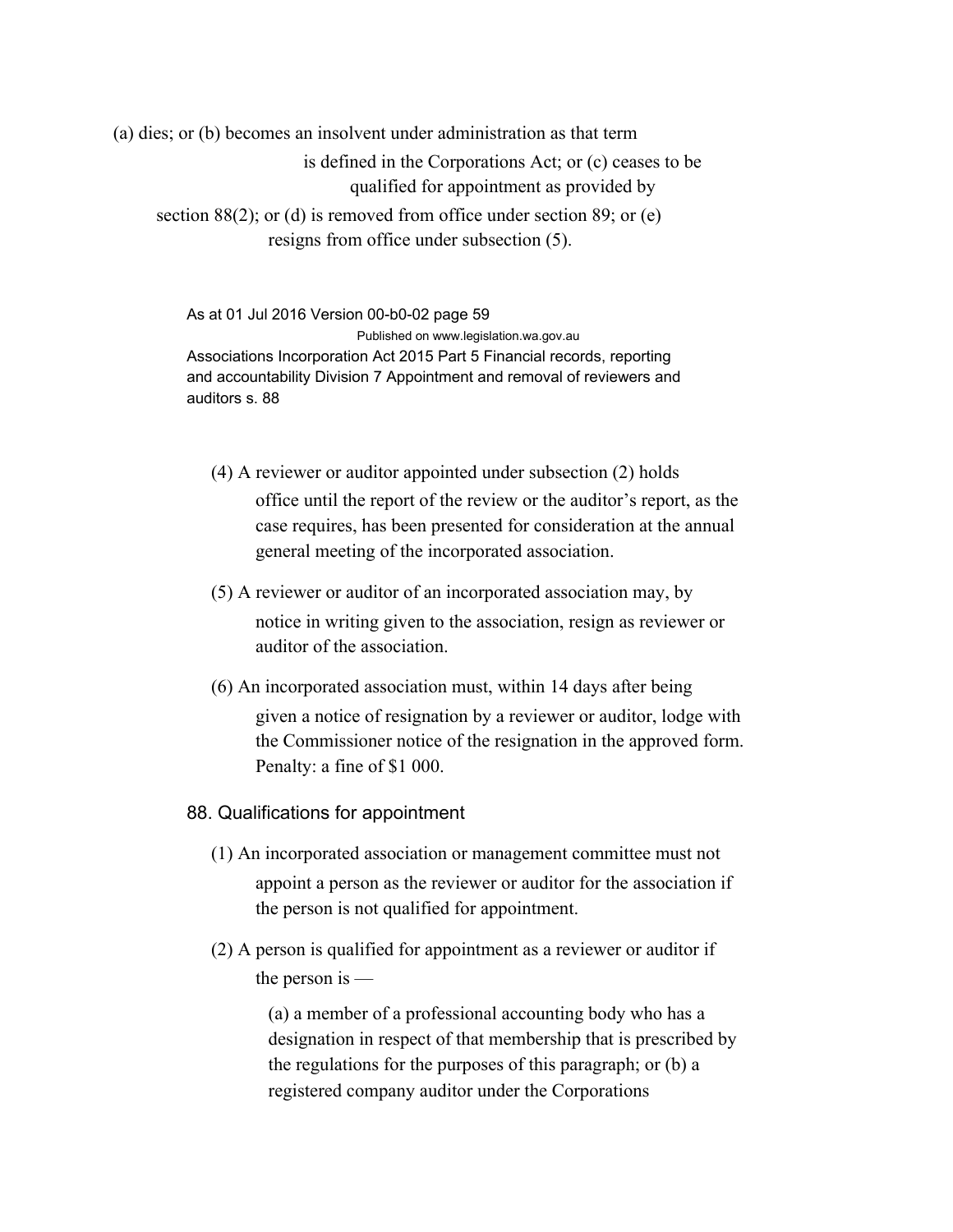Act; or (c) a person the Commissioner considers has appropriate qualifications or experience and approves for the purposes of this section.

#### 89. Removal of reviewer or auditor by resolution

(1) A reviewer or auditor of an incorporated association may be removed from office by resolution at a general meeting of the association in accordance with this section but not otherwise.

page 60 Version 00-b0-02 As at 01 Jul 2016 Published on www.legislation.wa.gov.au Associations Incorporation Act 2015 Financial records, reporting and accountability Part 5 Appointment and removal of reviewers and auditors Division 7 s. 90

(2) Written notice of an intention to move a resolution referred to in subsection (1) must be given to every member of the association at least 2 months before the general meeting is to be held.

- (3) The notice must state in full the proposed resolution.
- (4) As soon as possible after being given the notice of the resolution, the committee of management of the association  $must -$
- (a) give a copy of the notice to the reviewer or auditor; and (b) lodge a copy of the notice with the Commissioner. Penalty: a fine of \$1 000.

90. Reviewer or auditor may make representations

- (1) A reviewer or auditor of an incorporated association who receives a notice from the association under section 89(4)(a) may, within 30 days after receiving the notice, make a written representation, not exceeding a reasonable length, to the management committee of the incorporated association.
- (2) Subject to section 91, if the reviewer or auditor makes a representation under subsection (1), a resolution proposing the reviewer's or auditor's removal is of no effect unless — (a) the management committee gives a copy of the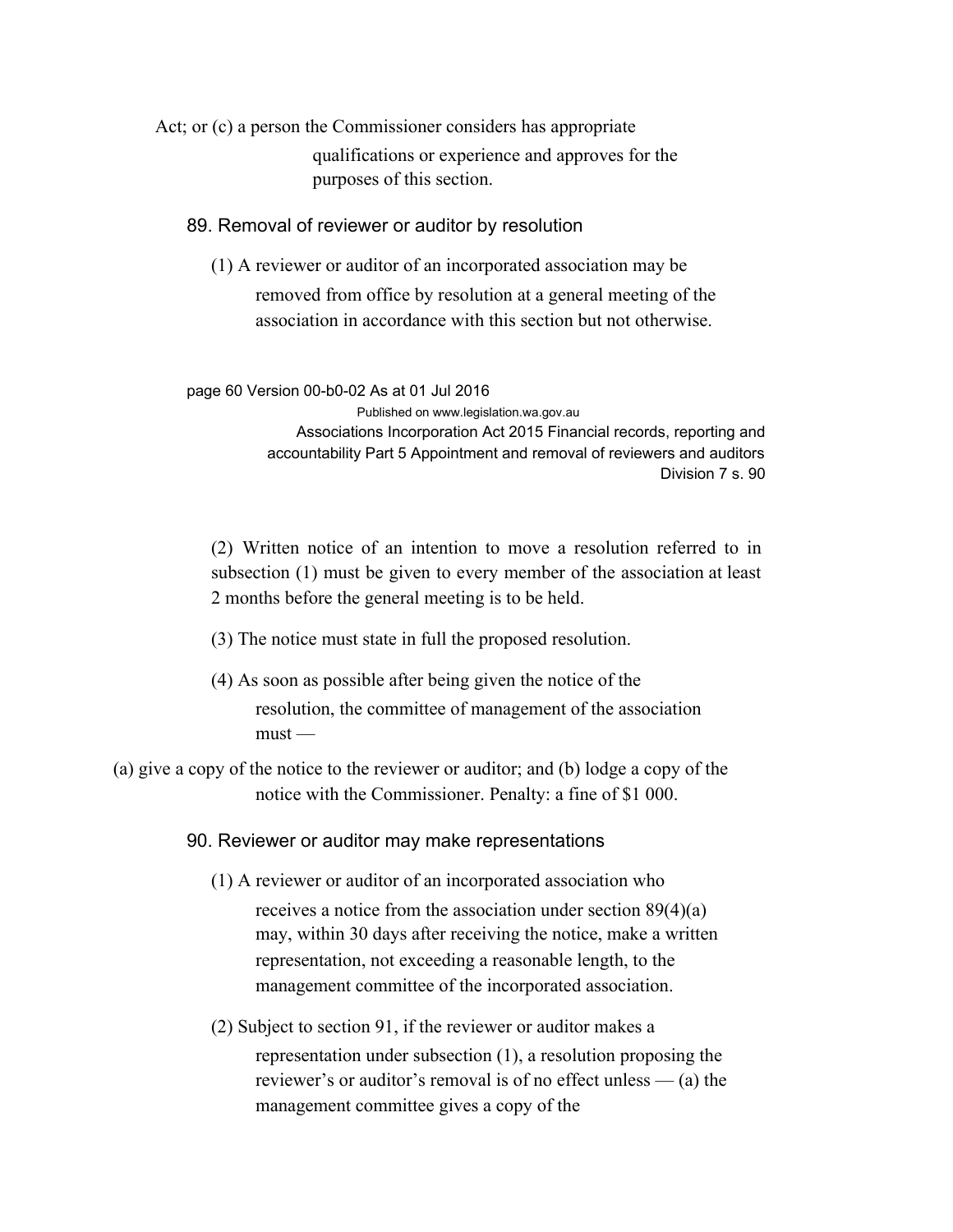representation to all members of the association at least 7 days before the meeting at which the resolution is to be considered; and (b) the reviewer or auditor is allowed to attend the meeting and address the members present before the vote on the resolution.

(3) A document required to be given to a member of an incorporated association under this section may be given —

(a) personally; or (b) by post; or

As at 01 Jul 2016 Version 00-b0-02 page 61 Published on www.legislation.wa.gov.au Associations Incorporation Act 2015 Part 5 Financial records, reporting and accountability Division 7 Appointment and removal of reviewers and auditors s. 91

> (c) by any other means authorised under the rules of the association.

- (4) All costs associated with giving a document to the members of an incorporated association under this section are to be borne by the association.
- 91. Exemption from section 90(2) requirements
	- (1) An incorporated association may lodge with the Commissioner an application for an order exempting the association from the requirements of section 90(2).
	- (2) The application must —
- (a) be in writing; and (b) state the reasons for the exemption; and (c) be accompanied by the prescribed fee, if any.
	- (3) The Commissioner may make the order subject to any conditions the Commissioner considers appropriate.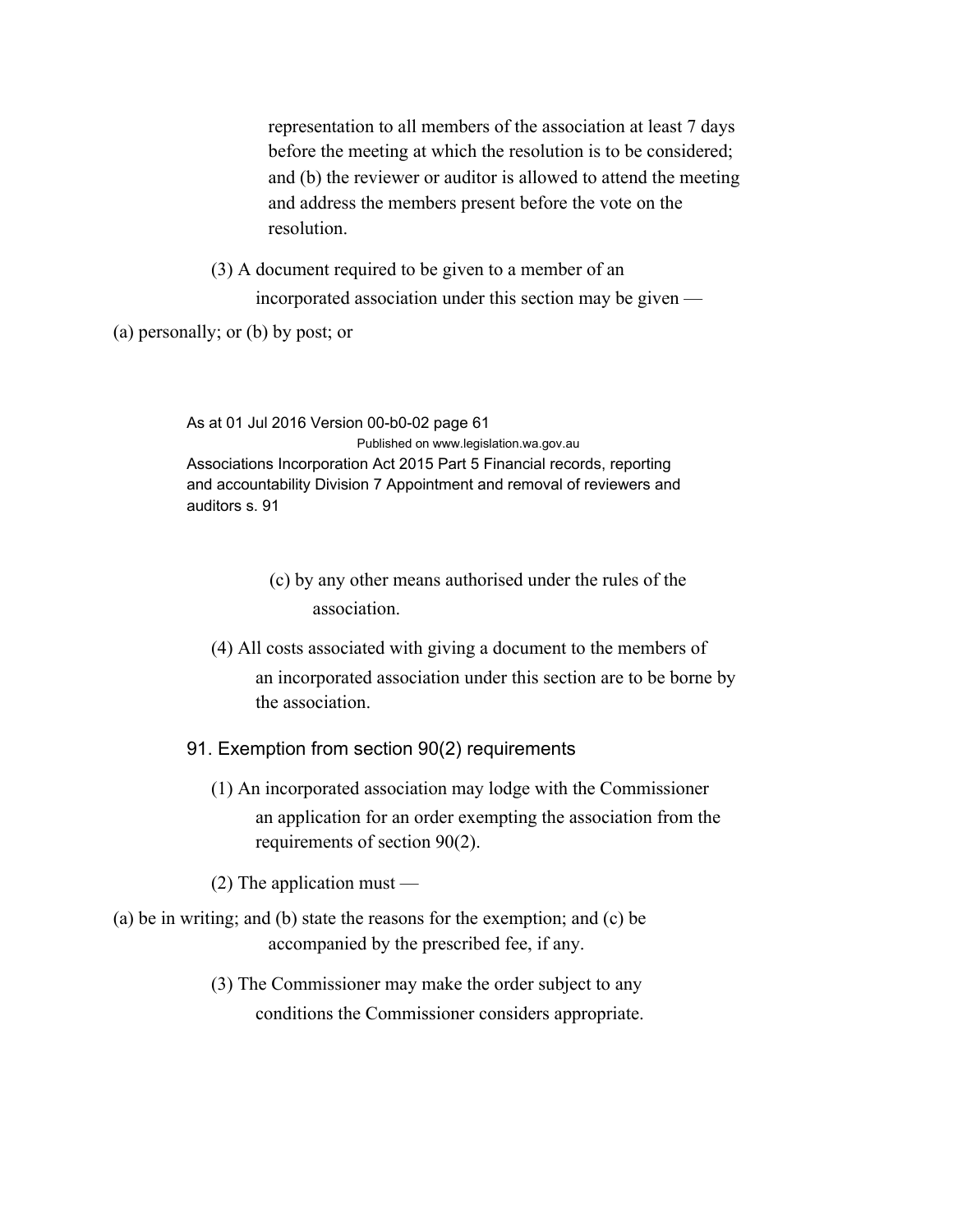page 62 Version 00-b0-02 As at 01 Jul 2016 Published on www.legislation.wa.gov.au Associations Incorporation Act 2015 Transfer of incorporation Part 6

s. 92

# Part 6 — Transfer of incorporation

92. Term used: prescribed body corporate

In this Part — prescribed body corporate means —

(a) a company within the meaning of the Corporations Act

that is taken to be registered in Western Australia; or (b) a co-operative within the meaning of the Co-operatives

Act 2009; or (c) an entity that —

(i) is a body corporate under another

Commonwealth Act or a written law other than this Act; and (ii) is prescribed for the purposes of this definition.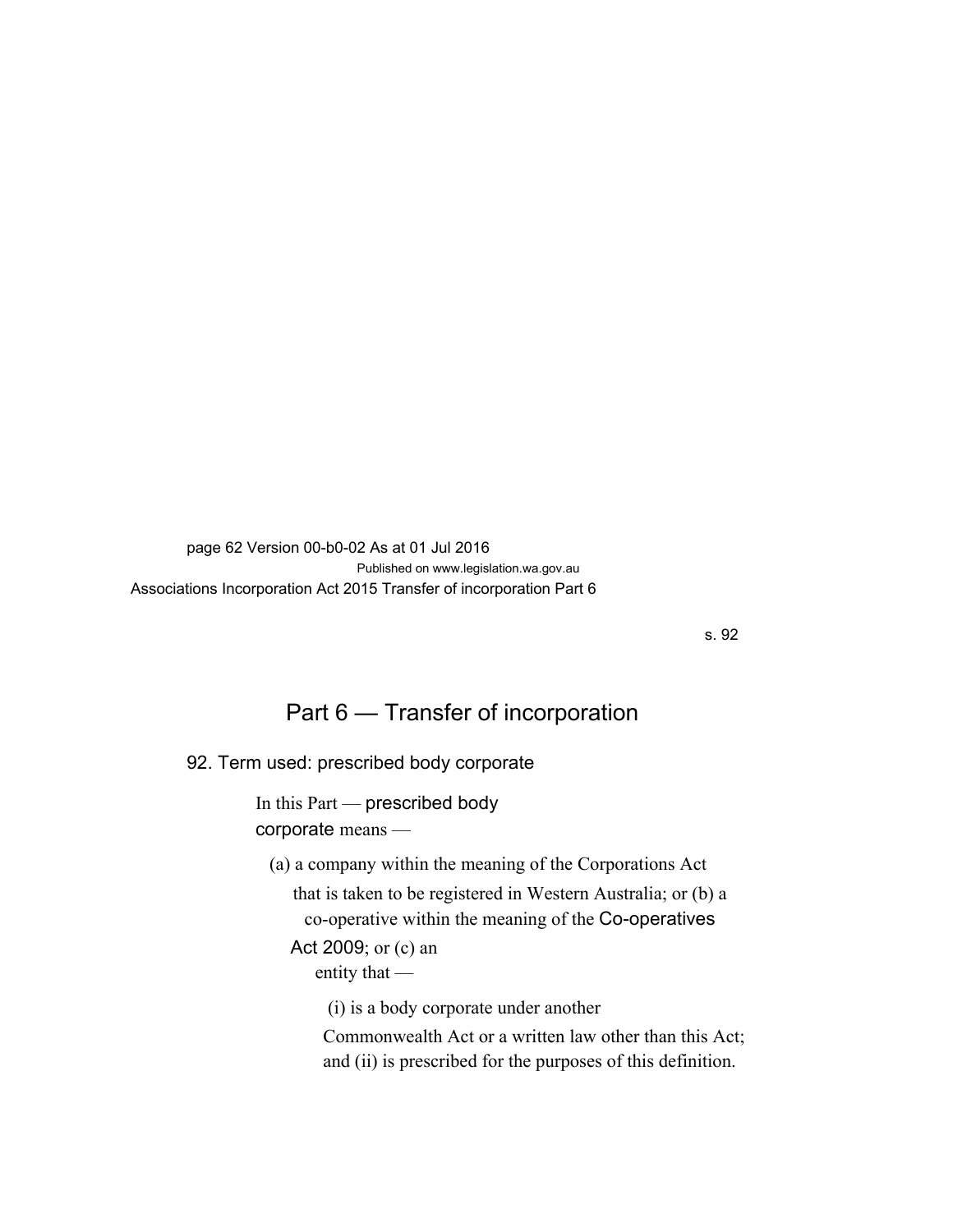## 93. Incorporated association may apply for approval of registration or incorporation under another law

(1) An incorporated association may by special resolution decide to apply for registration or incorporation as a prescribed body corporate and, subject to this section, the association is authorised to give effect to that decision.

(2) An incorporated association cannot lodge an application for registration or incorporation unless the Commissioner has, on application made to the Commissioner by the association, approved —

(a) the application being lodged; and (b) the doing of the things that are reasonably necessary to

obtain the registration or incorporation.

- (3) An application lodged with the Commissioner under subsection  $(2)$  must —
	- (a) be made in the approved form; and

As at 01 Jul 2016 Version 00-b0-02 page 63 Published on www.legislation.wa.gov.au Associations Incorporation Act 2015 Part 6 Transfer of incorporation

#### s. 94

(b) include a copy of the special resolution referred to in subsection (1); and (c) include any information required by the regulations; and (d) specify the period within which the application for registration or incorporation is expected to be made; and (e) be accompanied by the fee prescribed.

### 94. Approval of Commissioner

(1) The Commissioner must approve an application for registration or incorporation being lodged if satisfied that the continued